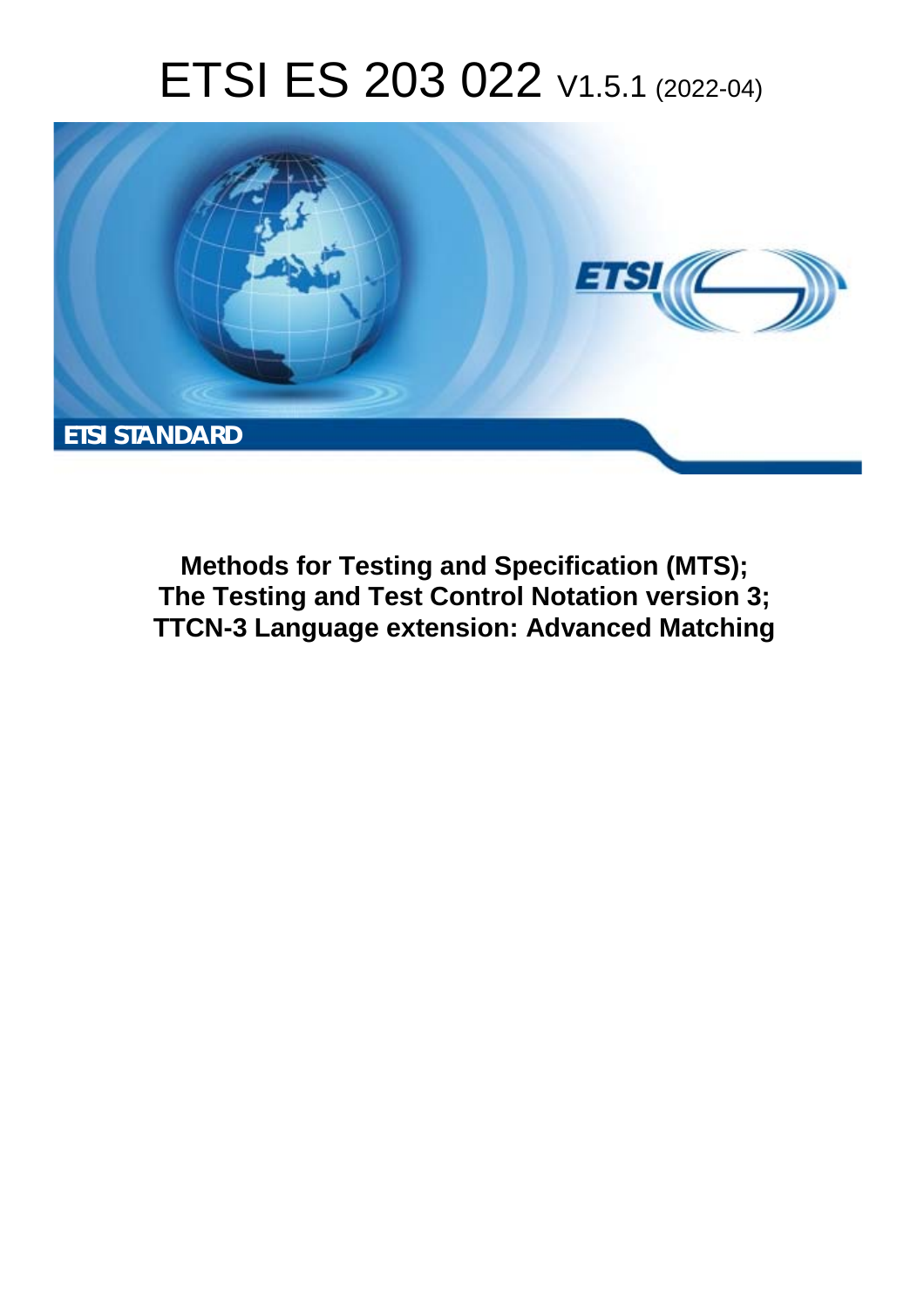Reference

RES/MTS-203022v151

Keywords

conformance, testing, TTCN-3

### *ETSI*

650 Route des Lucioles F-06921 Sophia Antipolis Cedex - FRANCE

Tel.: +33 4 92 94 42 00 Fax: +33 4 93 65 47 16

Siret N° 348 623 562 00017 - APE 7112B Association à but non lucratif enregistrée à la Sous-Préfecture de Grasse (06) N° w061004871

#### *Important notice*

The present document can be downloaded from: <http://www.etsi.org/standards-search>

The present document may be made available in electronic versions and/or in print. The content of any electronic and/or print versions of the present document shall not be modified without the prior written authorization of ETSI. In case of any existing or perceived difference in contents between such versions and/or in print, the prevailing version of an ETSI deliverable is the one made publicly available in PDF format at [www.etsi.org/deliver](http://www.etsi.org/deliver).

Users of the present document should be aware that the document may be subject to revision or change of status. Information on the current status of this and other ETSI documents is available at <https://portal.etsi.org/TB/ETSIDeliverableStatus.aspx>

If you find errors in the present document, please send your comment to one of the following services: <https://portal.etsi.org/People/CommiteeSupportStaff.aspx>

If you find a security vulnerability in the present document, please report it through our Coordinated Vulnerability Disclosure Program: <https://www.etsi.org/standards/coordinated-vulnerability-disclosure>

### *Notice of disclaimer & limitation of liability*

The information provided in the present deliverable is directed solely to professionals who have the appropriate degree of experience to understand and interpret its content in accordance with generally accepted engineering or other professional standard and applicable regulations.

No recommendation as to products and services or vendors is made or should be implied.

No representation or warranty is made that this deliverable is technically accurate or sufficient or conforms to any law and/or governmental rule and/or regulation and further, no representation or warranty is made of merchantability or fitness for any particular purpose or against infringement of intellectual property rights.

In no event shall ETSI be held liable for loss of profits or any other incidental or consequential damages.

Any software contained in this deliverable is provided "AS IS" with no warranties, express or implied, including but not limited to, the warranties of merchantability, fitness for a particular purpose and non-infringement of intellectual property rights and ETSI shall not be held liable in any event for any damages whatsoever (including, without limitation, damages for loss of profits, business interruption, loss of information, or any other pecuniary loss) arising out of or related to the use of or inability to use the software.

#### *Copyright Notification*

No part may be reproduced or utilized in any form or by any means, electronic or mechanical, including photocopying and microfilm except as authorized by written permission of ETSI.

> The content of the PDF version shall not be modified without the written authorization of ETSI. The copyright and the foregoing restriction extend to reproduction in all media.

© ETSI 2022. All rights reserved.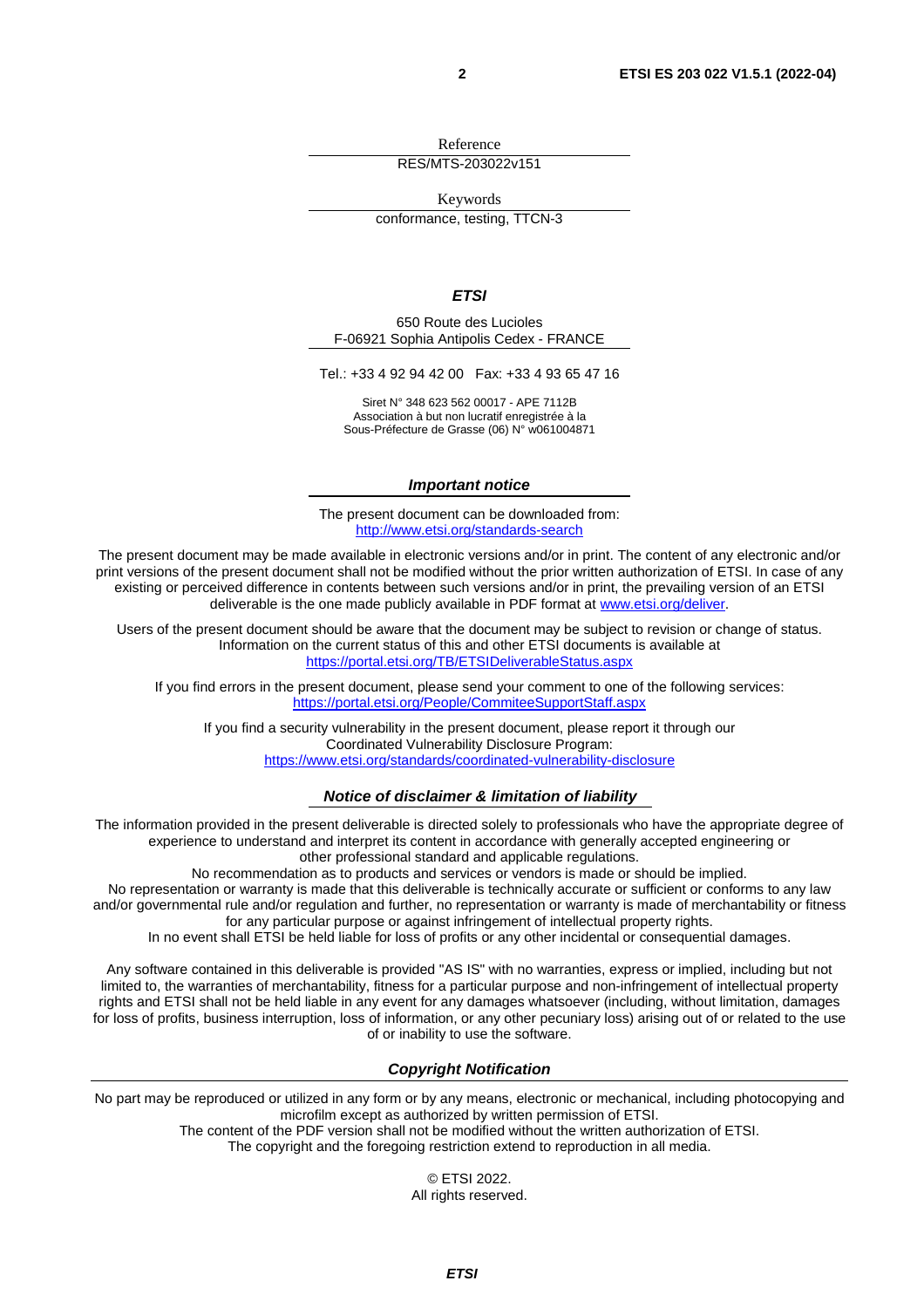## Contents

| 1                   |                                                                                                        |  |  |
|---------------------|--------------------------------------------------------------------------------------------------------|--|--|
| 2                   |                                                                                                        |  |  |
| 2.1                 |                                                                                                        |  |  |
| 2.2                 |                                                                                                        |  |  |
| 3                   |                                                                                                        |  |  |
| 3.1                 |                                                                                                        |  |  |
| 3.2<br>3.3          |                                                                                                        |  |  |
|                     |                                                                                                        |  |  |
| 4                   |                                                                                                        |  |  |
| 5<br>5.0            |                                                                                                        |  |  |
| 5.1                 |                                                                                                        |  |  |
| 5.2                 |                                                                                                        |  |  |
| 5.2.0               |                                                                                                        |  |  |
| 5.2.1               |                                                                                                        |  |  |
| 5.2.2               |                                                                                                        |  |  |
| 5.2.3<br>5.3        |                                                                                                        |  |  |
| 5.3.0               |                                                                                                        |  |  |
| 5.3.1               |                                                                                                        |  |  |
| 5.3.2               |                                                                                                        |  |  |
| 5.3.3               |                                                                                                        |  |  |
| 5.3.4               |                                                                                                        |  |  |
| 5.4<br>5.4.1        |                                                                                                        |  |  |
| 5.4.2               |                                                                                                        |  |  |
| 5.4.3               |                                                                                                        |  |  |
| 5.4.4               | Modifications to ETSI ES 201 873-1, clause 15.11 (Concatenating templates of string and list types) 19 |  |  |
| 5.4.4.0             |                                                                                                        |  |  |
| 5.4.4.1             |                                                                                                        |  |  |
| 5.4.4.2             |                                                                                                        |  |  |
| 5.4.5               |                                                                                                        |  |  |
| 5.4.5.1<br>5.4.5.2  |                                                                                                        |  |  |
| 5.4.5.3             |                                                                                                        |  |  |
| 5.4.5.4             |                                                                                                        |  |  |
| 5.4.5.5             |                                                                                                        |  |  |
| 5.4.5.6             |                                                                                                        |  |  |
| 5.4.5.7             |                                                                                                        |  |  |
| 5.4.5.8             |                                                                                                        |  |  |
| 5.4.5.9<br>5.4.5.10 |                                                                                                        |  |  |
| 5.5                 |                                                                                                        |  |  |
| 5.5.0               |                                                                                                        |  |  |
| 5.5.1               |                                                                                                        |  |  |
| 5.6                 |                                                                                                        |  |  |
| 5.6.0               |                                                                                                        |  |  |
| 5.6.1               |                                                                                                        |  |  |
| 5.6.2<br>5.6.2.0    |                                                                                                        |  |  |
| 5.6.2.1             |                                                                                                        |  |  |
|                     |                                                                                                        |  |  |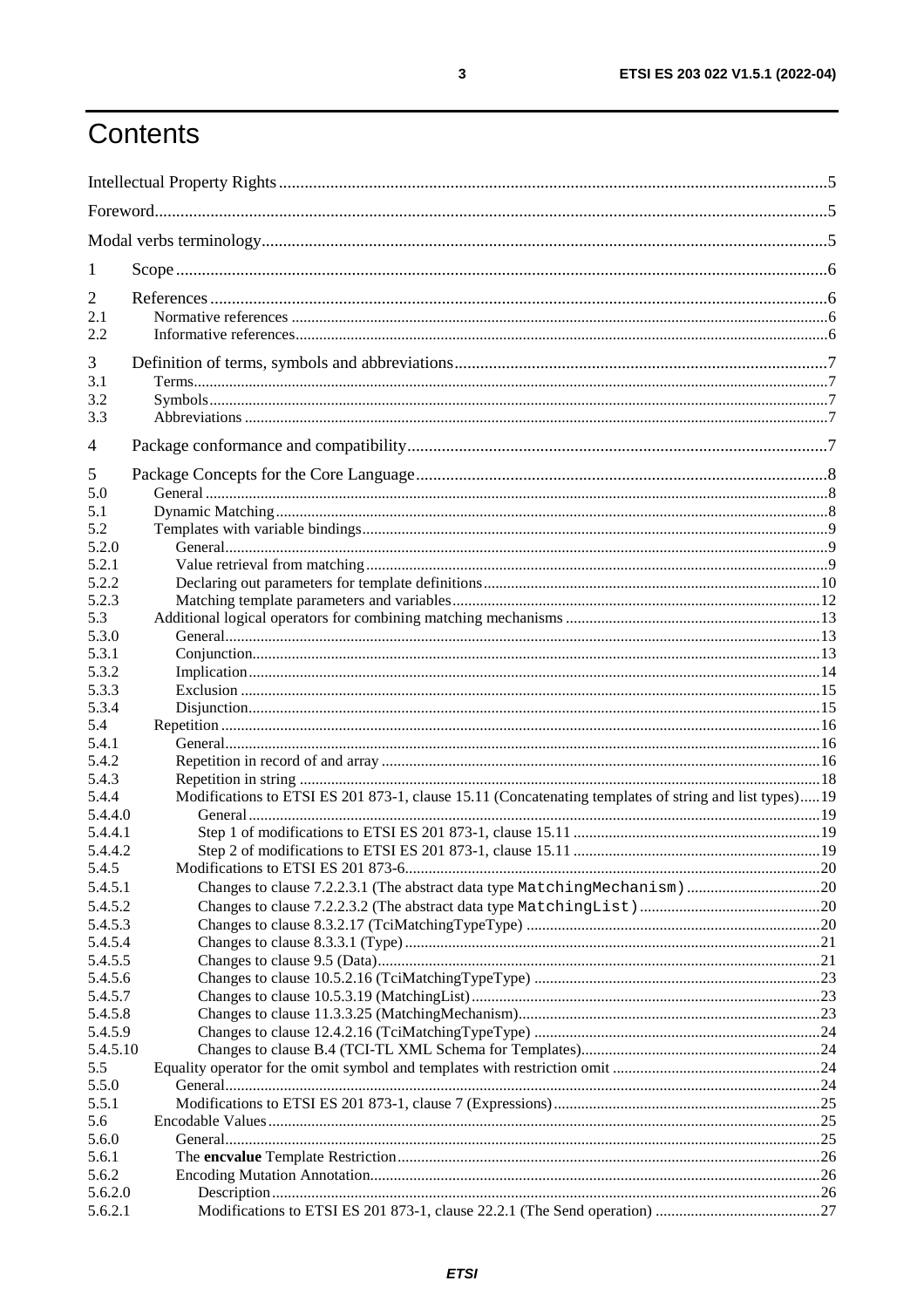| 5.6.2.2 |                                                                                                   |  |
|---------|---------------------------------------------------------------------------------------------------|--|
| 5.6.2.3 |                                                                                                   |  |
| 5.6.2.4 |                                                                                                   |  |
| 5.6.2.5 |                                                                                                   |  |
| 5.6.2.6 | Modifications to ETSI ES 201 873-1, clause C.5.3 (The encoding to universal charactring           |  |
|         |                                                                                                   |  |
| 5.6.2.7 | Modifications to ETSI ES 201 873-1, clause C.5.5 (The encoding to octetstring function)30         |  |
| 5.7     |                                                                                                   |  |
| 5.7.1   | Modifications to ETSI ES 201 873-1, clause C.3.5 (Matching mechanism detection)30                 |  |
| 5.7.2   | Modifications to ETSI ES 201 873-1, clause E.2.2.5 (Matching mechanism detection)30               |  |
| 6       |                                                                                                   |  |
| 6.1     |                                                                                                   |  |
| 6.2     | Extensions to clause 7.2.2.3.1 of ETSI ES 201 873-6, The abstract data type Matching Mechanism 33 |  |
| 6.3     |                                                                                                   |  |
| 6.4     | Extensions to clause 7.2.2.3 of ETSI ES 201 873-6, The abstract data type MatchingMechanism 33    |  |
| 6.5     |                                                                                                   |  |
| 6.6     |                                                                                                   |  |
| 6.7     |                                                                                                   |  |
| 6.8     |                                                                                                   |  |
| 6.9     |                                                                                                   |  |
| 6.10    | Extensions to clause 7.2.2.4 of ETSI ES 201 873-6, Data types for complex TTCN-3 properties 43    |  |
|         | <b>Annex A (normative):</b>                                                                       |  |
| A.0     |                                                                                                   |  |
| A.1     |                                                                                                   |  |
| A.2     |                                                                                                   |  |
| A.3     |                                                                                                   |  |
|         |                                                                                                   |  |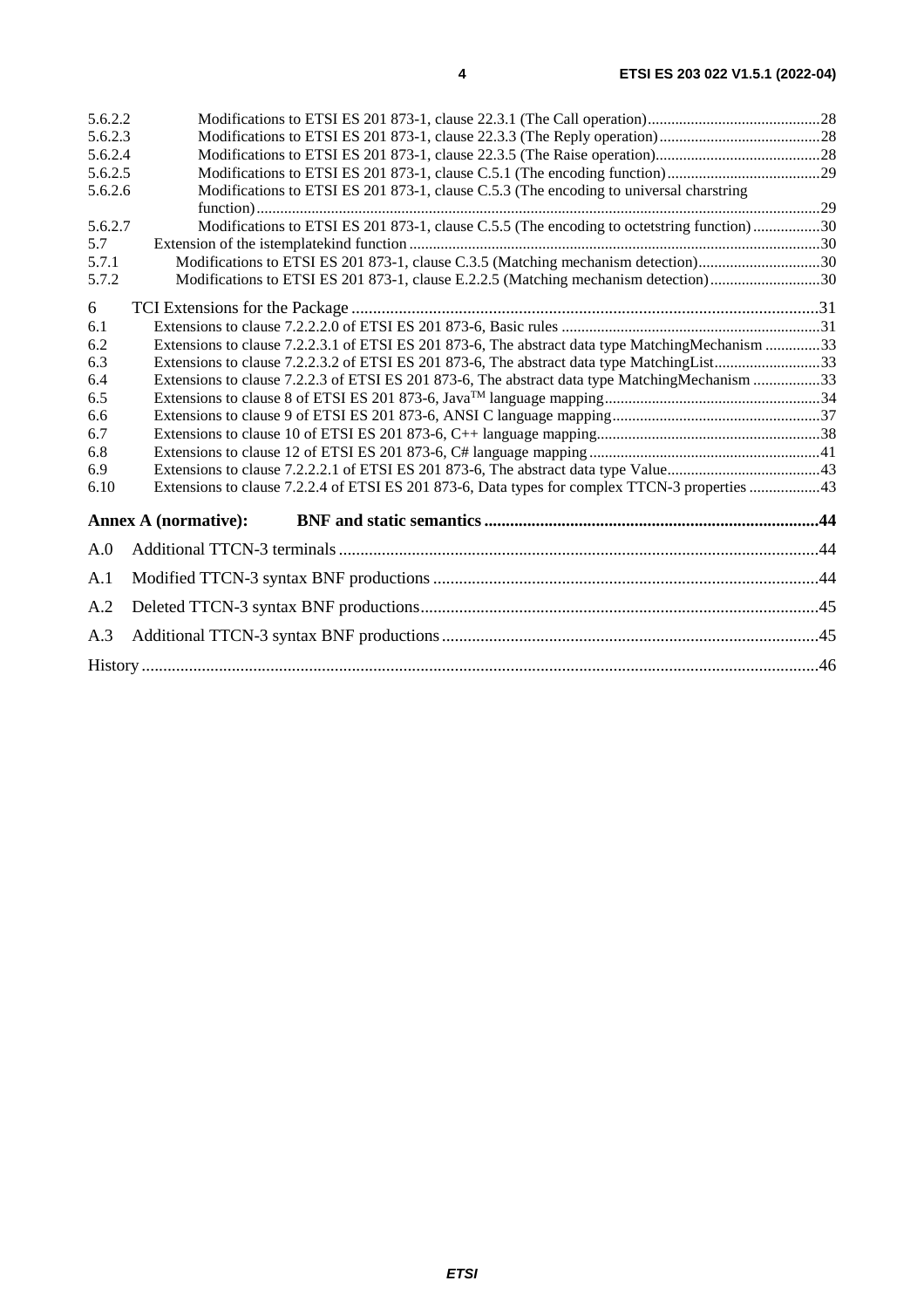## <span id="page-4-0"></span>Intellectual Property Rights

## Essential patents

IPRs essential or potentially essential to normative deliverables may have been declared to ETSI. The declarations pertaining to these essential IPRs, if any, are publicly available for **ETSI members and non-members**, and can be found in ETSI SR 000 314: *"Intellectual Property Rights (IPRs); Essential, or potentially Essential, IPRs notified to ETSI in respect of ETSI standards"*, which is available from the ETSI Secretariat. Latest updates are available on the ETSI Web server ([https://ipr.etsi.org/\)](https://ipr.etsi.org/).

Pursuant to the ETSI Directives including the ETSI IPR Policy, no investigation regarding the essentiality of IPRs, including IPR searches, has been carried out by ETSI. No guarantee can be given as to the existence of other IPRs not referenced in ETSI SR 000 314 (or the updates on the ETSI Web server) which are, or may be, or may become, essential to the present document.

## **Trademarks**

The present document may include trademarks and/or tradenames which are asserted and/or registered by their owners. ETSI claims no ownership of these except for any which are indicated as being the property of ETSI, and conveys no right to use or reproduce any trademark and/or tradename. Mention of those trademarks in the present document does not constitute an endorsement by ETSI of products, services or organizations associated with those trademarks.

**DECT™**, **PLUGTESTS™**, **UMTS™** and the ETSI logo are trademarks of ETSI registered for the benefit of its Members. **3GPP™** and **LTE™** are trademarks of ETSI registered for the benefit of its Members and of the 3GPP Organizational Partners. **oneM2M™** logo is a trademark of ETSI registered for the benefit of its Members and of the oneM2M Partners. **GSM**® and the GSM logo are trademarks registered and owned by the GSM Association.

## Foreword

This ETSI Standard (ES) has been produced by ETSI Technical Committee Methods for Testing and Specification (MTS).

## **The use of underline (additional text) and strike through (deleted text) highlights the differences between base document and extended documents.**

The present document relates to the multi-part standard ETSI ES 201 873 covering the Testing and Test Control Notation version 3, as identified in ETSI ES 201 873-1 [\[1\]](#page-5-0).

## Modal verbs terminology

In the present document "**shall**", "**shall not**", "**should**", "**should not**", "**may**", "**need not**", "**will**", "**will not**", "**can**" and "**cannot**" are to be interpreted as described in clause 3.2 of the [ETSI Drafting Rules](https://portal.etsi.org/Services/editHelp!/Howtostart/ETSIDraftingRules.aspx) (Verbal forms for the expression of provisions).

"**must**" and "**must not**" are **NOT** allowed in ETSI deliverables except when used in direct citation.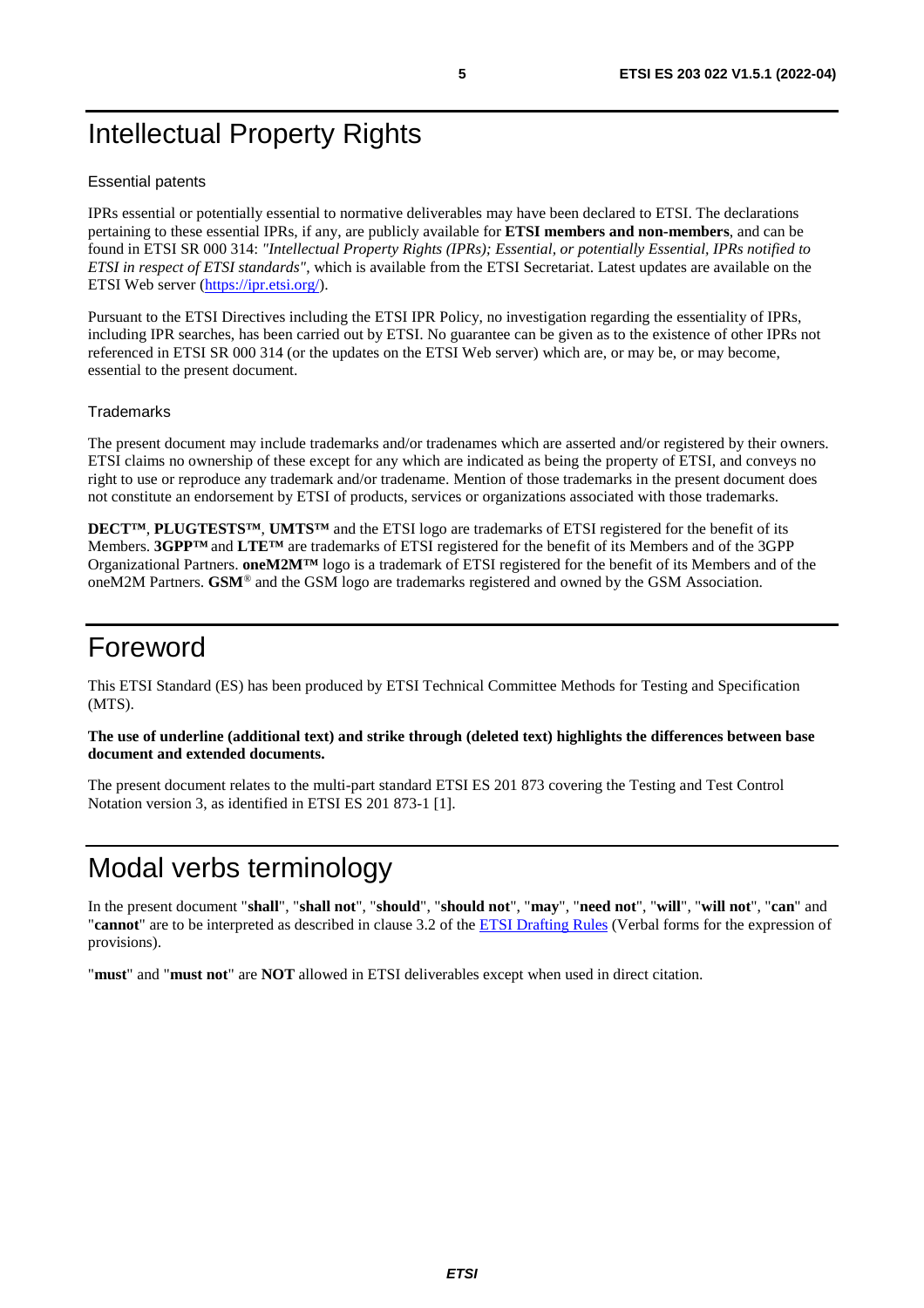## <span id="page-5-0"></span>1 Scope

The present document defines the support of advance matching of TTCN-3. TTCN-3 can be used for the specification of all types of reactive system tests over a variety of communication ports. Typical areas of application are protocol testing (including mobile and Internet protocols), service testing (including supplementary services), module testing, testing of OMG CORBA® based platforms, APIs, etc. TTCN-3 is not restricted to conformance testing and can be used for many other kinds of testing including interoperability, robustness, regression, system and integration testing. The specification of test suites for physical layer protocols is outside the scope of the present document.

TTCN-3 packages are intended to define additional TTCN-3 concepts, which are not mandatory as concepts in the TTCN-3 core language, but which are optional as part of a package which is suited for dedicated applications and/or usages of TTCN-3.

While the design of TTCN-3 package has taken into account the consistency of a combined usage of the core language with a number of packages, the concrete usages of and guidelines for this package in combination with other packages is outside the scope of the present document.

## 2 References

## 2.1 Normative references

References are either specific (identified by date of publication and/or edition number or version number) or non-specific. For specific references, only the cited version applies. For non-specific references, the latest version of the referenced document (including any amendments) applies.

Referenced documents which are not found to be publicly available in the expected location might be found at <https://docbox.etsi.org/Reference/>.

NOTE: While any hyperlinks included in this clause were valid at the time of publication, ETSI cannot guarantee their long term validity.

The following referenced documents are necessary for the application of the present document.

- [1] ETSI ES 201 873-1: "Methods for Testing and Specification (MTS); The Testing and Test Control Notation version 3; Part 1: TTCN-3 Core Language".
- [2] ETSI ES 201 873-4: "Methods for Testing and Specification (MTS); The Testing and Test Control Notation version 3; Part 4: TTCN-3 Operational Semantics".
- [3] ETSI ES 201 873-5: "Methods for Testing and Specification (MTS); The Testing and Test Control Notation version 3; Part 5: TTCN-3 Runtime Interface (TRI)".
- [4] ETSI ES 201 873-6: "Methods for Testing and Specification (MTS); The Testing and Test Control Notation version 3; Part 6: TTCN-3 Control Interface (TCI)".

## 2.2 Informative references

References are either specific (identified by date of publication and/or edition number or version number) or non-specific. For specific references, only the cited version applies. For non-specific references, the latest version of the referenced document (including any amendments) applies.

NOTE: While any hyperlinks included in this clause were valid at the time of publication, ETSI cannot guarantee their long term validity.

The following referenced documents are not necessary for the application of the present document but they assist the user with regard to a particular subject area.

[i.1] ETSI ES 201 873-7: "Methods for Testing and Specification (MTS); The Testing and Test Control Notation version 3; Part 7: Using ASN.1 with TTCN-3".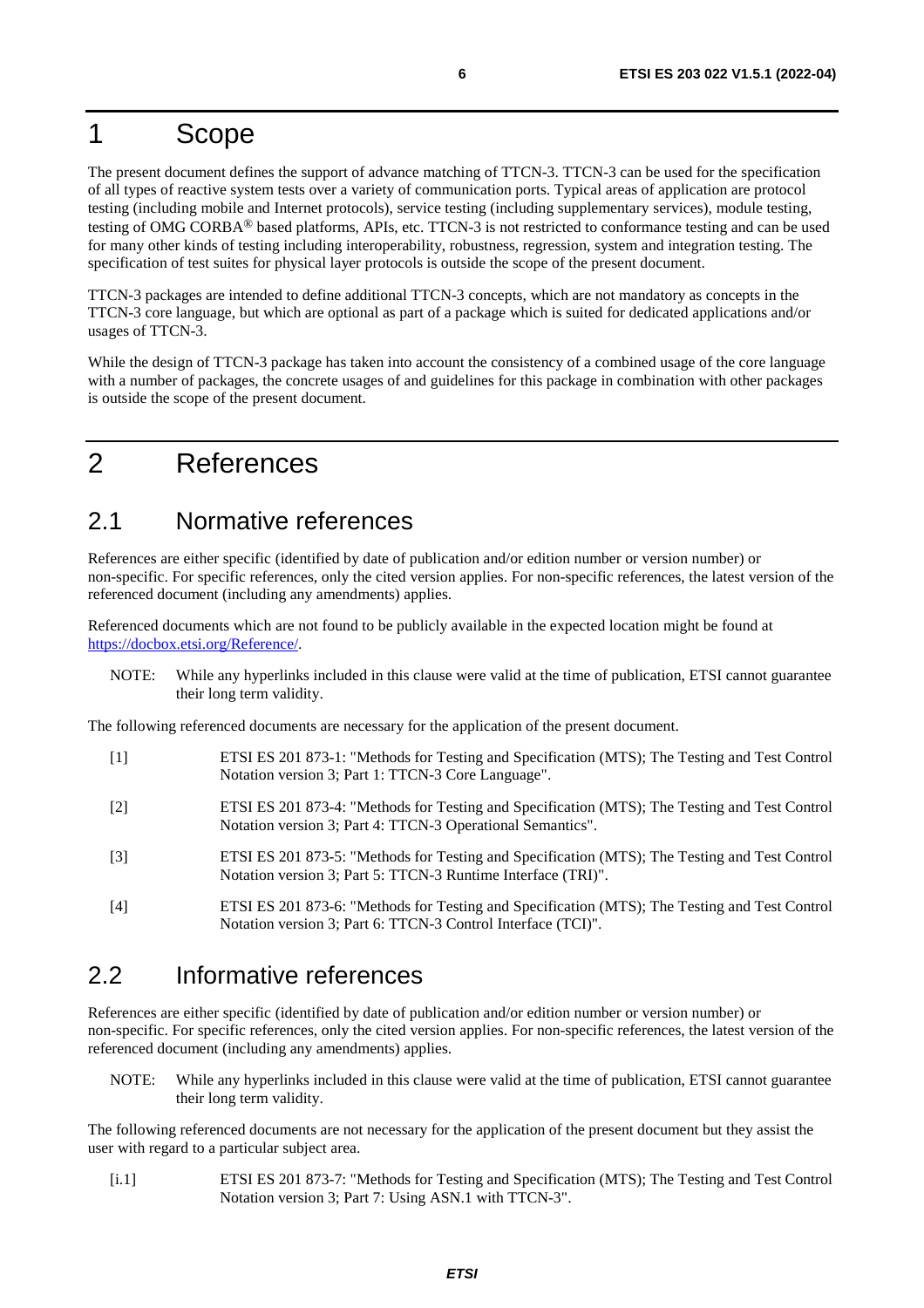- <span id="page-6-0"></span>[i.3] ETSI ES 201 873-9: "Methods for Testing and Specification (MTS); The Testing and Test Control Notation version 3; Part 9: Using XML schema with TTCN-3".
- [i.4] ETSI ES 201 873-10: "Methods for Testing and Specification (MTS); The Testing and Test Control Notation version 3; Part 10: TTCN-3 Documentation Comment Specification".

## 3 Definition of terms, symbols and abbreviations

## 3.1 Terms

For the purposes of the present document, the terms given in ETSI ES 201 873-1 [\[1](#page-5-0)], ETSI ES 201 873-4 [[2\]](#page-5-0), ETSI ES 201 873-5 [\[3\]](#page-5-0) and ETSI ES 201 873-6 [[4](#page-5-0)] apply.

## 3.2 Symbols

Void.

## 3.3 Abbreviations

For the purposes of the present document, the abbreviations given in ETSI ES 201 873-1 [\[1\]](#page-5-0), ETSI ES 201 873-4 [[2](#page-5-0)], ETSI ES 201 873-5 [\[3](#page-5-0)] and ETSI ES 201 873-6 [\[4](#page-5-0)] apply.

## 4 Package conformance and compatibility

The package presented in the present document is identified by the package tag:

"TTCN-3:2017 Advanced Matching" - to be used with modules complying with the present document*.*

For an implementation claiming to conform to this package version, all features specified in the present document shall be implemented consistently with the requirements given in the present document and in ETSI ES 201 873-1 [[1\]](#page-5-0) and ETSI ES 201 873-4 [\[2](#page-5-0)].

The package presented in the present document is compatible to:

- ETSI ES 201 873-1 [[1\]](#page-5-0), version 4.9.1;
- ETSI ES 201 873-4 [[2\]](#page-5-0), version 4.6.1;
- ETSI ES 201 873-5 [[3\]](#page-5-0), version 4.8.1;
- ETSI ES 201 873-6 [[4\]](#page-5-0), version 4.9.1;
- ETSI ES 201 873-7 [[i.1](#page-5-0)];
- ETSI ES 201 873-8 [i.2];
- ETSI ES 201 873-9 [i.3];
- ETSI ES 201 873-10 [i.4].

If later versions of those parts are available and should be used instead, the compatibility to the package presented in the present document has to be checked individually.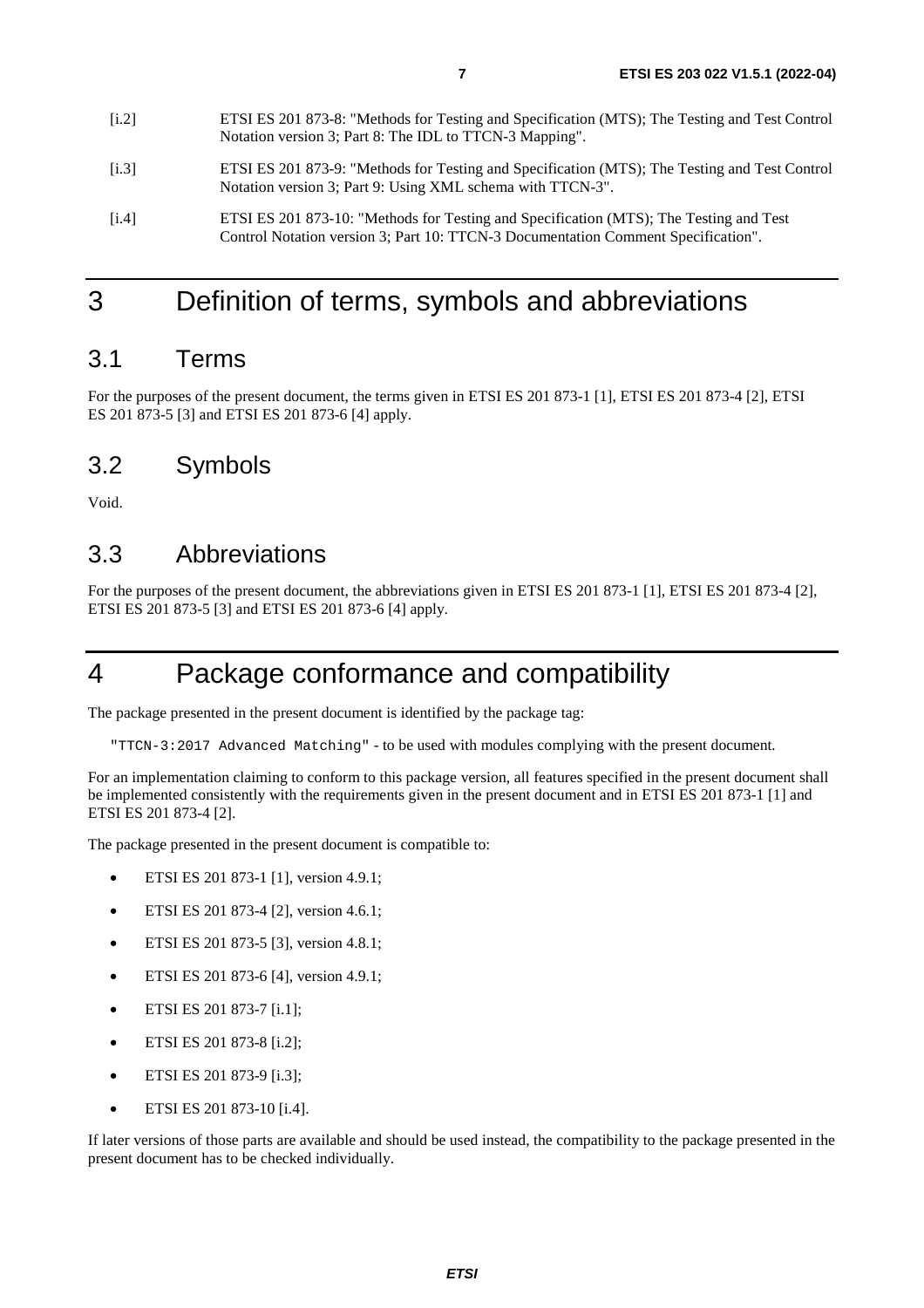## <span id="page-7-0"></span>5 Package Concepts for the Core Language

## 5.0 General

This package defines advanced matching mechanisms for TTCN-3, i.e. new matching mechanisms which go beyond the matching mechanisms defined in ETSI ES 201 873-1 [[1](#page-5-0)]. This package realizes the following concepts:

- Dynamic matching: allows to specify matching in a function-like fashion, i.e. statement blocks and functions can be used to define matching.
- Templates with variable bindings: ease the retrieval field values of received messages and signatures. For this the "->" symbol is used to denote a value assignment to a variable or an **out** parameter in the scope of a template definition in case of a successful template matching.
- Additional logical operators: conjunction, implication, exclusion and disjunction allow the combination matching mechanisms for advanced matching.
- Repetition: allows to match repetitions of a sub-sequence templates inside values of a certain type.
- Restrictions for the omit symbol and templates with restriction omit are relieved allowing omit symbols and templates with restriction omit as operands for the equality operator.

## 5.1 Dynamic Matching

A dynamic matching is a special matching mechanism. Similar to other matching mechanisms, it can be considered as a Boolean function that indicates successful matching for the value to be matched by returning the value **true** and unsuccessful matching by returning the value **false**.

## *Syntactical Structure*

**@dynamic** (*StatementBlock | FunctionRef*)

## *Semantic Description*

The *StatementBlock* shall return a value of type **boolean**. The value to be matched is referenced by the special keyword **value**. When applying this matching mechanism to a value, the *StatementBlock* is executed and if and only if the execution returns **true**, the dynamic matching function matches. Unsuccessful matching shall return **false**.

A dynamic matching function can only be used in the context of a template, the **value** expression inside the *StatementBlock* shall have the same type as the whole template.

The notation **@dynamic** *FunctionRef* denotes a shorthand for the special case **@dynamic { return**  *FunctionRef***(value) }** where *FunctionRef* is a reference to a Boolean function with the first parameter compatible with the template's type. If the function contains more than one parameter, all parameters following the first one shall have a default value. The type of the first formal parameter of the referenced function provides the type context, if this template's place of usage does not provide a type context already.

## *Restrictions*

- a) The dynamic matching syntax shall only be used when a type context (as defined in clause 3 of ETSI ES 201 873-1 [\[1](#page-5-0)]) is provided.
- b) The *StatementBlock* shall compute a value of type **boolean**.
- c) The *StatementBlock* shall be deterministic and side-effect free and follow the restrictions of clause 16.1.4 of ETSI ES 201 873-1 [[1\]](#page-5-0).
- d) The *StatementBlock* shall not use variables that are declared outside of the *StatementBlock*.
- e) The *StatementBlock* shall not use **inout** or **out** parameters.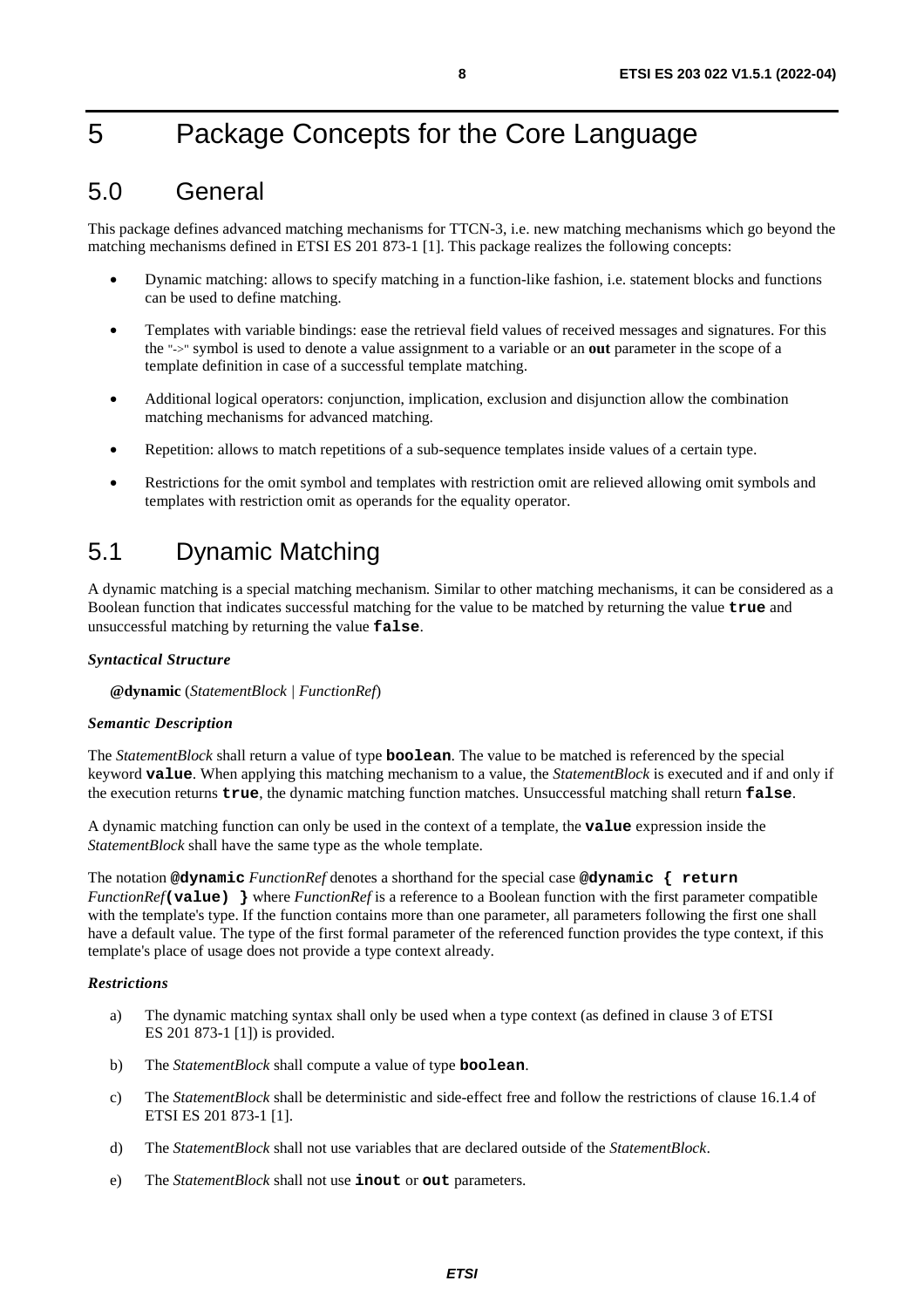- <span id="page-8-0"></span>f) Only if the dynamic matching syntax appears on the right-hand-side of a parameterized template definition, the formal **in** parameters of that definition may be referenced inside the *StatementBlock*. All other formal **in** parameters shall not be used by the *StatementBlock*.
- g) The *FunctionRef* shall not have a **runs on** clause and the *StatementBlock* shall not use any behaviour that has a **runs on** clause.

#### EXAMPLE:

```
 type record of integer Numbers; 
    template Numbers mw_sorted := @dynamic { // value is of type Numbers 
        for (var integer v_i := 1; v_i < lengthof(value); v_i := v_i + 1) {
            if (value[v_i-1] > value[v_i]) { return false }
 } 
         return true; 
    } // mw_sorted(v_recInt) matches all values of type Numbers 
         // if elements of v_recInt do not break an ascending order 
    type record Coordinate { float x, float y }; 
    external function @deterministic fx_distance(Coordinate p_a, Coordinate p_b) return float; 
    template Coordinate mw_closeTo(Coordinate p_origin := { 0.0, 0.0 }, float p_maxDistance := 1.0) 
         // access to in parameters is allowed 
         := @dynamic { return fx_distance(p_origin, value) <= p_maxDistance; }; 
         // mw_closeTo(c,d) matches all values of type Coordinate 
         // which have maximum distance of d from Coordinate c 
    external function @deterministic fx_isPrime(integer p_x) return boolean; 
: 10 pm
    p.receive(@dynamic fx_isPrime) 
     // is the same as p.receive(integer:@dynamic { return fx_isPrime(value) })
```
## 5.2 Templates with variable bindings

## 5.2.0 General

The possibilities to retrieve field values of received messages and signatures in ETSI ES 201 873-1 [\[1\]](#page-5-0) are restricted and cumbersome. To overcome this situation, this clause implements the definition of templates with variable bindings that store the actual value matched by a template instance if the matching of all containing templates is successful. This feature is implemented by using the "->" symbol for denoting a value assignment to a variable or an **out** parameter in the scope of a template definition in case of a successful template matching. Such a value assignment can syntactically be specified at all places where a template matching mechanism or a template reference is used in a template definition or an inline template.

## 5.2.1 Value retrieval from matching

In case of a successful template match, the value which matches the template can be assigned to a variable. This can be specified by using the "->" symbol.

#### *Syntactical Structure*

*TemplateInstance* **"->"** *VariableRef*

#### *Semantic Description*

If a template successfully matches a value and contains a value retrieval assignment for a *TemplateInstance*, then, if during the matching process that *TemplateInstance* and all its containing *TemplateInstances* contribute to the successful template match, the part of the value the *TemplateInstance* was matching is assigned to the *VariableRef* referenced in the value retrieval assignment.

EXAMPLE:

```
template integer mw_t1(out integer p) 
          := (?, (1..3) -> p); // mw_t1 always matches because of the first list element, 
                              // and since the (1..3) does not contribute to the successful match 
 // the out parameter p is not assigned a value 
template integer mw_t2(out integer p_small, out integer p_big) 
         := ((1..3) \rightarrow p\_small, (3..5) \rightarrow p\_big)
```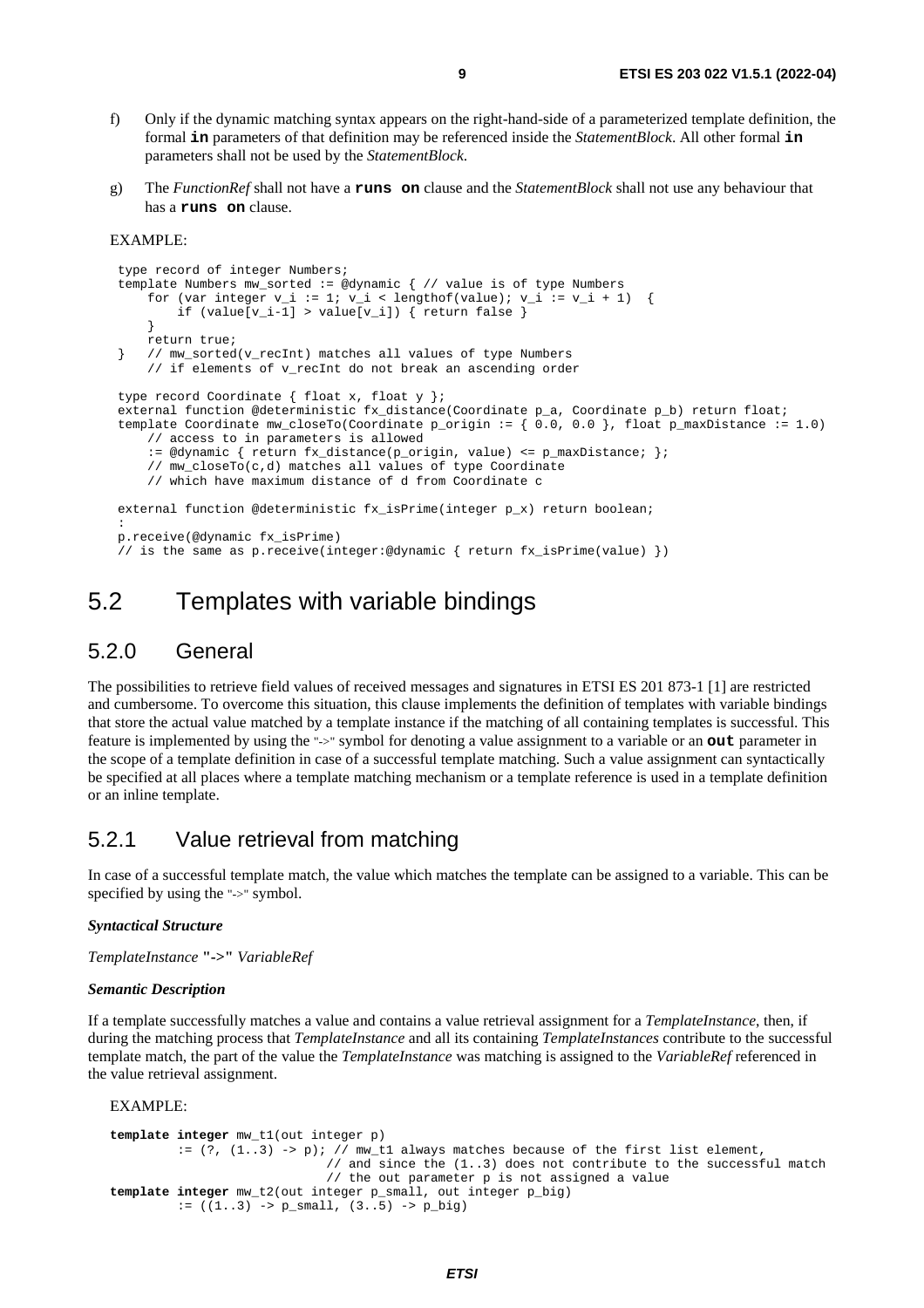```
// due to the preference of (1..3) over (3..5),
 // matching mw_t2 to number in (1..3) will cause only p_small to be assigned, 
 // while matching it to number in (4..5) will cause only p_big to be assigned
```
#### *Restrictions*

Additional to the restrictions given in clause 5.2.3, the following restrictions apply:

- a) If *TemplateInstance* describes the matching of a mandatory element in a template definition, *VariableRef* shall refer to a variable of the same type as the mandatory element.
- b) If *TemplateInstance* describes the matching of an optional element in a template definition, *VariableRef* shall refer to a template variable of the same type as the optional element. In case of a successful matching, the matching value or omit shall be assigned to the template variable denoted by *VariableRef*.
- c) Value retrieval shall not be used in special places as described in clause 16.1.4 of ETSI ES 201 873-1 [\[1](#page-5-0)] with the exception of the matching parts of receiving operations. If value retrieval is used in the matching part of a receiving operation, the assignment to the variables of all the templates is done once the whole matching part matches and all other conditions for the selection of the alternative are met.
- d) Value retrieval shall not be applied to templates of set of types or any of their direct or indirect elements, elements of a permutation matching mechanism or any of their direct or indirect elements.
- NOTE: TTCN-3 makes no assumptions about the value of the variable or template variable denoted by *VariableRef* My in case of an unsuccessful match.

## 5.2.2 Declaring out parameters for template definitions

The retrieval of field values in case of successful matching from a structured value can be specified by means of **out** parameters of template definitions.

#### *Syntactical Structure*

The syntactical structure for global and local template definitions does not change:

```
template [ restriction ] [ @fuzzy ] Type TemplateIdentifier ["(" TemplateFormalParList ")"] 
[ modifies TemplateRef ] ":=" TemplateBody
```
Only the static semantics restriction for formal template parameters change in such a way that formal template parameters shall evaluate to **in** or **out** parameters.

#### *Semantic Description*

The semantics of the value retrieval using templates with out parameters can be described by means of the **match** operation:

```
 // Given the record type definition 
 type record MyRecordType { 
     integer field1, 
     boolean field2 
 } 
 // the constant definition 
const MyRecordType c_myRecord := { 
    field1 := 7, field2 := true 
 } 
 // the template definition 
 template MyRecordType mw_myTemplate1 := { 
    field1 := 7,
    field2 := ? } 
 // the same template definition with an out parameter matchinstring 
 template MyRecordType mw_myTemplate2 (out boolean p_matchingBool):= { 
    field1 := 7,
     field2 := ? -> p_matchingBool 
 }
```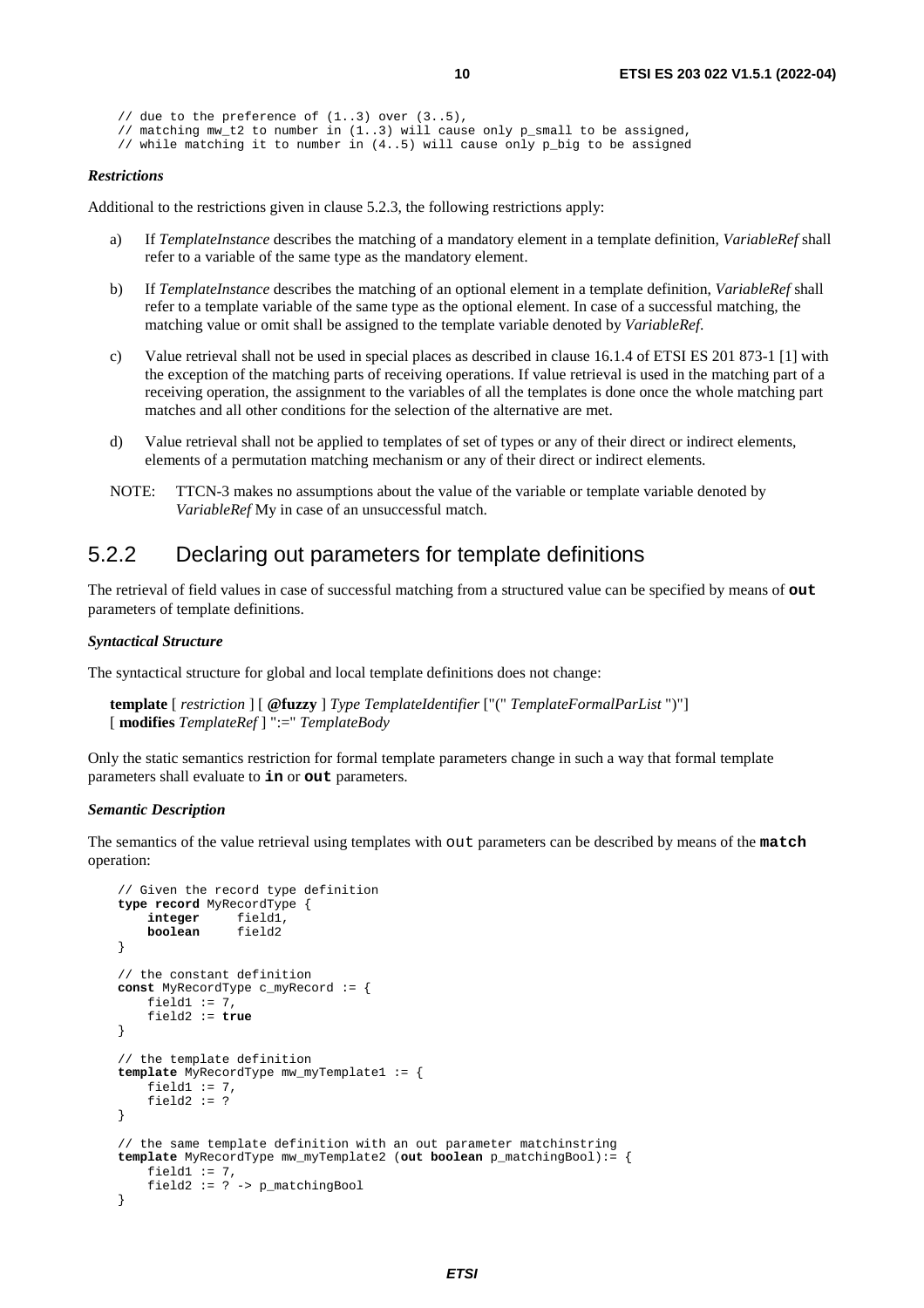```
 // and the variable declarations 
   var boolean v_a, v_b; 
    // then the effect of 
    v_a := match (c_myRecord, mw_myTemplate2(v_b)); 
    // is identical to 
   if (match (c_myRecord, mw_myTemplate1) { 
         v_a := true; 
        v_b := c_myRecord.field2 // i.e., true
 } 
   else { 
         v_a:= false; 
 }
```
#### *Restrictions*

Additional to the restrictions given in clause 5.2.3, the following restrictions apply:

- *TemplateInstance* with out parameters shall not be used as templates of set of types or any of their direct or indirect elements.
- b) *TemplateInstance* with out parameters shall not be used as elements of a permutation matching mechanism or any of their direct or indirect elements. *TemplateInstance* with out parameters shall not be used in special places as described in clause 16.1.4 of ETSI ES 201 873-1 [\[1](#page-5-0)] with the exception of the matching parts of receiving operations. If *TemplateInstance* with out parameters are used in the matching part of a receiving operation, the assignment to the actual out parameter variables of all the templates is done only once the whole matching part matches and all other conditions for the selection of the alternative are met.
- c) Every formal out parameter of a template with out parameters shall be referenced at most once inside the template body.
- NOTE: In certain cases a template may match without assigning a value to a declared out parameter. In such cases, the boundness of the actual out parameter has to be checked even after a successful match before using it.

### EXAMPLE 1:

```
type union Tree { 
     integer leaf, 
    Branch branch 
} 
type record Branch { 
    Tree left optional, 
    Tree right optional 
} 
template Branch mw_branch(out omit Tree p_left, out omit Tree p_right) := { 
   left := * -> p left,
   right := * -> p\_right} 
template Tree mw_treebranch(out omit Tree p_left, out omit Tree p_right) :=
     { branch := mw_branch(p_left, p_right) } 
template Tree mw_leaf(out integer p_value, in template integer p_expected := ?) := 
    { leaf := p_expected -> p_value }
// compute the sum of absolute values of all leafs in the given tree 
function f_absSum(omit Tree p_tree) return integer { 
     var omit Tree v_left, v_right; 
     var integer v_value; 
     if (ispresent(p_tree)) { 
        select (p_tree) {
             case (mw_treebranch(v_left, v_right)) { 
                     return f_absSum(v_left) + f_absSum(v_right); 
 } 
             case (mw_leaf(v_value, (0 .. infinity)) { return v_value; } 
            case (mw_leaf(v_value) { return -v_value; }
         } 
 } 
     else { 
        return 0; } 
}
```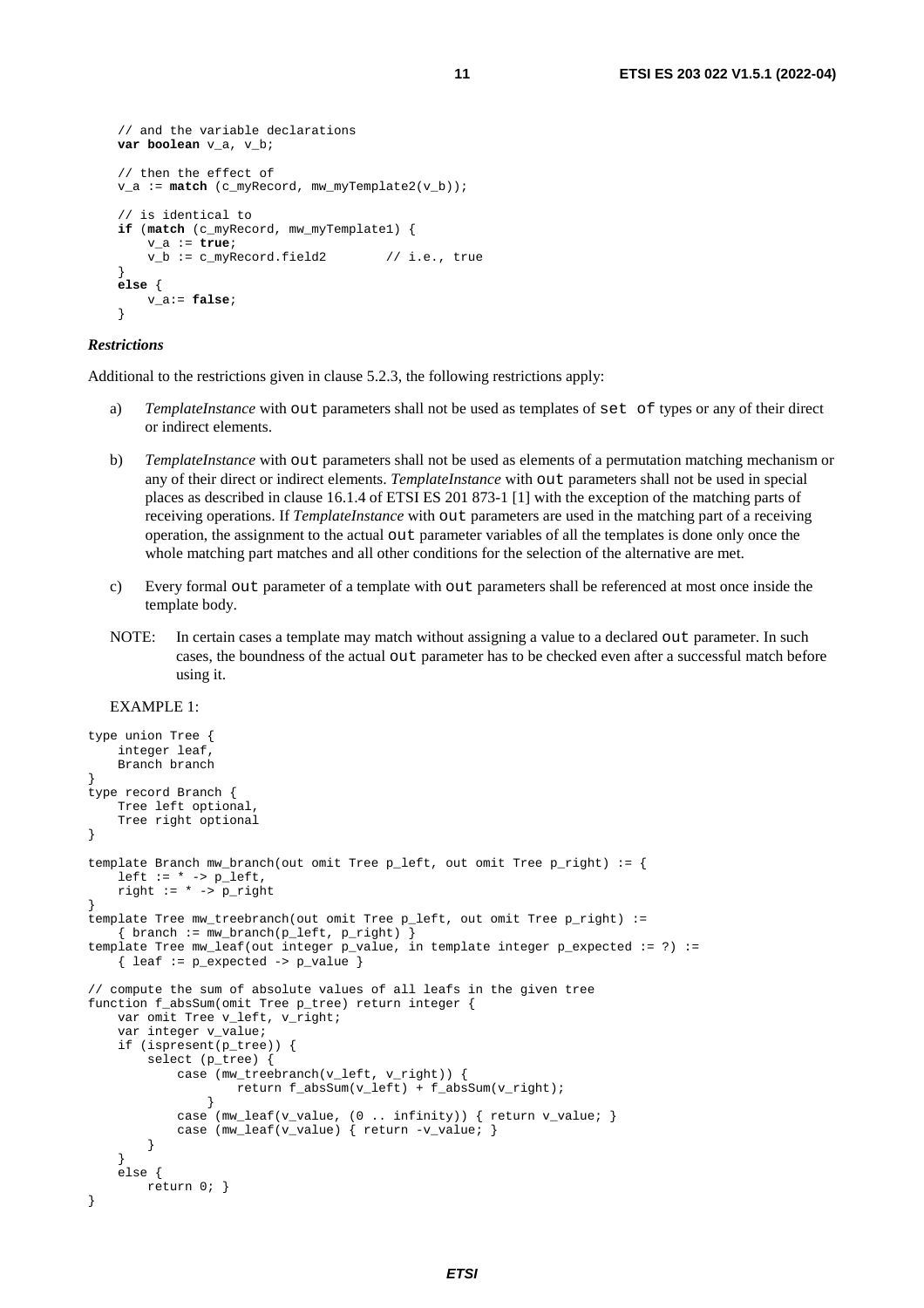<span id="page-11-0"></span>EXAMPLE 2:

var Tree v tree; … template Tree mw\_anyTree(out integer p\_value, out omit Tree p\_left, out omit Tree p\_right) :=  $(mw\_leaf(p\_value)$ ,  $mw\_treebranch(p\_left, p\_right))$ ; // extraction of leaf or branch from v\_tree (any value, if present) if (match(v\_tree, mw\_anyTree(v\_value, v\_left, v\_right)) { if (isbound(v\_value)) { // v\_value might not have been assigned => needs check } else if (isbound(v\_left)) { // v\_left and v\_right might not have been assigned // => needs check } }

EXAMPLE 3: Receiving with multiple out parameter templates.

**signature** S(**out** Tree p\_tree) **return** Tree;

#### **alt** { [**match**(v\_tree, mw\_leaf(v\_value)] p.**receive** { } // NOT allowed to use template with out parameter in alt guard [] p.**getreply**(S:{ mw\_leaf(v\_value) } **value** mw\_treebranch(v\_left, v\_right)) { // if either mw\_leaf or mw\_treebranch does not match, v\_value, v\_left and v\_right // all remain unchanged // it is equivalent with the following: // [] p.getreply(S:{mw\_leaf(v\_value1)} value mw\_treebranch(v\_left1, v\_right1)) { // v\_left := v\_left1; //  $v$ right :=  $v$  right1; // v\_value := v\_value1; // } // where v\_value1, v\_left1 and v\_right1 are all internal unbound variables of the // appropriate ty

## 5.2.3 Matching template parameters and variables

Matching template parameters and variables can be safely used for value retrieval during matching. Such parameters and variables include the @match modifier in their declaration.

NOTE: Storing template instances which are binding local variable references to formal out parameters or directly to value redirection as normal variables or parameters could lead to situations where the content of the variable is used though the variables that are bound to its content are not in existence anymore. The notion of matching templates allows to distinguish normal templates from templates (potentially) incorporating value retrieval and eliminates the issue with non-existent target variables.

#### *Syntactical Structure*

```
var template [ restriction ] 
[ (@lazy | @fuzzy) [ @deterministic ] ] 
[ @match ] 
   Type { VarIdentifier [ ArrayDef ] ":=" TemplateBody }+ [ ";" ] 
[ in | inout | out ] template [ Restriction ] 
[ ( @lazy | @fuzzy ) [@deterministic] ] 
[ @match ] 
Type ValueParIdentifier [ArrayDef] [ ":=" ( TemplateInstance | "-" ) ]
```
#### *Semantic Description*

Templates are categorized as matching templates if they have at least one of the following properties:

- a) They are a matching mechanism with a value retrieval.
- b) They are an instance of a template with at least one out parameter.
- c) They are a reference to a template variable declared with the @match modifier.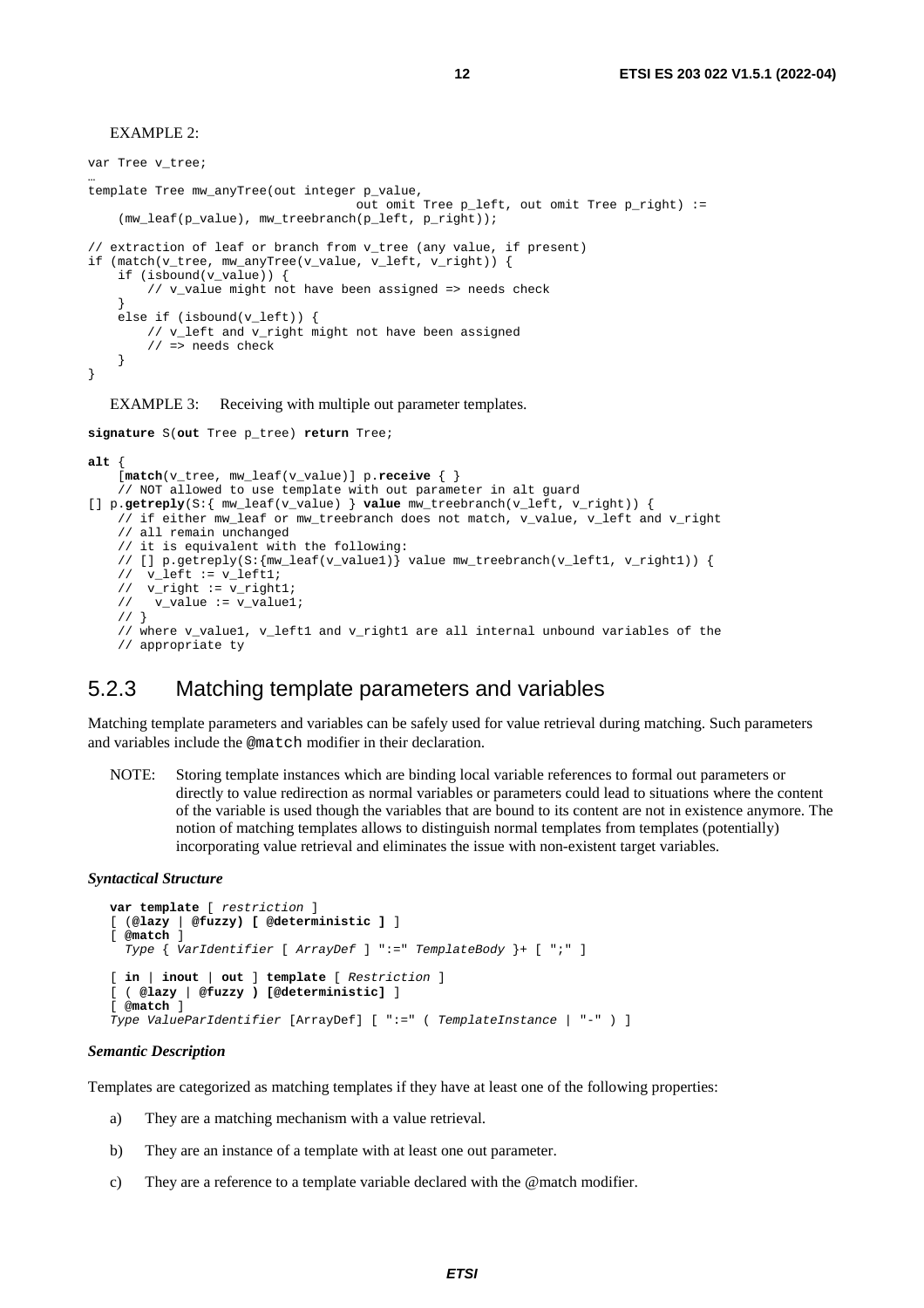- <span id="page-12-0"></span>d) They are a reference to a formal parameter declared with the @match modifier.
- e) They contain a matching template as one of their fields or elements or part thereof.

Matching templates can be only used in assignments, as actual parameters, in template body notations, in the match operation, in the matching parts of receiving operations and case clauses of the select operation.

### *Restrictions*

- a) When used in a formal template parameter declaration, the @match modifier is allowed to be present only in *in* parameter declaration. Using the @match modifier in *out* or *inout* parameter declaration shall cause an error.
- b) If a matching template is assigned to a variable, the variable shall have the @match modifier.
- c) If a matching template is used as an actual parameter, the corresponding formal parameter shall have the @match modifier.
- d) Variables with the @match modifier shall never be partially initialized. Referencing fields or elements both on the left hand side and on the right hand side of such variables is not allowed.
- e) Actual parameters of formal parameters with the @match modifier shall be completely initialized.
- f) Matching templates shall not be present in a return or raise statement.
- g) Matching templates shall not be present in sending operations.

## 5.3 Additional logical operators for combining matching mechanisms

## 5.3.0 General

This clause defines the additional logical operators conjunction, implication, exclusion and disjunction for matching mechanisms. Their usage allows the combination matching mechanisms for advanced matching.

## 5.3.1 Conjunction

The conjunction matching mechanism is used when a value shall fulfil several distinct conditions.

### *Syntactical Structure*

**conjunct** "(" { (*TemplateInstance* | **all from** *TemplateInstance*) [","] } ")"

### *Semantic Description*

The conjunction matching mechanism can be used for matching values of all types.

A template specified by the conjunction matching mechanism matches the corresponding value if and only if the value matches all templates listed in the template list.

Besides specifying individual templates, it is possible to add all elements of an existing **record of** or **set of** template into a conjunction matching mechanism using an **all from** clause.

### *Restrictions*

- a) The type of the conjunction matching mechanism and the member type of the template in the **all from** clause shall be compatible.
- b) The template in the **all from** clause as a whole shall not resolve into a matching mechanism (i.e. its elements may contain any of the matching mechanisms or matching attributes with the exception of those described in the following restriction).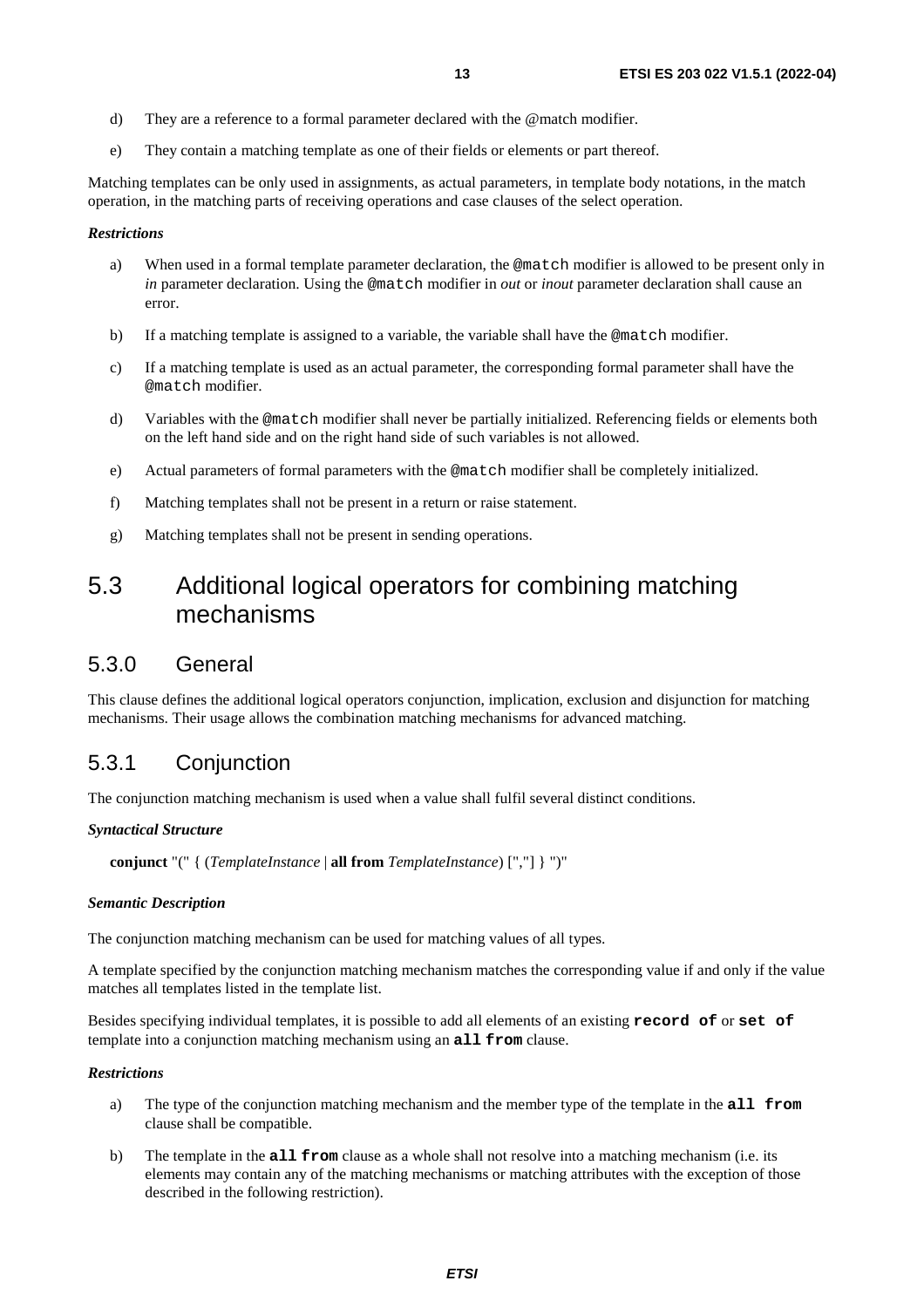- <span id="page-13-0"></span>c) Individual fields of the template in the **all from** clause shall not resolve to any of the following matching mechanisms: *AnyElementsOrNone*, permutation, disjunction or repetition.
- d) Each value or template in the list shall be compatible with the type declared for the template specified by the conjunction matching mechanism.
- e) Referencing a sub-field within a template to which the conjunction matching mechanism is assigned (both at the right and left hand side of an assignment) shall cause an error.

#### EXAMPLE:

```
// external function returning true for prime numbers 
 external function f_isprime (integer p_par) return boolean; 
 // the template matches prime numbers greater than 100 
 template integer mw_myTemplate:= conjunct((100 .. infinity), @dynamic f_isprime); 
type record of integer MySequenceOfType; 
template MySequenceOfType mw_myTemplate2 := {1,2,3}; 
 // mw_conjunctTemplate2 does not match any value as no value can be 1, 2 and 3 at the same time. 
template integer mw_conjunctTemplate2 := conjunct(all from mw_myTemplate2); 
template MySequenceOfType mw_myTemplate3 := {2,2,2}; 
 // mw_conjunctTemplate3 matches the single value 2 
template integer mw_conjunctTemplate3 := conjunct(all from mw_myTemplate3);
```
## 5.3.2 Implication

The implication matching mechanism is used when a match is checked only if specified conditions are met.

#### *Syntactical Structure*

*TemplateInstance* **implies** *TemplateInstance* 

#### *Semantic Description*

The implication matching mechanism is composed of two templates separated by an **implies** keyword. The first template is called *precondition* and the second one is called the *implied template*. The implication matching mechanism can be used for matching values of all types.

A template specified by the implication matching mechanism matches a value if and only if the value does not match the precondition or if the value matches both the precondition and implied template.

#### *Restrictions*

- a) Both templates used in the implication matching mechanism shall be compatible to the type declared for the template specified by the implication matching mechanism.
- b) Any matching attribute at the end of the implication matching mechanism is related to the whole template (i.e. not only to the implied template).
- c) Referencing a sub-field within a template specified by the implication matching mechanism (both at the right and left hand side of an assignment) shall cause an error.

### EXAMPLE:

```
 // the template matches strings with 5 or more characters ending with "abc" and all shorter 
 // strings (i.e. strings with length 0..4) 
 template charstring mw_implies1 := ? length (5 .. infinity) implies pattern "*abc"; 
 // the following template matches all strings with length 0..4 and all strings with length 
 // 8..10 ending with "abc". 
 template charstring mw_implies2 := 
     ? length (5 .. infinity) implies (pattern "*abc" length (8..10)); 
 // the following template matches all strings with length 2..4 and all strings with length 
 // 5..10 ending with "abc" because the length attribute is applied to the whole implication. 
 template charstring mw_implies3 :=
```

```
 ? length (5 .. infinity) implies pattern "*abc" length (2..10);
```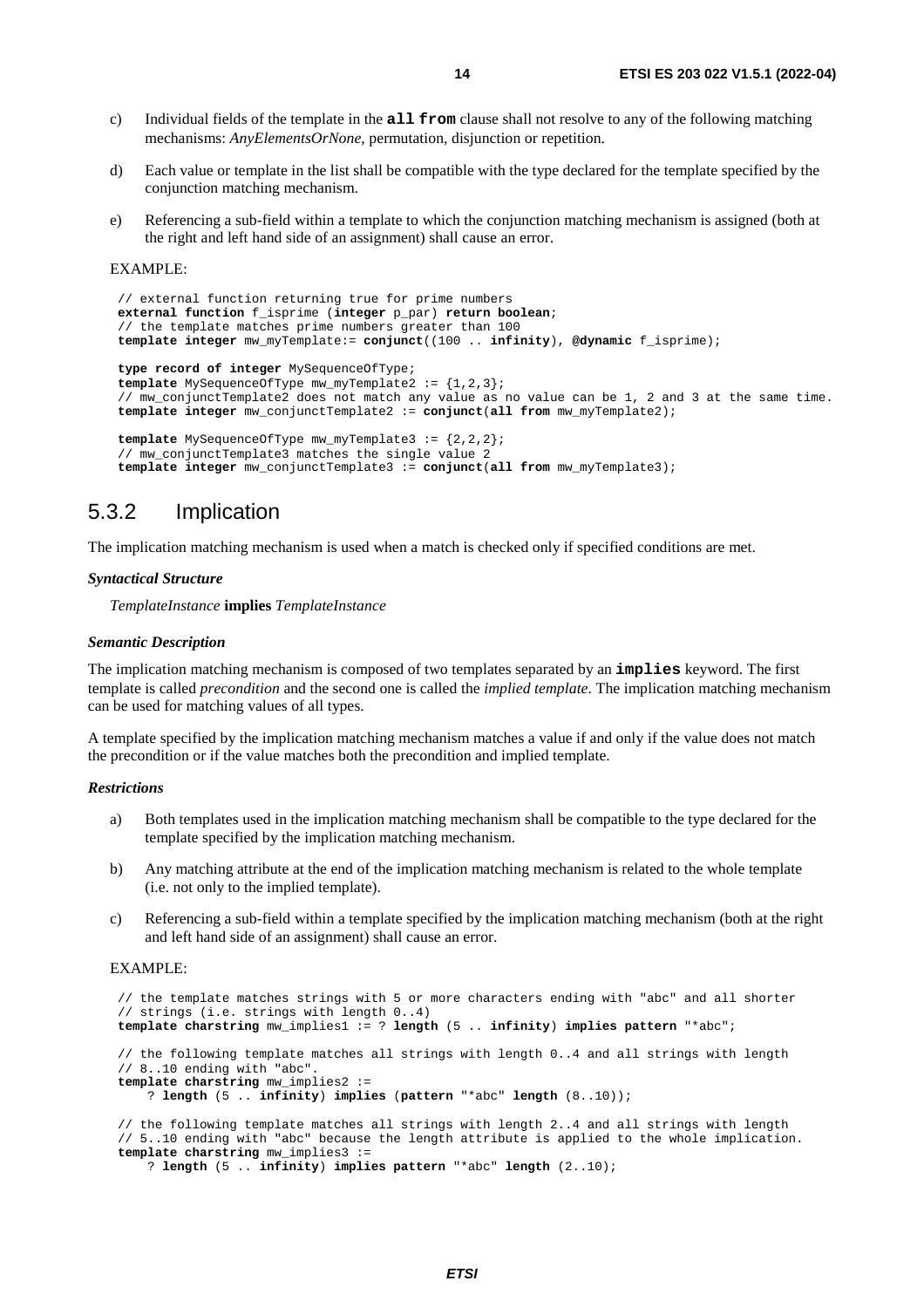## <span id="page-14-0"></span>5.3.3 Exclusion

The exclusion matching mechanism is used when a general matching rule is to be restricted by an exception.

#### *Syntactical Structure*

*TemplateInstance* **except** *TemplateInstance* 

#### *Semantic Description*

The first template in exclusion matching mechanism is called *general template* and the second one is called *excluded template*. The exclusion matching mechanism can be used for matching values of all types.

A template that is specified by the exclusion matching mechanism matches a value if and only if the value matches the general template, but does not match the excluded template.

#### *Restrictions*

- a) Both templates used in the exclusion matching mechanism shall be compatible to the type declared for the template specified by the exclusion matching mechanism.
- b) Any matching attribute at the end of the exclusion matching mechanism is related to the whole matching mechanism (i.e. not only to the excluded template).
- c) Referencing a sub-field within a template specified by the exclusion matching mechanism (both at the right and left hand side of an assignment) shall cause an error.

### EXAMPLE:

```
 // the template matches all integer in the range 1..100 except 48 and 64 
 template integer mw_int := (1..100) except (48, 64); 
 // the following template matches all strings with length 0..10 except strings starting 
 // with "abc" that contain 3..5 characters. 
 template charstring mw_str := ? length (0 .. 10) except (pattern "abc*" length (3..5)); 
 // the following template matches all strings with length 0..10 starting with "abc", but not
```

```
 // ending with "xyz". 
 template charstring mw_str2 := pattern "abc*" except pattern "*xyz" length (0..10);
```
## 5.3.4 Disjunction

The disjunction matching mechanism specifies one or more alternatives for matching multiple elements of **record of**, **set of** or array.

#### *Syntactical Structure*

**disjunct** "(" { (*TemplateInstance* | **all from** *TemplateInstance*) [","] } ")"

#### *Semantic Description*

The disjunction mechanism is used only inside values of type **record of**, **set of** or array. The template instances specified in the disjunction matching mechanism are called *disjunction alternatives*. It provides a successful match, if and only if at least one of the disjunction alternatives matches the maximal subset of still unmatched elements inside the value that still allows the containing template to match the whole value. And in case of **record of** and array values the matched subset shall be a consecutive sub-sequence beginning after the end of the sub-sequence that was matched by the preceding inside-values templates in the containing template.

The disjunction alternatives are matched in the order of their specification inside the disjunction matching mechanism (i.e. from left to right) so that the leftmost alternative that fulfills the above condition contributes to the successful match while the following disjunction alternatives are ignored.

Besides specifying all individual values, it is possible to add all elements of an existing **record of** or **set of** template into disjunction using an **all from** clause.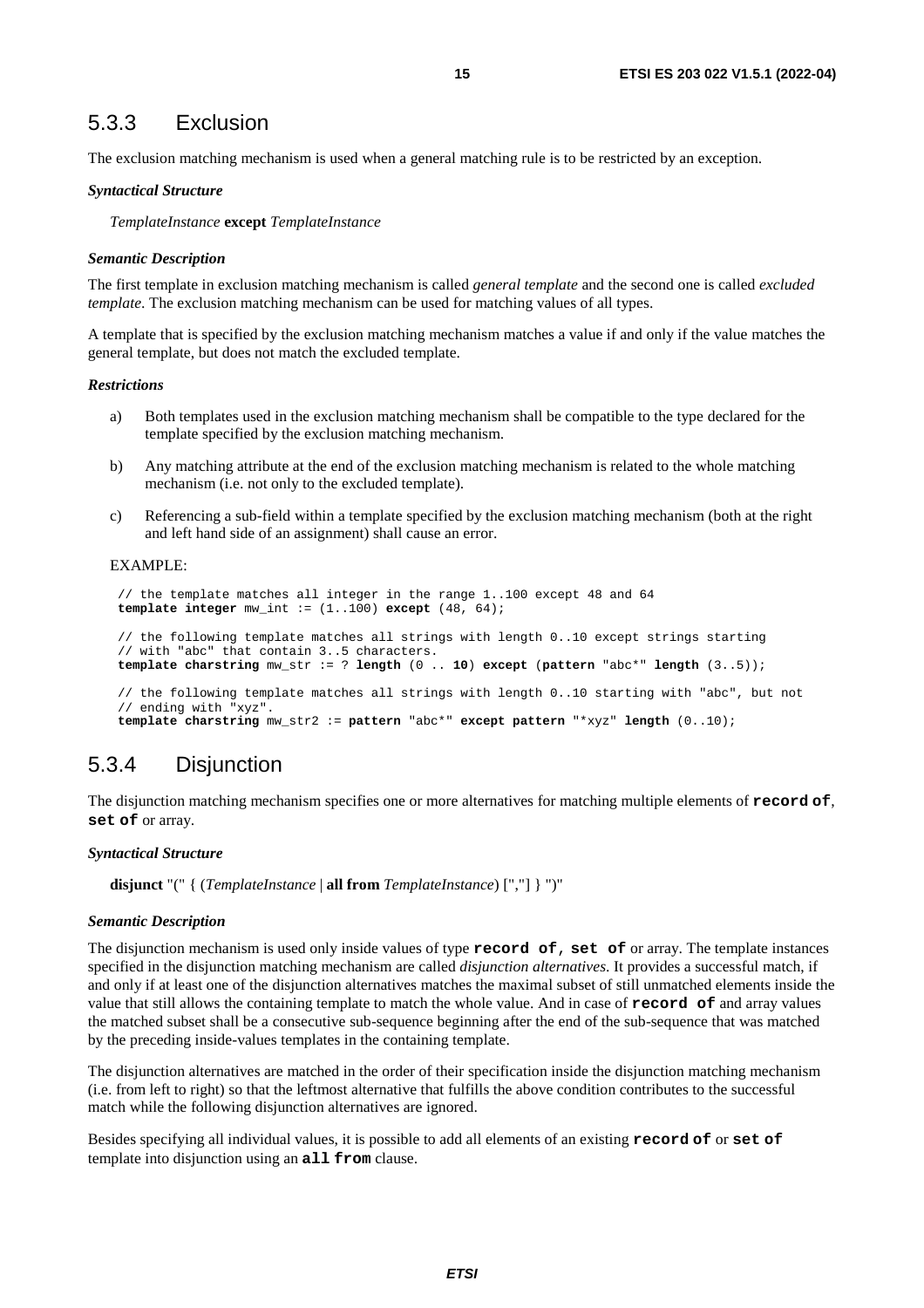### <span id="page-15-0"></span>*Restrictions*

- a) The type of templates used in the disjunction matching mechanism that are not prefixed with the **all from** clause and the type of the **record of**, **set of** or array containing the disjunction matching mechanism shall be compatible.
- b) The type of the **record of**, **set of** or array containing the disjunction matching mechanism and the member type of the template in the **all from** clause shall be compatible.
- c) The template in the **all from** clause as a whole shall not resolve into a matching mechanism (i.e. its elements may contain any of the matching mechanisms or matching attributes with the exception of those described in the following restriction).
- d) Individual fields of the template in the **all from** clause shall not resolve to any of the following matching mechanisms: *AnyElementsOrNone*, permutation, disjunction or repetition.
- e) Referencing an element located within the disjunction matching mechanism both at the left or right hand side of an assignment shall cause an error.
- f) In case the templates within the disjunction matching mechanism can match values of different length, referencing an element following the disjunction matching mechanism in the containing template shall cause an error.
- g) If the disjunction mechanism contains items that all match only values of the same fixed length or has a fixed length attribute attached to it and all other required conditions are met, the items following the disjunction in the containing template may be referenced at the left or right hand side of an assignment. The index of the first item following the disjunction is equal to the index of the disjunction matching mechanism increased by its fixed length.

#### EXAMPLE:

```
type record of integer RoI; 
template RoI mw_a := { 1, 2 } 
template RoI mw_b := { 1, *, 4 } 
 template RoI mw_disjunction := {0, disjunct( mw_a, mw_b, ? length(2..4) ), 10, *}; 
 // the previous template matches the same values as the following template: 
template RoI mw_list := ({0, 1, 2, 10, *}, {0, 1, *, 4, 10, *}, {0, * length(2..4), 10, *});
```
## 5.4 Repetition

## 5.4.1 General

Repetition is a specific symbol used inside **record of**, array, **bitstring**, **hexstring** or **octetstring** templates to match repeated sequences of items.

## 5.4.2 Repetition in record of and array

In **record of** and array templates, the repetition symbol is used to match repetitions of sub-sequence templates inside values of that type.

#### *Syntactical Structure*

*TemplateInstance* "#" "(" [SingleExpression] ["," [SingleExpression]] ")"

### *Semantic Description*

The repetition matching mechanism shall be used only inside values. It consists of a *TemplateInstance* called the *repeated template* matching a sequence of elements of fixed length followed by a declaration of the number of required consecutive matches of that repeated template. It shall match if, and only if the specified number of consecutive sub-sequences of the value to be matched, following the elements already matched by preceding inside value matching mechanisms, are matching the *repeated template*. The number of required matches shall be specified by using one of the following syntaxes: "# $(n, m)$ ", "# $(n, )$ ", "# $(n, )$ ", "# $(n)$ ", "# $(n)$ ", "# $(n)$ ", "# $(n)$ ".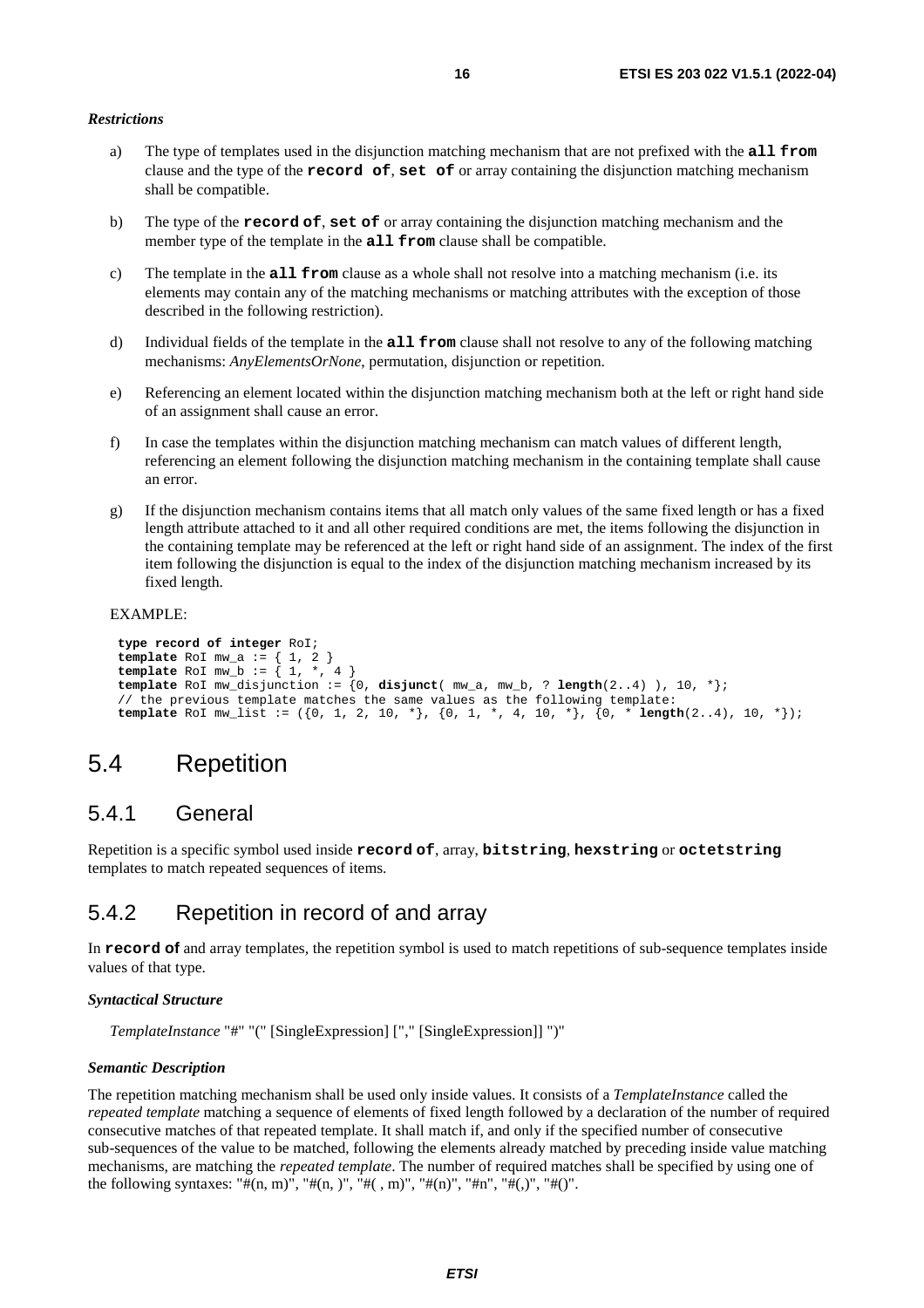The form "#(n, m)" specifies that at least *n* sub-sequence but not more than *m* sub-sequences shall match the repeated template.

The form "#(n, )" specifies that at least *n* sub-sequences shall match the repeated template. The maximum number of matches is not restricted in this case.

The form "#( , m)" indicates that at most *m* sub-sequences shall match the repeated template. The minimum number of matches is not set, thus 0..*m* positive matches are allowed.

The single value form "#(n)" requires that precisely *n* sub-sequences shall be matched by the repeated template to produce a successful match.

The forms " $\#(.)$ " and " $\#()$ " are shorthand notations for " $\#(0,1)$ ", i.e. any number of sub-sequences shall match the repeated template.

The repetition matches the longest number of elements possible that still allows the containing template to match the whole value.

The repeated template can reference the current iteration of the repetition by using the special keyword @index. This can be used to assign parts of each matches sub-sequence of the value to different variables when the repeated template uses value retrieval or has out parameters (see clause <Value retrieval>).

### *Restrictions*

- a) The type of the repeated template and the type of the containing template shall be compatible.
- b) The expressions used for specifying the number of required sub-sequences shall resolve to a non-negative integer value.
- c) In case there are two expressions specifying the number or required sub-sequences, the second value shall be greater or equal to the first one.
- d) Referencing an element located within the repeated template shall cause an error.
- e) In case any other notation than  $\#(n)$  or  $\#(n,m)$  where *n* is equal to *m* is used (i.e. when the number of required sub-sequences is not a fixed value), referencing an element following the repetition shall cause an error.
- f) If the repetition uses the  $\#(n)$  notation or  $\#(n,m)$  notation where *n* and *m* are equal and all other required conditions are met, the template items following the repetition matching mechanism may be referenced at the left or right hand side of an assignment. The index of the first item following the repetition is equal to the index of the repetition increased by *n \* l* where *l* is the fixed length of the repeated template.
- g) The repeated template shall match only sub-sequences of a single fixed length, so that every matched sub-sequence will have the same length.
- NOTE: To specify a fixed length repeated template, care should be taken when using *AnyElementsOrNone*, *AnyElement,* disjunction and repetition matching mechanisms. Normally, they or their sub-templates have to be restricted with a length attribute of fixed length.

### EXAMPLE 1:

```
 type record Name { 
        charstring givenName, 
        charstring surname 
 } 
    type record of Name RoN; 
   template RoN mw_a := { { { givenName := "John", surname := ?} } #(2, 5) } 
        // the template matches values containing 2..5 elements; the givenName field of each 
         // element has to be equal to "John" 
   template RoN mw_b := { { { givenName := ?, surname := "Doe"} } #() } 
         // the template matches only values with the surname field of each element equal to "Doe" 
         // and values with no elements 
 template RoN mw_c := { { givenName := "Pete", surname := ?}, 
\{ { givenName := "John", surname := ?}, { givenName := "Jane", surname := ?} } #(2, 5) };
         // the template matches values containing 5, 7, 9 or 11 elements; 
         // the givenName field of the first element has to be equal to "Pete", followed by 4 to 10 
         // elements, where the givenName field alternates between "John" and "Jane"
```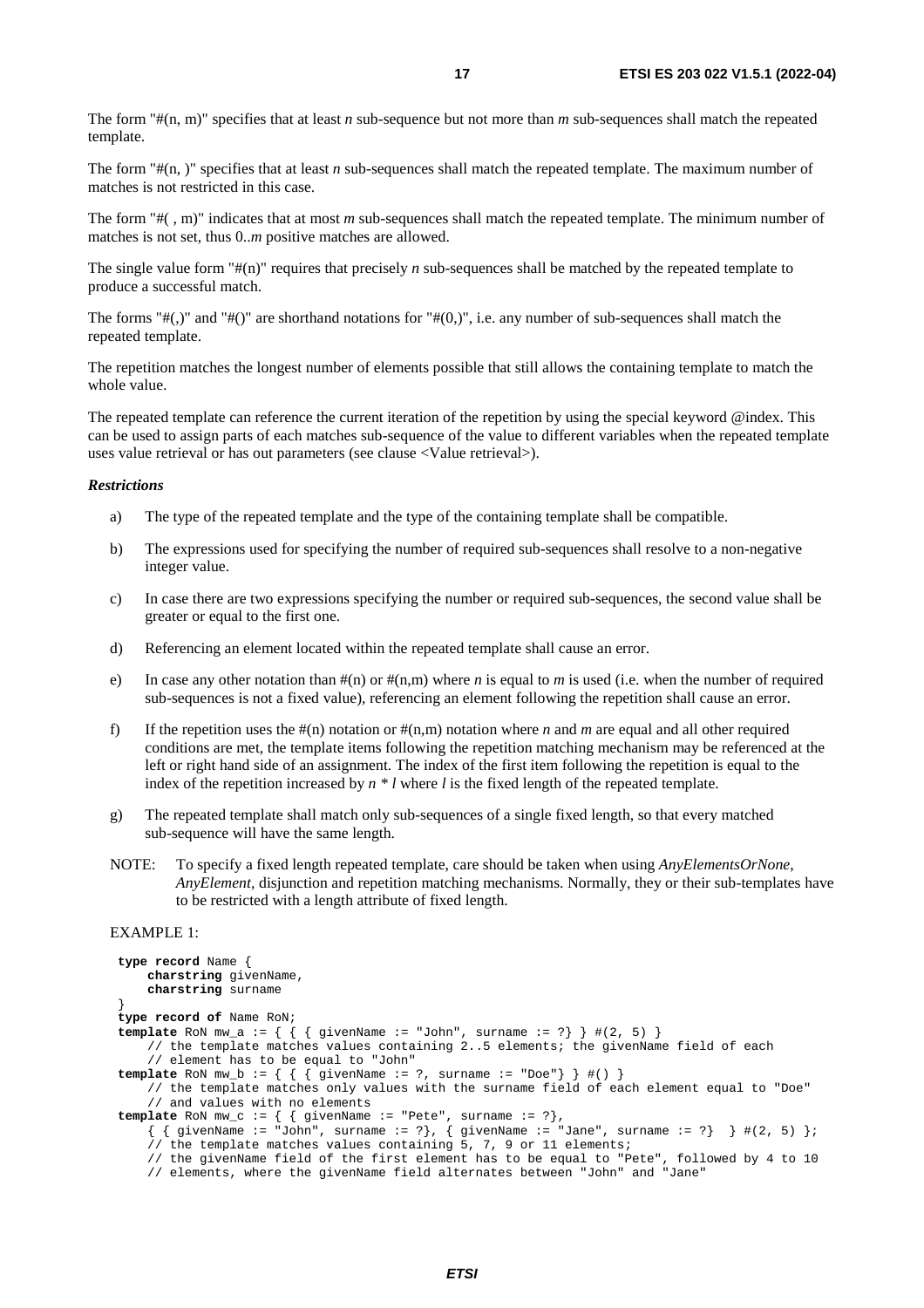<span id="page-17-0"></span>EXAMPLE 2: Using the @index operator to assign matched values to variables.

```
var charstring v_name[5]; 
template RoN mw_c(out charstring p_name) := 
    \{ \{ givenName := "John", surname := ? -> p_name \} }
 // the following two template are semantically equivalent and will assign the surname field 
 // of each matched template in each iteration of the repetition to a different element 
\frac{1}{\sqrt{2}} of the variable v name
template RoN mw_d := { { { givenName := "John", surname := ? -> v_name[@index]} } #(2, 5) } 
template RoN mw_e := { mw_c(v_name[@index]) #(2, 5) }
```
EXAMPLE 3: Using the @index operator in nested repetitions.

```
type record of RoN RRoN; 
type record of charstring RoC; 
type record of RoC RRoC; 
var RRoC v_nestedNames; 
 // the inner repletion has to be restricted to a fixed length 
template RoN mv_f(out RoC p_names) := { mw_c(p_names[@index]) #(5) } 
 // because only the current index can be accessed, each repetition layer can be 
 // dealt with by adding a new template 
template RRoN mv_nestedRepetition := { mv_f(v_nestedNames[@index])# () }
```
## 5.4.3 Repetition in string

Inside templates of **bitstring**, **hexstring** and **octetstring** types, the repetition symbol is used to match repeated occurrence of a string element.

### *Syntactical Structure*

*"#"(num | ( " (" [number][ "," [number]] ")" ))* 

The repetition symbol shall be used only inside values. It is used to specify that a preceding symbol of a binary string template (*AnyElement* or string element) should be matched a number of times. The following syntaxes are available: "# $(n, m)$ ", "# $(n, )$ ", "# $((, m)$ ", "# $(n)$ ", "# $n$ ", "# $((, )$ " or "# $()$ ".

The form "#(n, m)" specifies that the preceding symbol shall be matched at least *n* times but not more than *m* times.

The metacharacter postfix " $\#$ (n, )" specifies that the preceding symbol shall be matched at least *n* times while " $\#$ (, m)" indicates that the preceding expression shall be matched not more than *m* times.

Metacharacters (postfixes) " $\#(n)$ " and " $\#n$ " specify that the preceding expression shall be matched exactly n times (they are equivalent to " $\#(n, n)$ "). In the form " $\#n$ ", *n* shall be a single digit.

The forms " $\#(.)$ " and " $\#()$ " are shorthand notations for " $\#(0,)$ ", i.e. matches the preceding expression any number of times.

### *Restrictions*

- a) Using repetition as the first item in the string shall cause an error.
- b) Adding another repetition to a symbol that already has repetition attached shall cause an error.
- c) Applying repetition to *AnyElementsOrNone* has no effect.

#### EXAMPLE:

```
template bitstring mw_repe1 := '1?#(3,5)'B; 
        // matches bitstrings whose first bit is equal to one, followed by 3..5 other bits 
template octetstring mw_repe2 := 'AB#3'O; 
        // matches an octestring 'ABABAB'O
```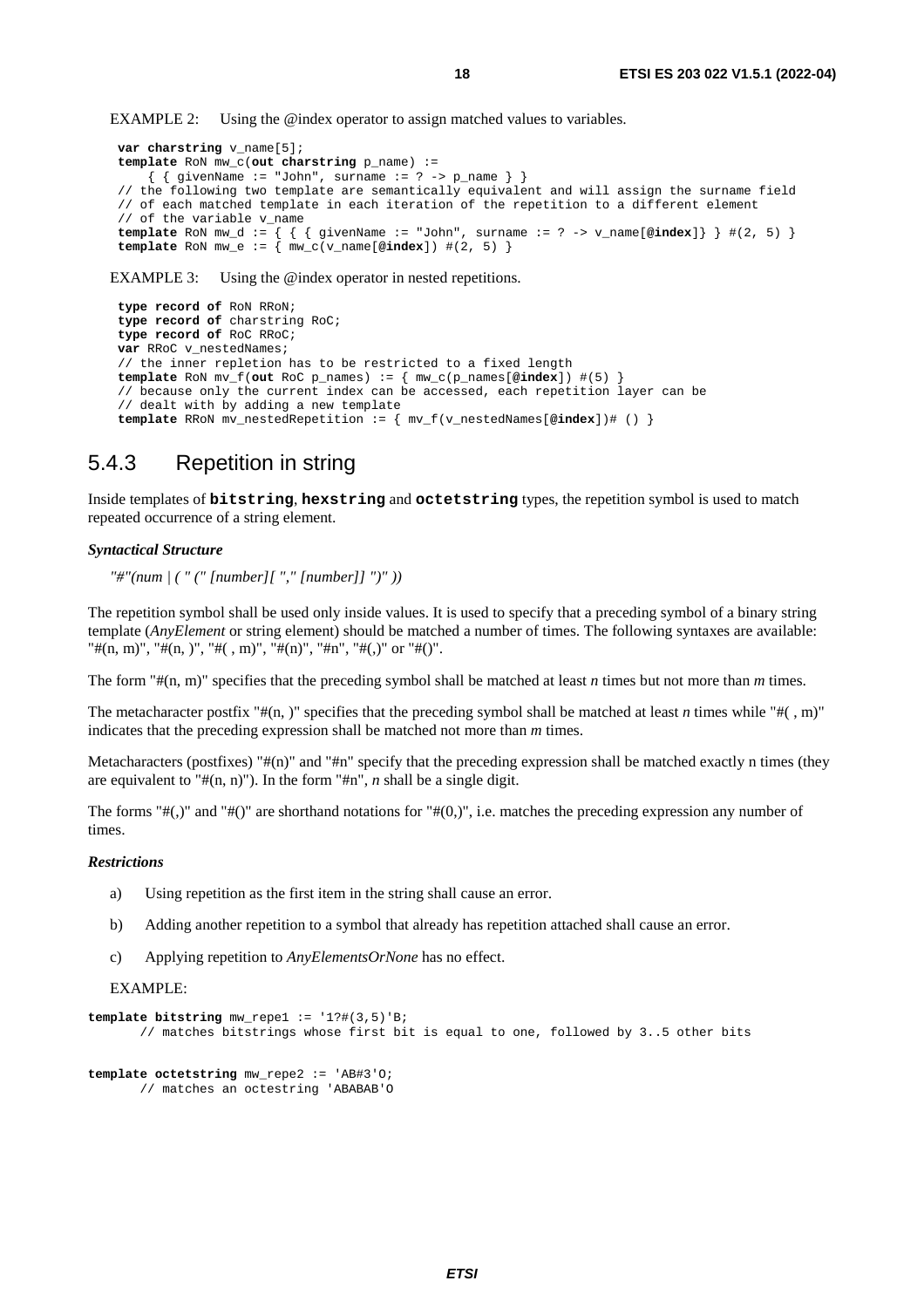## <span id="page-18-0"></span>5.4.4 Modifications to ETSI ES 201 873-1, clause 15.11 (Concatenating templates of string and list types)

## 5.4.4.0 General

The modifications to ETSI ES 201 873-1 [[1\]](#page-5-0), clause 15.11 (Concatenating templates of string and list types) shall be done in two steps. Step 2 (described in clause 5.4.4.2) shall be performed on the result of Step 1 (described in clause 5.4.4.1).

## 5.4.4.1 Step 1 of modifications to ETSI ES 201 873-1, clause 15.11

The second and third paragraph of clause 15.11 of ETSI ES 201 873-1 [[1](#page-5-0)] are replaced with the following ones:

The single templates of binary string types shall evaluate only to the matching mechanisms specific value, combined template, *AnyValue* with or without a length attribute or *AnyValueOrNone* with a length attribute.

The concatenation of templates of binary string types results in the sequential concatenation of the single templates from left to right. All matching symbols *AnyValue* and *AnyValueOrNone* are replaced by *AnyElement* (possibly followed by a repetition symbol) or *AnyElementsOrNone* matching symbols according to the table 14 before concatenation.

Table 14 of ETSI ES 201 873-1 [\[1\]](#page-5-0) shall be modified as shown below.

## **Table 14: Transformation of binary string templates before concatenation**

| <b>Concatenation operand</b>                         | <b>Transformed bitstring</b> | <b>Transformed hexstring</b> | <b>Transformed octetstring</b> |
|------------------------------------------------------|------------------------------|------------------------------|--------------------------------|
| ?, ? length(0infinity) or<br>* length(0infinity)     | '*'B                         | '*'H                         | '*'O                           |
| ? length $(0)$ or $*$ length $(0)$                   | "B                           | "H                           | "റ                             |
| ? length $(1)$ or $*$ length $(1)$                   | $'$ ?'B                      | '?'H                         | '?'O                           |
| ? length( $n$ ) or $*$ length( $n$ )                 | $?#(n)$ 'B                   | $?#(n)$ 'H                   | $?$ #(n)'O                     |
| ? length $(n,$ infinity) or<br>* length(n, infinity) | ?#(n, )'B                    | ?#(n, )'H                    | ?#(n, )'O                      |
| ? length $(n, m)$ or<br>* length $(n, m)$            | $?#(n,m)$ 'B                 | $? \#(n,m)$ 'H               | $'? \#(n,m)'$ O                |

## 5.4.4.2 Step 2 of modifications to ETSI ES 201 873-1, clause 15.11

The result of the modifications described in clause 5.4.4.1 shall be amended according to the following rules:

In addition to the matching symbols specified in ETSI ES 201 873-1 [\[1\]](#page-5-0) clause 15.11, and clauses [5.4.2](#page-15-0) and [5.4.3](#page-17-0) of the present document, it is allowed to use other types of matching symbols in concatenation of templates of string, **record of** and array types.

A template that is a result of concatenation produces a successful match if a there is at least one possible way of splitting the value being matched into *n* consecutive subsections where *n* is equal to the number of concatenated templates so that all individual operands of the concatenated template produce a successful match when matching the split subsections. Matching of subsections is performed in the textual order; an operand of the concatenated template shall match a subsection at the same ordinal position.

## *Restrictions*

a) The matching symbols used in concatenation of templates of string, **record of** and array types shall be either one of the matching symbols specified in ETSI ES 201 873-1 [\[1](#page-5-0)] clause 15.11 and clause [5.4.2](#page-15-0) of the present document or it shall obey the present template restriction.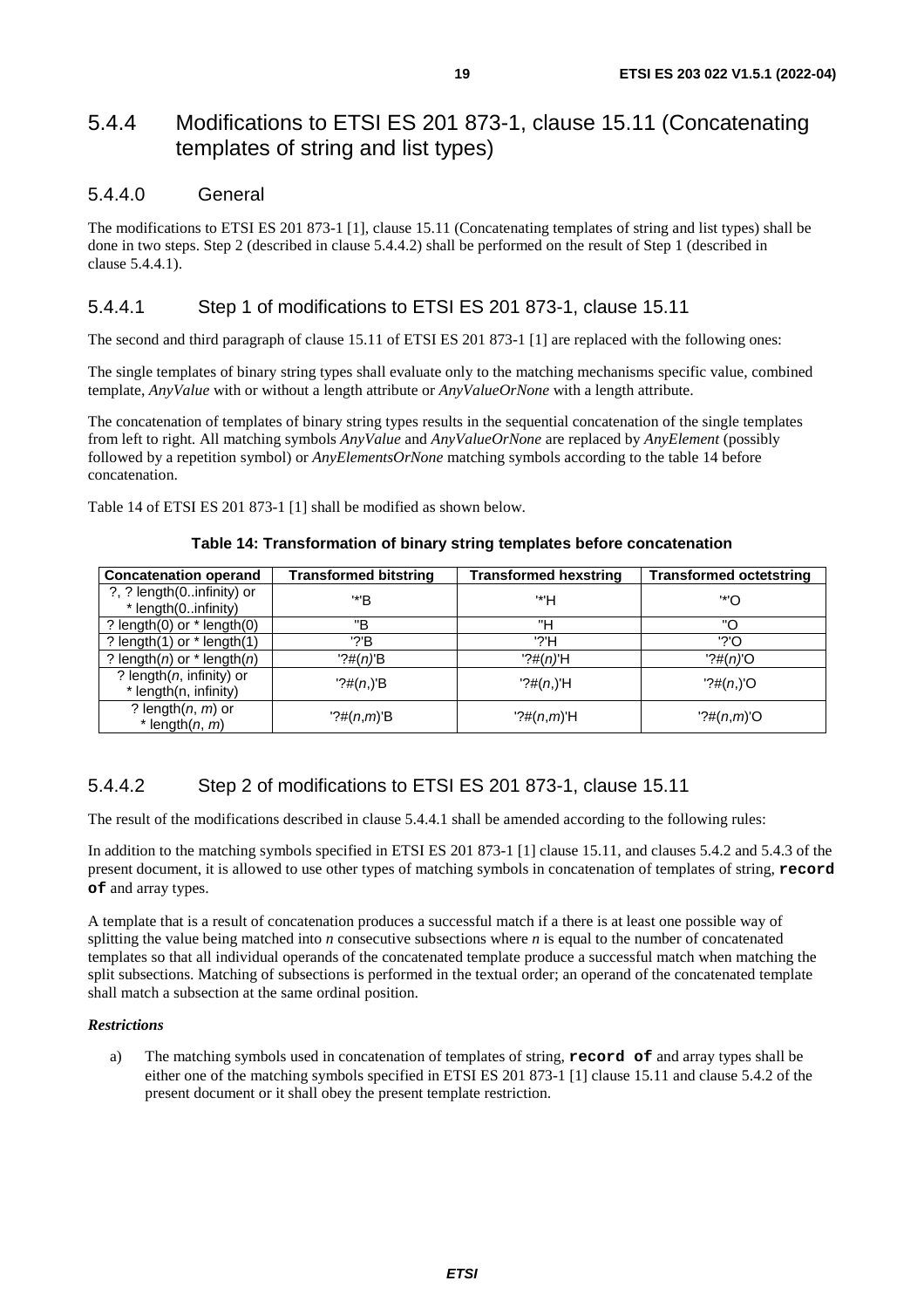#### <span id="page-19-0"></span>EXAMPLE:

```
template octetstring mw_t1 := ('1234'O, '5678'O) & complement('*ABCD'O); 
       // matches any octetstring that starts either with '1234'O or '5678'O and doesn't end with 
       // 'ABCD'O: 
template charstring mw_activity := ("John", "Jack", "Frank") & ("played " & 
    ("football", "basketball", "hockey", "baseball"), "ran " & ("fast", "slowly")); 
log(match("John played basketball", mw_activity)); // produces true 
log(match("Jack ran slowly", mw_activity)); // produces true 
log(match("Frank played fast", mw_activity)); // produces false, because "played" is not 
     // concatenated with "fast" 
type record of charstring RoCS; 
template RoCS mw_rocs := ? & ({"Paris", "London"}, {"New York", "Beijing"}) & ?; 
     // matches any record of value that contains "Paris" followed by "London" or "New York" 
     // followed by "Beijing"
```
## 5.4.5 Modifications to ETSI ES 201 873-6

## 5.4.5.1 Changes to clause 7.2.2.3.1 (The abstract data type MatchingMechanism)

TciMatchingTypeType getMatchingType()

Returns the matching mechanism type. A value of TciMatchingTypeType can have one of the following constants: TEMPLATE LIST, COMPLEMENTED LIST, ANY VALUE, ANY\_VALUE\_OR\_NONE, VALUE\_RANGE, SUBSET, SUPERSET, ANY\_ELEMENT, ANY\_ELEMENTS\_OR\_NONE, PATTERN, MATCH\_DECODED\_CONTENT, OMIT\_TEMPLATE, CONCATENATION.

## 5.4.5.2 Changes to clause 7.2.2.3.2 (The abstract data type MatchingList)

The abstract data type MatchingList is used to represent matching mechanisms that contain a list of items of the same type: template list, complemented template list, SubSet, SuperSet and concatenation.

## 5.4.5.3 Changes to clause 8.3.2.17 (TciMatchingTypeType)

**TciMatchingTypeType** is mapped to the following interface:

```
// TCI IDL TciTypeClassType 
package org.etsi.ttcn.tci; 
public interface TciMatchingType { 
    public final static int \text{TEMPLATE\_LIST} = 0 ;<br>public final static int COMPLEMENTED LIST = 1 ;
    public final static int COMPLEMENTED_LIST
    public final static int ANY_VALUE = 2 ;<br>public final static int ANY_VALUE OR_NONE = 3 ;
    public final static int ANY\_VALUE\_OR\_NONE = minline final static int VALUE RANGE = 4 ;
    public final static int VALUE_RANGE = 4;<br>public final static int SUBSET = 5;
    public final static int SUBSET
    public final static int SUPERSET = 6;
    public final static int ANY_ELEMENT = 7;
    public final static int ANY ELEMENTS OR NONE = 8 ;
    public final static int PATTERN = 9 ;
     public final static int MATCH_DECODED_CONTENT = 10 ; 
    public final static int OMIT_TEMPLATE = 11 ;
    public final static int CONCATENATION = 12 ;
}
```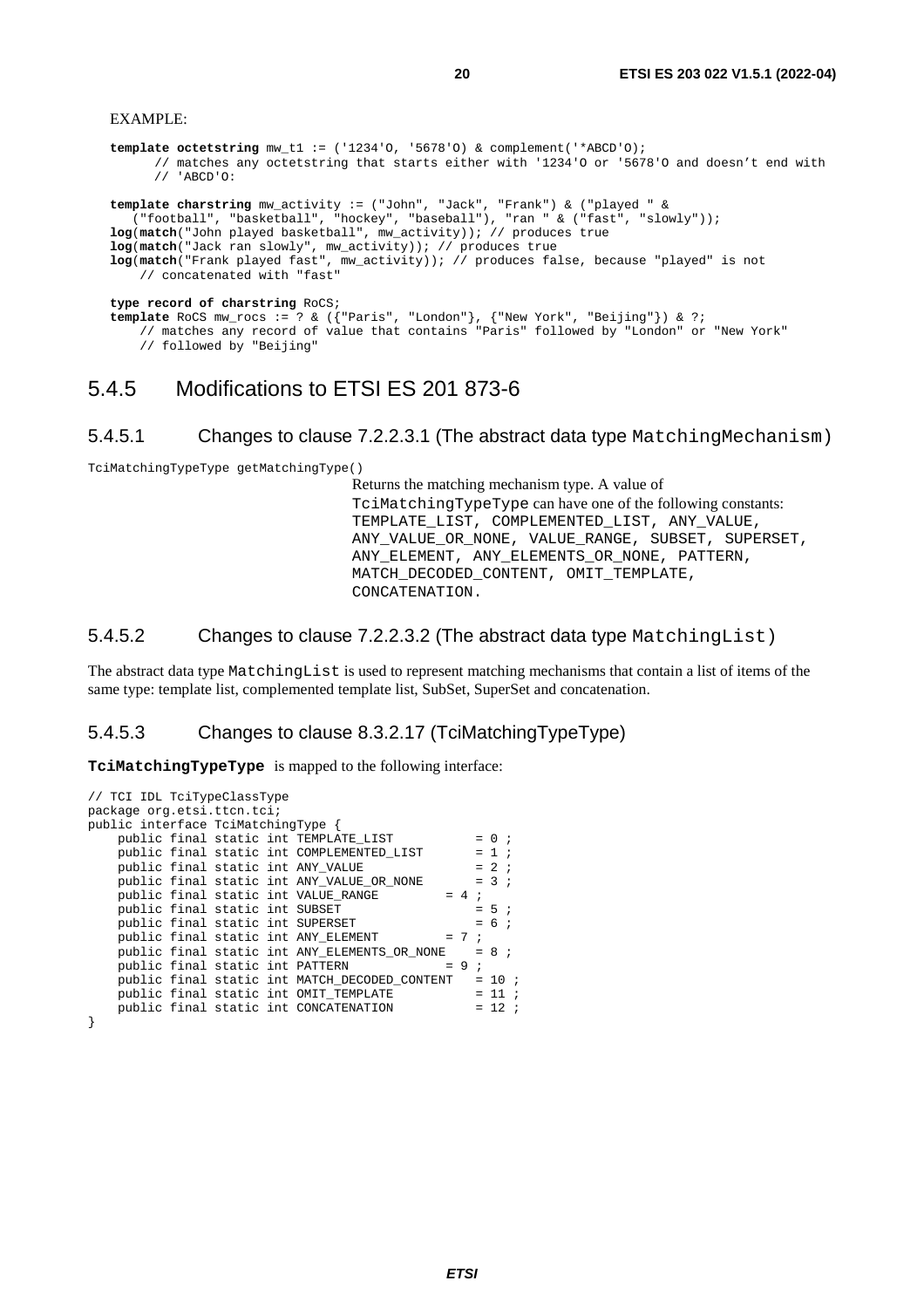## <span id="page-20-0"></span>5.4.5.4 Changes to clause 8.3.3.1 (Type)

• newTemplate Returns a freshly created matching mechanism of this type. The matchingType parameter determines what kind of matching mechanism will be created and it shall be one of the following constants: TEMPLATE\_LIST, COMPLEMENTED\_LIST, ANY\_VALUE, ANY\_VALUE\_OR\_NONE, VALUE\_RANGE, SUBSET, SUPERSET, ANY\_ELEMENT, ANY\_ELEMENTS\_OR\_NONE, PATTERN, DECODED\_MATCH, CONCATENATION. If the created matching mechanism contains additional data properties, these properties are uninitialized in the created matching mechanism.

## 5.4.5.5 Changes to clause 9.5 (Data)

Table 7 of ETSI ES 201 873-6 [[4](#page-5-0)] shall be modified as shown below.

| <b>TCI IDL ADT</b>          | <b>ANSI C representation (Type definition)</b> | <b>Notes and comments</b> |  |
|-----------------------------|------------------------------------------------|---------------------------|--|
| TciModuleIdType             | OualifiedName                                  |                           |  |
| TciModuleParameterType      | typedef struct TciModuleParameterType          |                           |  |
|                             | QualifiedName parName;                         |                           |  |
|                             | Value<br>defaultValue;                         |                           |  |
|                             | TciModuleParameterType;                        |                           |  |
| TciModuleParameterListType  | typedef struct TciModuleParameterListType      |                           |  |
|                             | length;<br>long int                            |                           |  |
|                             | TciModuleParameterType *modParList;            |                           |  |
|                             | TciModuleParameterListType;                    |                           |  |
| TciParameterType            | typedef struct TciParameterType                |                           |  |
|                             |                                                |                           |  |
|                             | String<br>parName;                             |                           |  |
|                             | TciParameterPassingModeType parPassMode;       |                           |  |
|                             | Value<br>parValue;                             |                           |  |
|                             | TciParameterType;                              |                           |  |
| TciParameterPassingModeType | typedef enum                                   |                           |  |
|                             | TCI_IN_PAR<br>$= 0,$                           |                           |  |
|                             | TCI_INOUT_PAR = 1,                             |                           |  |
|                             | TCI_OUT_PAR<br>$= 2$                           |                           |  |
|                             | TciParameterPassingModeType;                   |                           |  |
| TciParameterListType        | typedef struct TciParameterListType            | length 0 shall be         |  |
|                             |                                                | interpreted as "empty     |  |
|                             | long int<br>length;                            | list".                    |  |
|                             | TciParameterType *parList;                     |                           |  |
|                             | TciParameterListType;                          |                           |  |
| TciParameterTypeListType    | typedef struct TciParameterTypeListType        | length 0 shall be         |  |
|                             | long int length;                               | interpreted as "empty     |  |
|                             | TciParameterTypeType *parList;                 | list".                    |  |
|                             | TciParameterTypeListType;                      |                           |  |
| TciParameterTypeType        | typedef struct TciParameterTypeType {          |                           |  |
|                             | String parName;                                |                           |  |
|                             | Type parameterType;                            |                           |  |
|                             | TciParameterPassingModeType mode;              |                           |  |
|                             | TciParameterTypeType;                          |                           |  |
| TciTestCaseIdListType       | typedef struct TciTestCaseIdListType           | length 0 shall be         |  |
|                             |                                                | interpreted as "empty     |  |
|                             | long int<br>length;<br>QualifiedName *idList;  | list".                    |  |
|                             | TciTestCaseIdListType;                         |                           |  |
|                             |                                                |                           |  |

## **Table 7**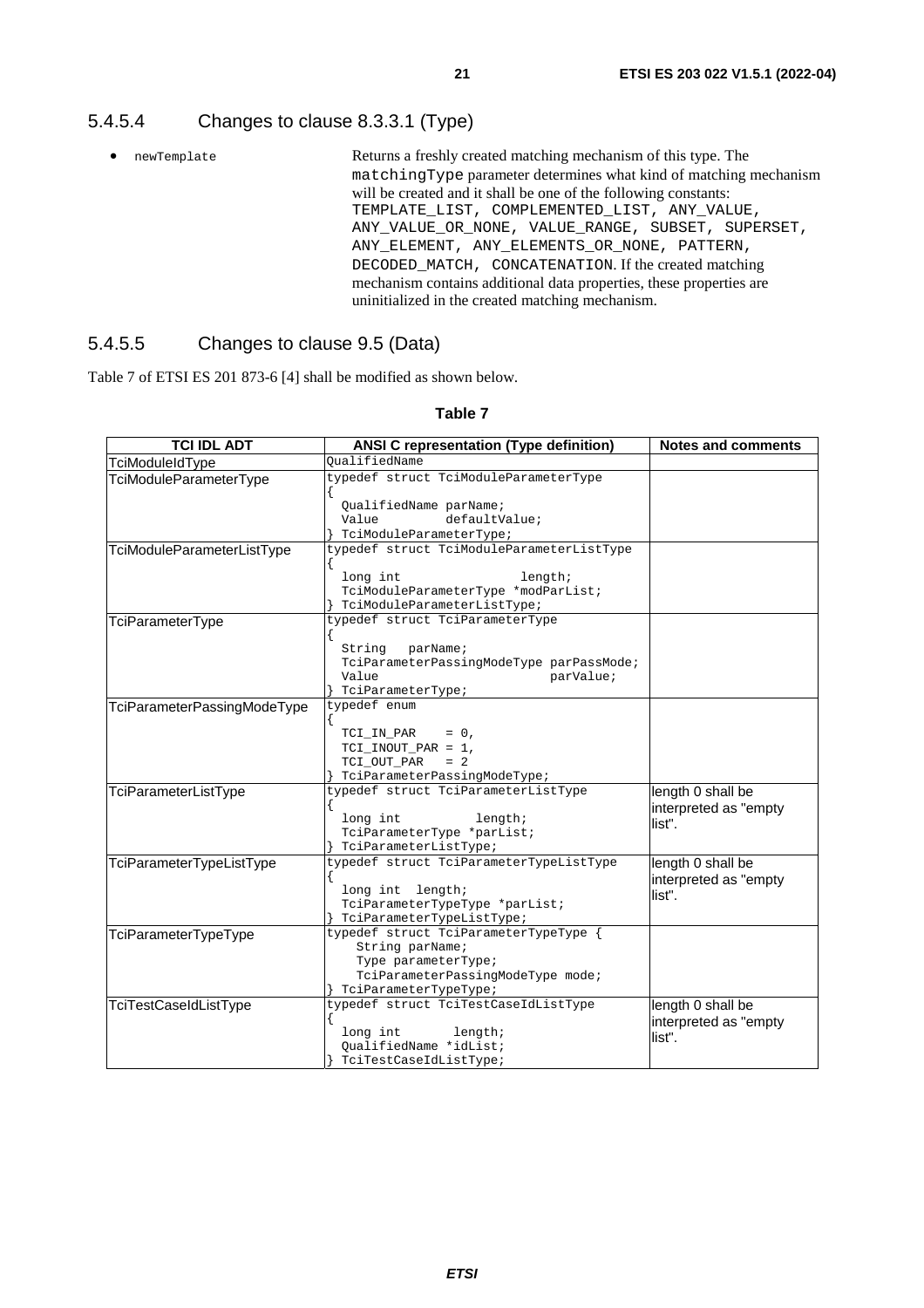| <b>TCI IDL ADT</b>              | <b>ANSI C representation (Type definition)</b>                       | <b>Notes and comments</b>       |
|---------------------------------|----------------------------------------------------------------------|---------------------------------|
| TciTypeClassType                | typedef enum                                                         |                                 |
|                                 |                                                                      |                                 |
|                                 | TCI_ADDRESS_TYPE = 0,                                                |                                 |
|                                 | TCI_ANYTYPE_TYPE = 1,                                                |                                 |
|                                 | TCI_BITSTRING_TYPE = 2,<br>TCI_BOOLEAN_TYPE = 3,                     |                                 |
|                                 | TCI_CHARSTRING_TYPE = 5,                                             |                                 |
|                                 | TCI_COMPONENT_TYPE = 6,                                              |                                 |
|                                 | $TCI$ _ENUMERATED_TYPE = 7,                                          |                                 |
|                                 | $TCI_FLOAT_TYPE = 8$ ,<br>TCI_HEXSTRING_TYPE = 9,                    |                                 |
|                                 | TCI_INTEGER_TYPE = 10,                                               |                                 |
|                                 | TCI_OCTETSTRING_TYPE = 12,                                           |                                 |
|                                 | $TCI_RECORD_TYPE = 13$ ,                                             |                                 |
|                                 | $TCI\_RECORD_OF_TYPE = 14$ ,<br>$TCI_ARRAY_TYPE = 15$ ,              |                                 |
|                                 | $TCI$ _SET_TYPE = 16,                                                |                                 |
|                                 | $TCI$ _SET_OF_TYPE = 17,                                             |                                 |
|                                 | $TCI_UNION_TYPE = 18$ ,                                              |                                 |
|                                 | TCI_UNIVERSAL_CHARSTRING_TYPE = 20,                                  |                                 |
|                                 | TCI_VERDICT_TYPE = 21<br>TCI_DEFAULT_TYPE = 22,                      |                                 |
|                                 | $TCI_PORT_TYPE = 23$ ,                                               |                                 |
|                                 | TCI_TIMER_TYPE = 24                                                  |                                 |
|                                 | TciTypeClassType;                                                    |                                 |
| <b>TciTestComponentKindType</b> | typedef enum                                                         |                                 |
|                                 | TCI_CTRL_COMP,                                                       |                                 |
|                                 | TCI_MTC_COMP,                                                        |                                 |
|                                 | TCI_PTC_COMP,                                                        |                                 |
|                                 | TCI_SYS_COMP,<br>TCI_ALIVE_COMP                                      |                                 |
|                                 | TciTestComponentKindType;                                            |                                 |
| TciBehaviourIdType              | QualifiedName                                                        |                                 |
| TciValueDifference              | typedef struct TciValueDifference                                    |                                 |
|                                 | Value<br>val;                                                        |                                 |
|                                 | TciValueTemplate tmpl;                                               |                                 |
|                                 | String<br>desc;                                                      |                                 |
|                                 | TciValueDifference;                                                  |                                 |
| <b>TciValueDifferenceList</b>   | typedef struct TciValueDifferenceList                                | length 0 shall be               |
|                                 | long int<br>length;                                                  | interpreted as "empty<br>list". |
|                                 | TciValueDifference* diffList;                                        |                                 |
|                                 | TciValueDifferenceList;                                              |                                 |
| TciMatchingTypeType             | typedef enum                                                         |                                 |
|                                 | TCI_TEMPLATE_LIST = 0,                                               |                                 |
|                                 | TCI_COMPLEMENTED_LIST = 1,                                           |                                 |
|                                 | $TCI_ANY_VALUE = 2$ ,                                                |                                 |
|                                 | TCI_ANY_VALUE_OR_NONE = 3,<br>TCI_VALUE_RANGE = 4,                   |                                 |
|                                 | $TCI$ _SUBSET = 5,                                                   |                                 |
|                                 | $TCI$ _SUPERSET = 6,                                                 |                                 |
|                                 | TCI_ANY_ELEMENT = 7,                                                 |                                 |
|                                 | TCI_ANY_ELEMENTS_OR_NONE = 8,<br>$TCI_PATTERN = 9$ ,                 |                                 |
|                                 | TCI_MATCH_DECODED_CONTENT = 10,                                      |                                 |
|                                 | TCI_OMIT_TEMPLATE = 11,                                              |                                 |
|                                 | TCI_CONCATENATION = 12<br>TciMatchingTypeType;                       |                                 |
| LengthRestriction               | typedef struct TciLengthRestriction                                  |                                 |
|                                 |                                                                      |                                 |
|                                 | unsigned long int lowerBoundary;<br>unsigned long int upperBoundary; |                                 |
|                                 | Boolean isUpperBoundaryInfinity;                                     |                                 |
|                                 | TciLengthRestriction;                                                |                                 |
| Permutation                     | typedef struct TciPermutation                                        |                                 |
|                                 | unsigned long int startPosition;                                     |                                 |
|                                 | unsigned long int length;                                            |                                 |
|                                 | TciPermutation;                                                      |                                 |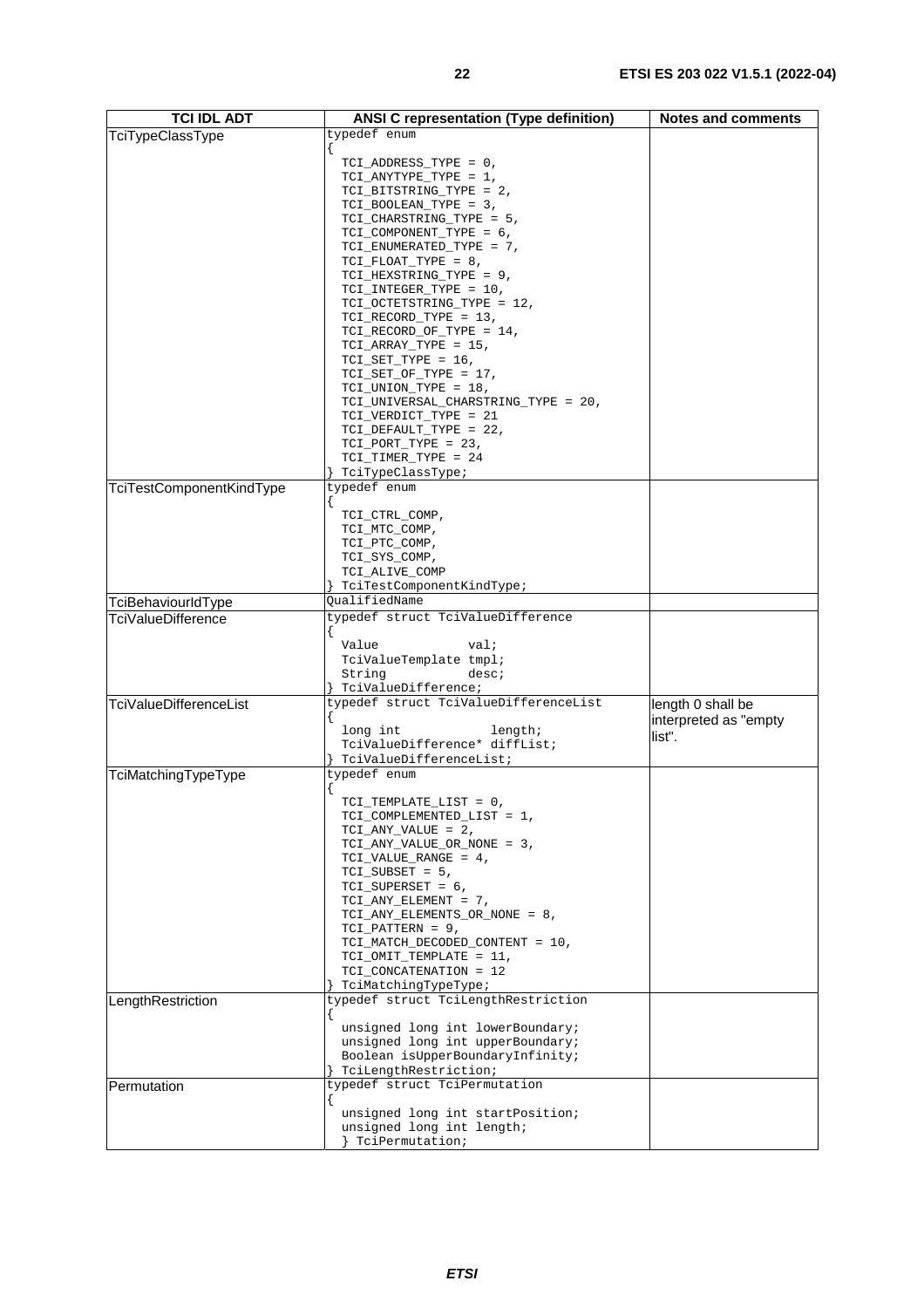<span id="page-22-0"></span>

| <b>TCI IDL ADT</b> | <b>ANSI C representation (Type definition)</b> | <b>Notes and comments</b> |
|--------------------|------------------------------------------------|---------------------------|
| RangeBoundary      | typedef struct TciRangeBoundary                |                           |
|                    |                                                |                           |
|                    | Value boundary;                                |                           |
|                    | Boolean isInclusive;                           |                           |
|                    | Boolean isInfinity;                            |                           |
|                    | TciRangeBoundary;                              |                           |

## 5.4.5.6 Changes to clause 10.5.2.16 (TciMatchingTypeType)

Defines the matching template type. It is mapped to an enumeration:

```
typedef enum 
{ 
 TCI_TEMPLATE_LIST = 0, 
  TCI_COMPLEMENTED_LIST = 1, 
  TCI_ANY_VALUE = 2, 
  TCI_ANY_VALUE_OR_NONE = 3, 
  TCI VALUE RANGE = 4,
 TCI_SUBSET = 5, 
  TCI_SUPERSET = 6, 
  TCI ANY ELEMENT = 7,
  TCI_ANY_ELEMENTS_OR_NONE = 8, 
  TCI_PATTERN = 9, 
  TCI_MATCH_DECODED_CONTENT = 10, 
  TCI_OMIT_TEMPLATE = 11, 
  TCI CONCATENAION = 12
} TciMatchingType;
```
## 5.4.5.7 Changes to clause 10.5.3.19 (MatchingList)

Represents the following TTCN-3 matching mechanisms: template list, complemented template list, subset, superset, concatenation. It is mapped to the following pure virtual class.

## 5.4.5.8 Changes to clause 11.3.3.25 (MatchingMechanism)

**MatchingMechanism** is mapped into a sub-element of a typed value element. The sub-element is based on the complex type specified below:

```
 <xsd:complexType name="MatchingSymbol"> 
        <xsd:choice> 
            <xsd:element name="any_value" type="SimpleTypes:TEmpty"/> 
 <xsd:element name="any_value_or_none" type="SimpleTypes:TEmpty"/> 
 <xsd:element name="any_element " type="SimpleTypes:TEmpty"/> 
            <xsd:element name="any_element_or_none" type="SimpleTypes:TEmpty"/> 
            <xsd:element name="range" type="Templates:Range"/> 
            <xsd:element name="list" type="Templates:MatchingList"/> 
            <xsd:element name="complement" type="Templates:MatchingList"/> 
 <xsd:element name="subset" type="Templates:MatchingList"/> 
 <xsd:element name="superset" type="Templates:MatchingList"/> 
            <xsd:element name="permutation" type="Templates:MatchingList"/> 
            <xsd:element name="decmatch" type="Templates:DecMatch"/> 
            <xsd:element name="concatenation" type="Templates:MatchingList"/> 
        </xsd:choice> 
    </xsd:complexType>
```
### **Choice of Elements:**

| any value           | The <i>AnyValue</i> matching symbol.         |
|---------------------|----------------------------------------------|
| any value_or_none   | The AnyValueOrNone matching symbol.          |
| any element         | The <i>AnyElement</i> matching symbol.       |
| any element or none | The <i>AnyElementOrNone</i> matching symbol. |
| range               | A range template.                            |
| list                | A template list.                             |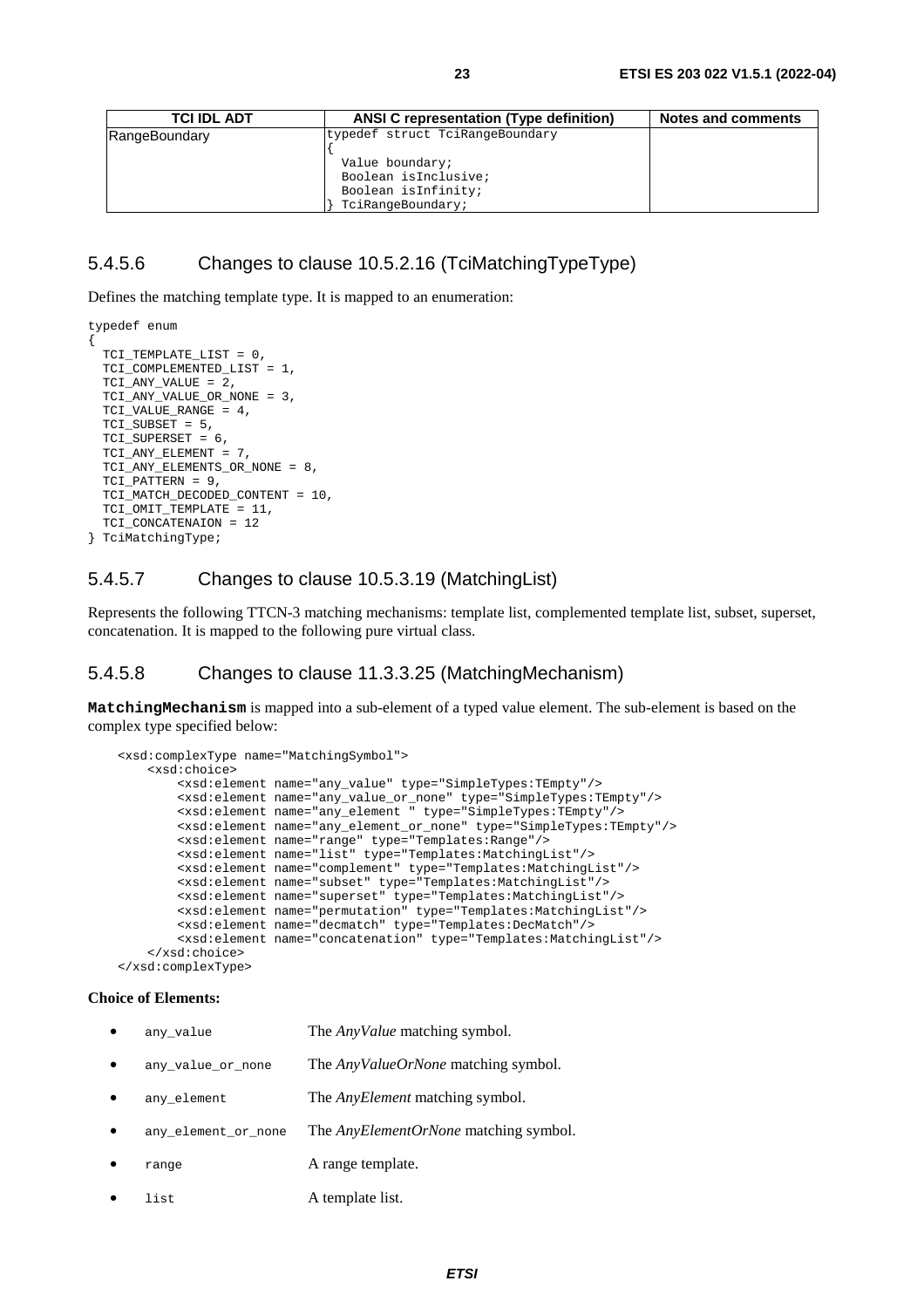- <span id="page-23-0"></span>complement A complemented template list.
- subset A subset template.
- superset A superset template.
- permutation A permutation.
- pattern A pattern.
- decmatch A *MatchDecodedContent* matching mechanism.
- concatenation A concatenation template for a record of type.

#### **Attributes:**

The same attributes as those of Value.

## 5.4.5.9 Changes to clause 12.4.2.16 (TciMatchingTypeType)

**TciMatchingTypeType** is mapped to the following enumeration:

```
public enum TciMatchingType 
{ 
    TemplateList = 0,
     ComplementedList = 1, 
     AnyValue = 2, 
     AnyValueOrNone = 3, 
     ValueRange = 4, 
    Subset = 5,
    Superset = 6,
     AnyElement = 7, 
     AnyElementsOrNone = 8, 
     Pattern = 9, 
     MatchDecodedContent = 10, 
     OmitTemplate = 11, 
     Concatenation = 12 
}
```
## 5.4.5.10 Changes to clause B.4 (TCI-TL XML Schema for Templates)

```
 <xsd:complexType name="MatchingSymbol"> 
     <xsd:choice> 
         <xsd:element name="any_value" type="SimpleTypes:TEmpty"/> 
         <xsd:element name="any_value_or_none" type="SimpleTypes:TEmpty"/> 
         <xsd:element name="any_element " type="SimpleTypes:TEmpty"/> 
         <xsd:element name="any_element_or_none" type="SimpleTypes:TEmpty"/> 
         <xsd:element name="range" type="Templates:Range"/> 
         <xsd:element name="list" type="Templates:MatchingList"/> 
         <xsd:element name="complement" type="Templates:MatchingList"/> 
         <xsd:element name="subset" type="Templates:MatchingList"/> 
         <xsd:element name="superset" type="Templates:MatchingList"/> 
         <xsd:element name="permutation" type="Templates:MatchingList"/> 
         <xsd:element name="pattern" type="Templates:Pattern"/> 
         <xsd:element name="decmatch" type="Templates:DecMatch"/> 
         <xsd:element name="concatenation" type="Templates:MatchingList"/> 
     </xsd:choice> 
 </xsd:complexType>
```
## 5.5 Equality operator for the omit symbol and templates with restriction omit

## 5.5.0 General

This clause removes restrictions for the use of the omit symbol and templates with restriction omit. It allows the usage of an omit symbol and templates with restriction omit as operands of the equality operator.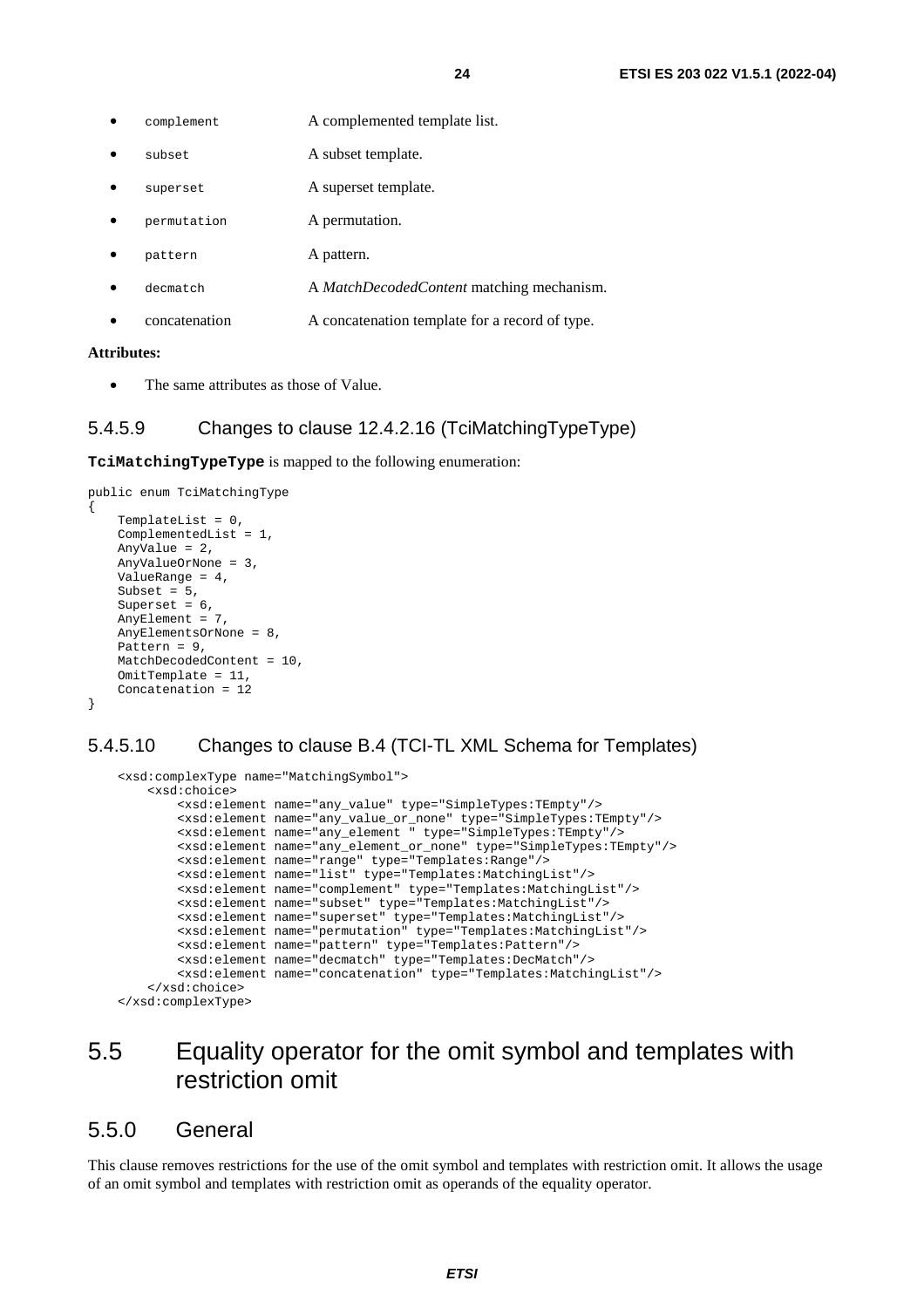## <span id="page-24-0"></span>5.5.1 Modifications to ETSI ES 201 873-1, clause 7 (Expressions)

## **Clause 7.1.3 Relational operators**

Add the following text before the bullet points:

The **omit** keyword is allowed to be used in place of an operand for the equality  $(==)$  and non-equality  $(!=)$  operators, if the other operand is a reference and the referenced field is an **optional** field or a reference to a template declared with the **omit** restriction.

Add the following bullets to the list of bullet points:

- When the **omit** keyword is used in place of an operand for the equality operator, the equality check evaluates to **true** if and only if the other operand is set to **omit**, otherwise, it evaluates to **false**.
- When the **omit** keyword is used in place of an operand for the non-equality operator, the non-equality check evaluates to **true** if and only if the other operand is not set to **omit**, otherwise, it evaluates to **false**.

In EXAMPLE change the text as follows:

• Delete the following lines, shown in strike-through font:

```
 c_s1.a1 == omit;
```

```
 // error, omit is neither a value nor a field reference
```
• Insert the following lines before the line, next to the deleted ones:

```
 c_s1.a1 == omit; 
         // returns false
         c_s1.a2 == omit; 
         // returns true 
         c_u1.d1 == omit; // error, c_u1.d1 is not a reference to an optional field 
         omit != c_s1.a2; 
         // returns false 
         c_s1.a1 != omit; 
         // returns true 
         function compareToOmit(template(omit) integer i) return boolean { 
             if (i == omit) { return true; } else { return false; } 
 }
```
## 5.6 Encodable Values

## 5.6.0 General

Encodable values are all TTCN-3 entities that can be encoded. They are comprised of all values, value templates and encodable value templates. Encodable value templates are special templates which can be encoded but not be used as a value in any other way. Thus, the only operations allowed on encodable value templates are operations that involve encoding, i.e. the sending operations and the encvalue operations.

## *Restrictions*

- a) Encodable value templates shall not be assigned to variables or parameters of unrestricted templates or of templates with the present, value or omit restrictions.
- b) Encodable value templates shall not be used as operands for expressions.
- c) Encodable value templates shall not be used as value parameters.
- d) Encodable value templates shall not be used in receive operations or in operations which require the value restriction.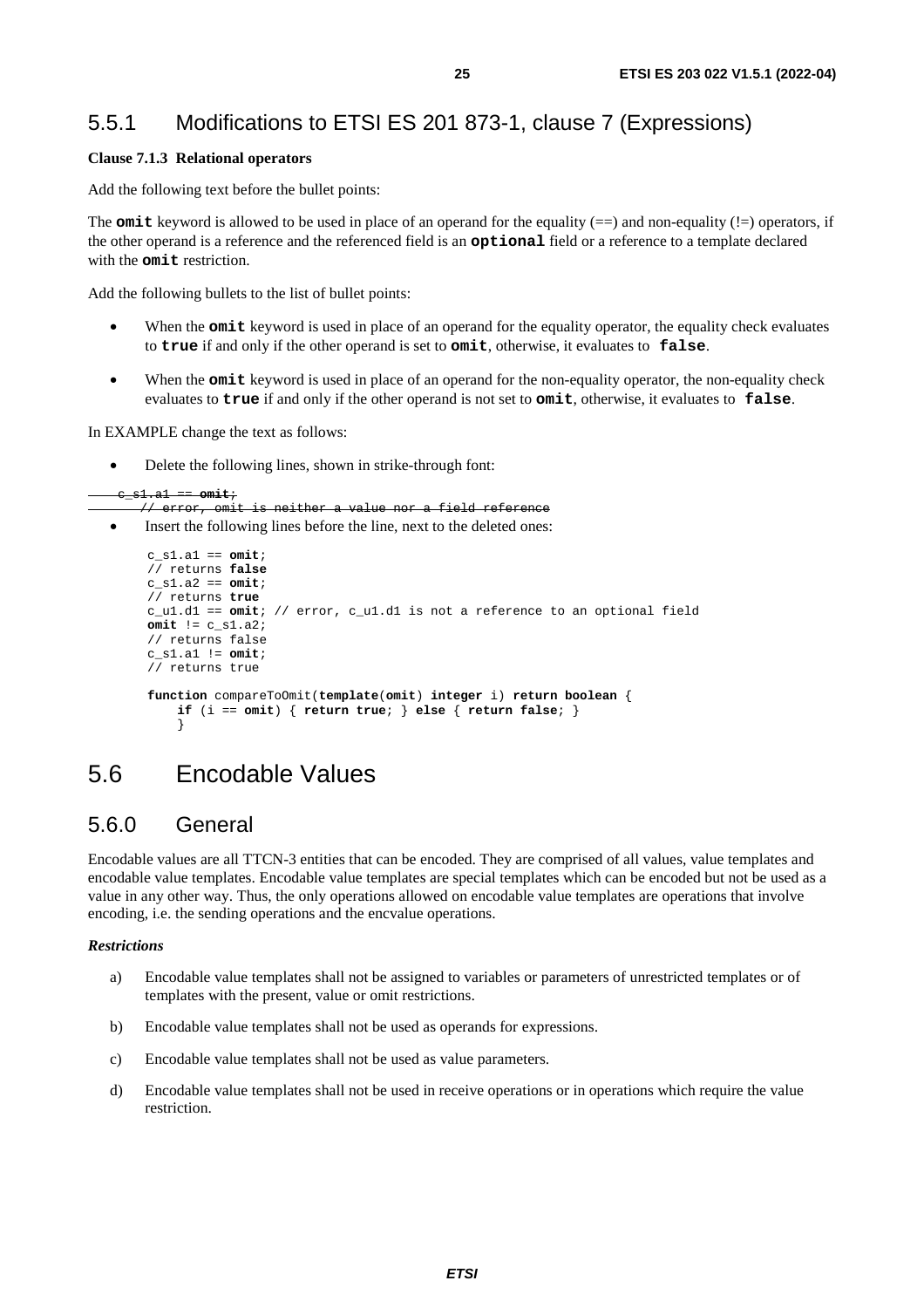## <span id="page-25-0"></span>5.6.1 The **encvalue** Template Restriction

### *Syntactical Structure*

**template** "(" **encvalue** ")" **| template** "(" **encvalue** "**,**" **omit** ")"

### *Semantic Description*

To allow to differentiate between normal **value** restricted templates and encodable value templates, the template restriction (**encvalue)** shall be used. It is possible to define templates with that restriction as well as use the **template(encvalue)** modifier for the declaration of variables, formal parameters and return clauses. Additionally, to describe encodable templates that can be used in place of optional fields, the **(encvalue,omit)** restriction shall be used.

Templates with the (encvalue) restriction can be derived from templates with value or encvalue restriction by usage of modifies. Template with the (encvalue,omit) restriction can be derived from templates with value, encvalue or omit restriction by usage of modifies.

Any template that contains at least one part with an encvalue restriction also fulfils the encvalue restriction.

The following relationships between different kinds of templates exist:

- template(value) is subset of template(encvalue)
- template(encvalue) is subset of template(encvalue, omit)
- template(omit) is subset of template(encyalue, omit)
- template(encvalue) is not subset of unrestricted template
- template(encvalue, omit) is not subset of unrestricted template

Any template expression that is part of a subset of another template kind can be used also as the more general kind. Using a template with the **encvalue** restriction as a template without that restriction shall produce an error.

#### *Examples*

EXAMPLE 1:

```
template(encvalue) charstring msg_foobar := "foobar"; 
   function f_encvalue(template(encvalue) charstring p_msg := msg_foobar) 
      return template(encvalue) charstring { 
        var template(encvalue, omit) charstring v_msg := p_msg; // allowed 
        return p_msg; // allowed 
 }
```
## EXAMPLE 2:

```
template(omit) charstring msg_omit := "foobar"; 
    template(encvalue, omit) charstring msg_encvalue_omit := msg_omit; // allowed 
   function f_encvalue(template(encvalue, omit) charstring p_msg := msg_encvalue_omit) // allowed 
      return template(encvalue) charstring { 
        var template(encvalue) charstring v_msg := p_msg; // not allowed 
        var template charstring v_msg2 := p_msg; // not allowed 
        return p_msg; // not allowed 
}
```
## 5.6.2 Encoding Mutation Annotation

## 5.6.2.0 Description

In encodable value templates, it is allowed to add a mutation annotation to parts of the template which is applied during encoding of the annotated part as a post-processing step to the original result produced by the encoder for that part.

#### *Syntactical Structure*

[ *TemplateInstance* ] (**@mutation** | **@mutation\_o** | **@mutation\_unichar** [ "(" *StringEncoding* ")" ]) *Expression*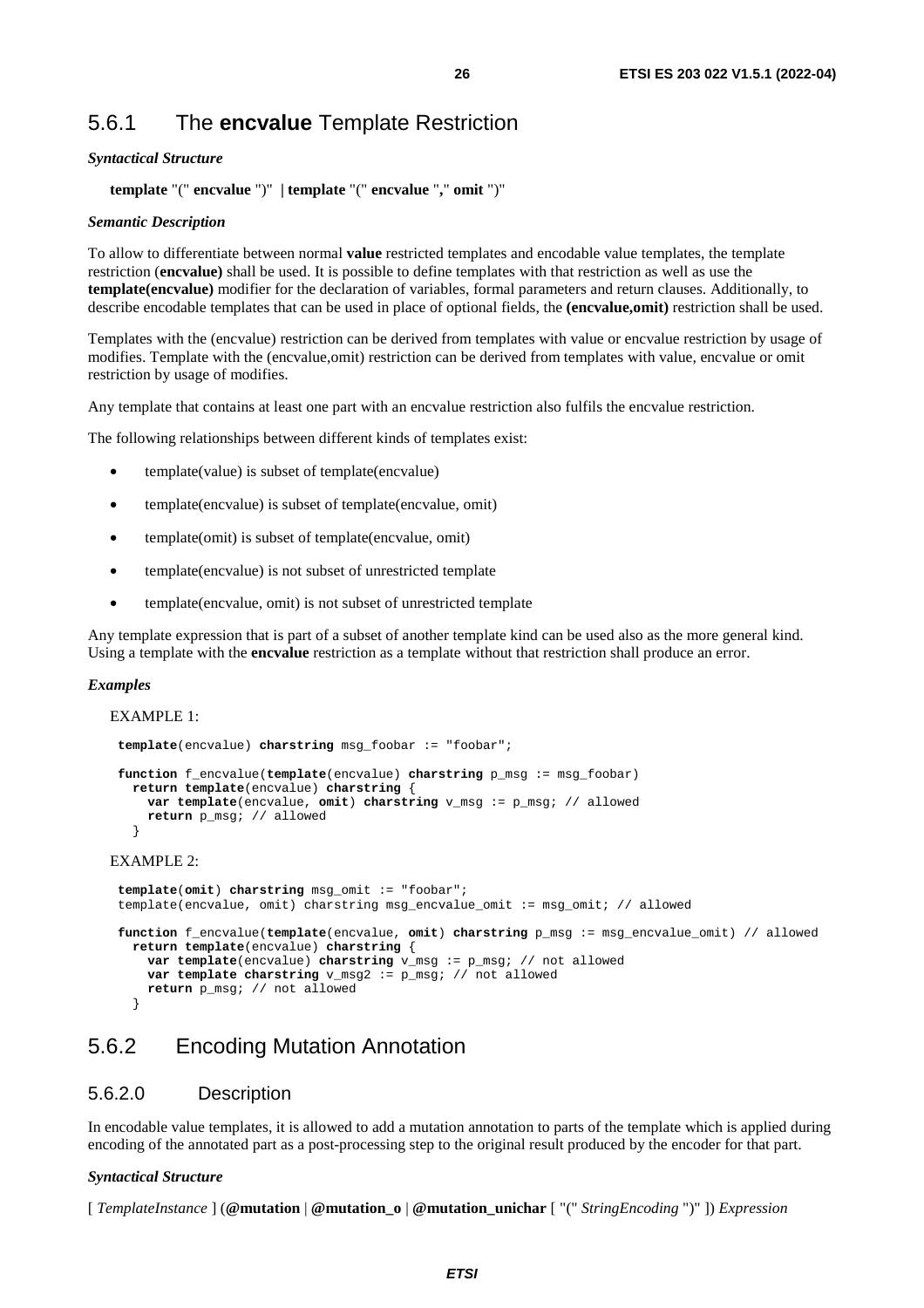### <span id="page-26-0"></span>*Semantic Description*

The family of mutation annotations **@mutation**, **@mutation\_o** and **@mutation\_unichar** are template expressions which conform to the **encvalue** template restriction.

If the *TemplateInstance* has the **omit** template restriction, then the resulting encodable value template has the restriction **(encvalue,omit)**. If the *TemplateInstance* has the **(value)** or **(encvalue)** restriction, the resulting encodable value template has the restriction **(encvalue)**. Encodable templates with the **(encvalue)** restriction can be safely assigned to mandatory fields while templates with the **(encvalue,omit)** restriction can also be assigned to optional fields.

If one of the mutation annotation keywords occurs to the right of a *TemplateInstance*, then the *Expression* on the right side of the mutation annotation keyword can use the keyword **value** as an implicit formal parameter to reference the encoded value of that *TemplateInstance*. If the *Expression* does not need to reference the encoded value, then the *TemplateInstance* may be omitted.

If the **@mutation** keyword is used, then the **value** keyword refers to an expression of type **bitstring** and the *Expression* shall evaluate to a value of type **bitstring**.

If the **@mutation\_o** keyword is used, then the **value** keyword refers to an expression of type **octetstring** and the *Expression* shall evaluate to a value of type **octetstring**.

If the @**mutation\_unichar** keyword is used, then the **value** keyword refers to an expression of type **universal charstring** and the *Expression* shall evaluate to a value of type **universal charstring**. If a different string encoding than the default "UTF-8" is used for the universal charstring, then this string encoding is given as an additional *StringEncoding* operand in parenthesis after the **@mutation\_unichar** keyword.

When an encoder processes a value template that is a mutation annotation with a *TemplateInstance*, it will first encode that *TemplateInstance* into a sub-message. It will then transform that sub-message into a TTCN-3 string value of the appropriate type (depending on which mutation annotation is used) and then invoke the evaluation of the mutation *Expression*, using the transformed string value as an actual parameter of the formal parameter **value**. The result of the evaluation is transformed back to a sub-message which is then used instead of the original sub-message as part of the resulting message.

When an encoder processes a value template that is a mutation annotation without a *TemplateInstance*, it will evaluate the mutation *Expression* and transform the resulting value to a sub-message which is then used as the part of the message corresponding to the encoded value.

If the **@mutation\_o** keyword is used, the sub-message is transformed into a left-aligned **octetstring** before transformation, so that if the sub-message does not have a bit-length divisible by 8, the appropriate amount of padding bits are the least significant bits of the least significant octet of the **octetstring**. The bit-content of the whole octetstring that is the result of the evaluation will be used as the resulting sub-message.

If the **@mutation\_unichar** keyword is used, the sub-message is transformed depending on the given *StringEncoding* into a **universal charstring**. The transformed sub-message should be byte-aligned and have a bit-length that is consistent with the given *StringEncoding* and otherwise an error will be produced. The result of the evaluation is a **universal charstring** that is transformed into a sub-message by using the given *StringEncoding* to encode it into a bytealigned binary representation.

### *Restrictions*

- a) The *Expression* shall conform to the restrictions given in clause 16.4.1 and shall not use any functions with a runs on clause.
- b) The *TemplateInstance* shall be an encodable value.
- c) The **value** keyword shall not be used inside the *Expression* if no *TemplateInstance* is given.

## 5.6.2.1 Modifications to ETSI ES 201 873-1, clause 22.2.1 (The Send operation)

The strike-through text shall be replaced by the underlined text as below:

#### *Restrictions*

a) The TemplateInstance (and all parts of it) shall have a specific value i.e. the use of matching mechanisms such as *AnyValue* is not allowed.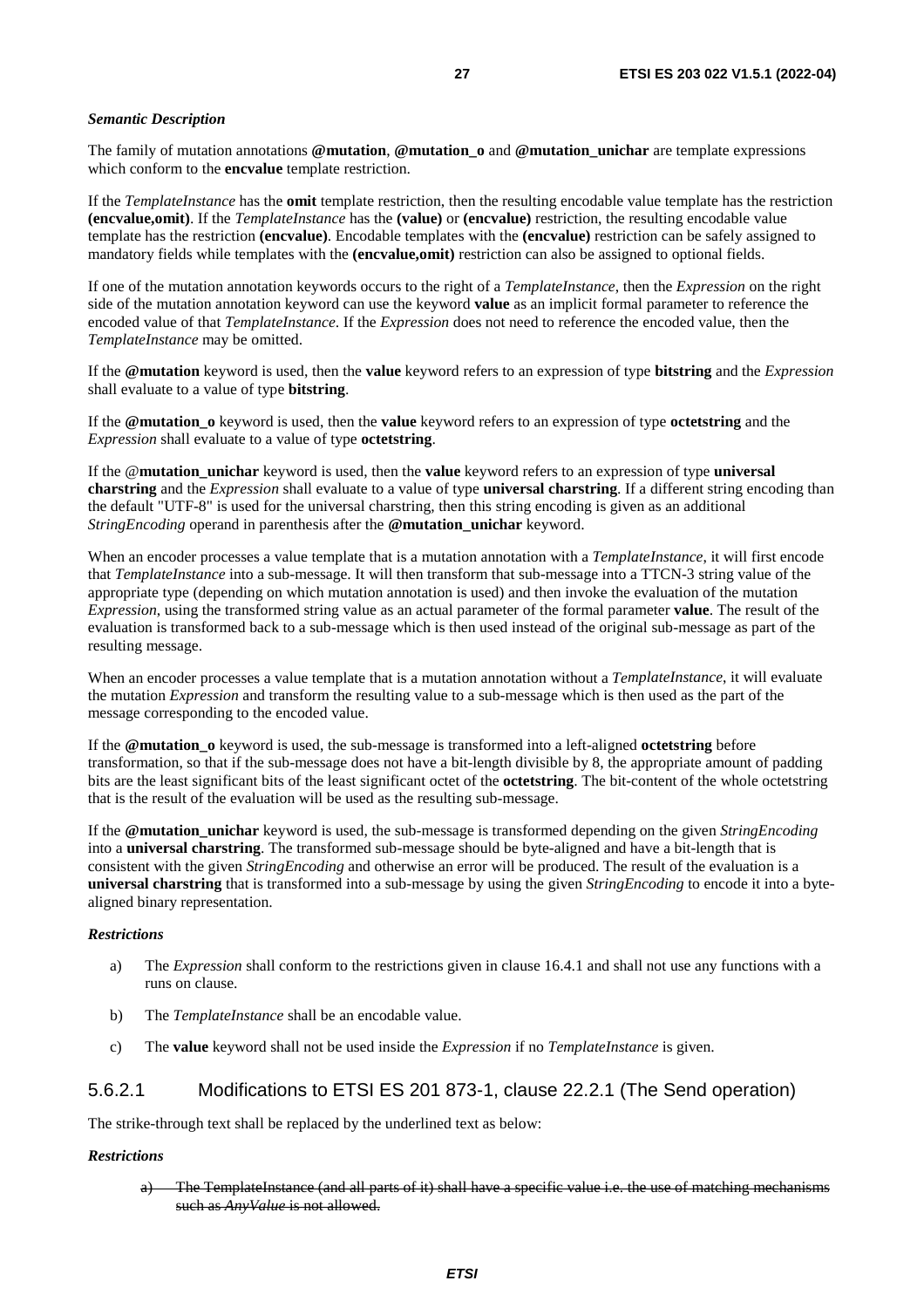<span id="page-27-0"></span>a) The *TemplateInstance* shall be an encodable value, i.e. the use of matching mechanisms such as *AnyValue* is not allowed.

## 5.6.2.2 Modifications to ETSI ES 201 873-1, clause 22.3.1 (The Call operation)

The strike-through text shall be replaced by the underlined text as below:

## *Restrictions*

- b) All **in** and **inout** parameters of the signature shall have a specific value i.e. the use of matching mechanisms such as *AnyValue* is not allowed.
- b) All **in** and **inout** parameters of the signature shall be an encodable value, i.e. the use of matching mechanisms such as *AnyValue* is not allowed.

## 5.6.2.3 Modifications to ETSI ES 201 873-1, clause 22.3.3 (The Reply operation)

The strike-through text shall be replaced by the underlined text as below:

### *Restrictions*

- c) All **out** and **inout** parameters of the signature shall have a specific value i.e. the use of matching mechanisms such as *AnyValue* is not allowed.
- c) All **out** and **inout** parameters of the signature shall be encodable values i.e. the use of matching mechanisms such as *AnyValue* is not allowed.
- g) The *TemplateBody* in the **value** clause shall conform to the template(value) restriction and it shall be type-compatible with the return type specified in the signature of the procedure to which the **reply** operation belongs.
- g) The *TemplateBody* in the **value** clause shall be an encodable value and it shall be type-compatible with the return type specified in the signature of the procedure to which the **reply** operation belongs.

## 5.6.2.4 Modifications to ETSI ES 201 873-1, clause 22.3.5 (The Raise operation)

The strike-through text shall be replaced by the underlined text as below:

The value part of the **raise** operation consists of the signature reference followed by the exception value.

The value part of the **raise** operation consists of the signature reference followed by the exception *TemplateInstance*.

Exceptions are specified as types. Therefore the exception value may either be derived from a template conforming to the template(value) restriction or be the value resulting from an expression (which of course can be an explicit value). The optional type field in the value specification to the **raise** operation shall be used in cases where it is necessary to avoid any ambiguity of the type of the value being sent.

Exception types are specified in the referenced *Signature* declaration. The exception given to the raise operation shall be an encodable value. In cases where it is necessary to avoid any ambiguity of the type of the value being sent, the *TemplateInstance* shall use the inline template syntax with the exception type as prefix.

### *Restrictions*

- f) The TemplateInstance shall conform to the template(value) restriction (see clause 15.8).
- f) The *TemplateInstance* shall be an encodable value.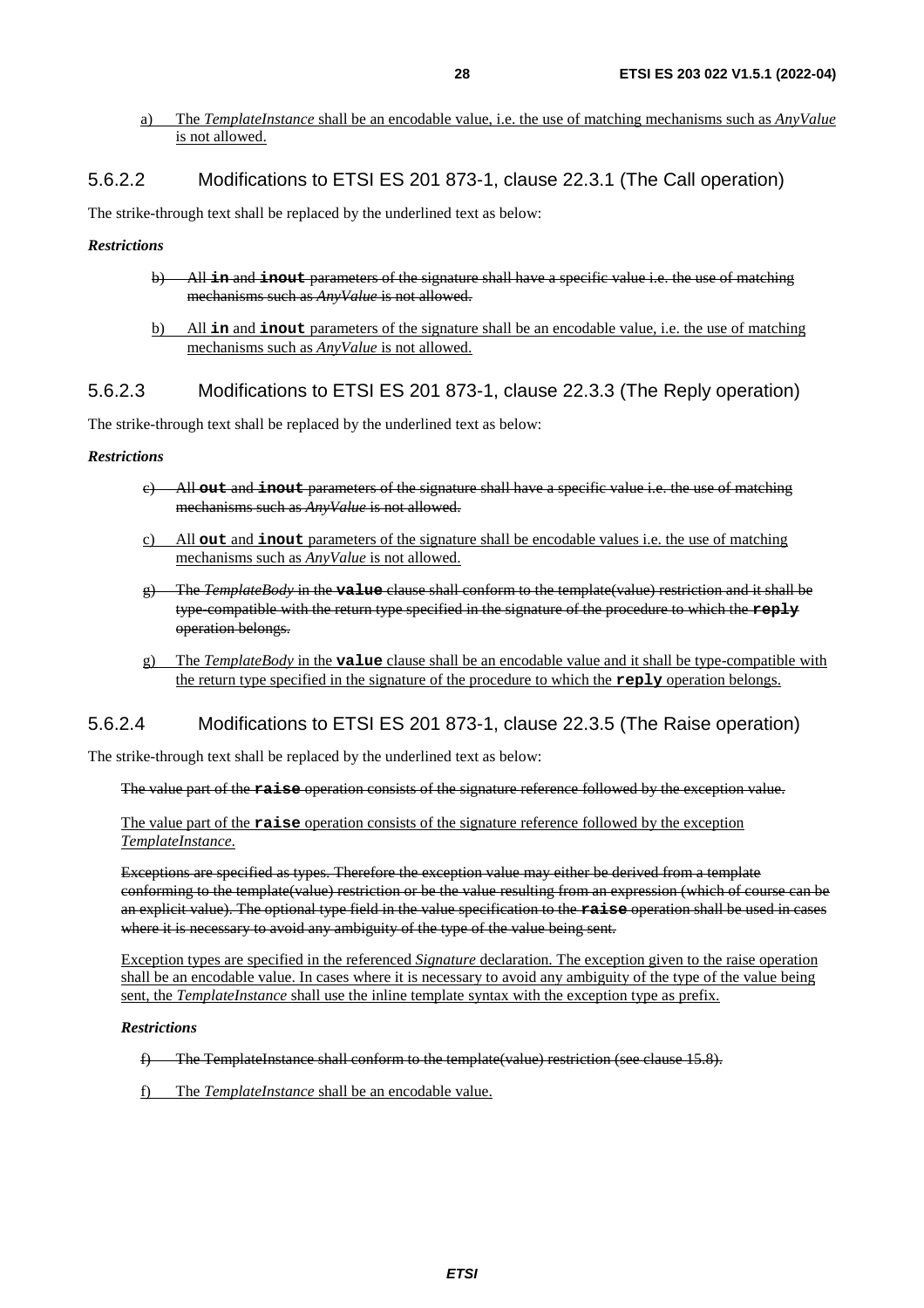## <span id="page-28-0"></span>5.6.2.5 Modifications to ETSI ES 201 873-1, clause C.5.1 (The encoding function)

The strike-through text shall be replaced by the underlined text as below:

```
 encvalue(in template (value encvalue) any_type inpar, 
          in universal charstring encoding_info := "", 
          in universal charstring dynamic_encoding := "") return bitstring
```
The **encvalue** function encodes an encodable value or template into a bitstring. When the actual parameter that is passed to inpar is a template, it shall resolve to a specific value (the same restrictions apply as for the argument of the **send** statement). The returned bitstring represents the encoded value of inpar, however, the TTCN-3 test system need not make any check on its correctness. The optional encoding\_info parameter is used for passing additional encoding information to the codec and, if it is omitted, no additional information is sent to the codec.

## 5.6.2.6 Modifications to ETSI ES 201 873-1, clause C.5.3 (The encoding to universal charstring function)

The strike-through text shall be replaced by the underlined text as below:

 **encvalue\_unichar**(**in template** (**value encvalue**) any\_type inpar, **in charstring** string\_serialization := "UTF-8", **in universal charstring** encoding\_info := "", **in universal charstring** dynamic\_encoding := "") **return universal charstring** 

The **encvalue\_unichar** function encodes an encodable value or template into a universal charstring. When the actual parameter that is passed to inpar is a template, it shall resolve to a specific value (the same restrictions apply as for the argument of the **send** statement). The returned universal charstring represents the encoded value of inpar, however, the TTCN-3 test system need not make any check on its correctness. If the optional string serialization parameter is omitted, the default value "UTF-8" is used. The optional encoding\_info parameter is used for passing additional encoding information to the codec and, if it is omitted, no additional information is sent to the codec.

The optional dynamic\_encoding parameter is used for dynamic selection of **encode** attribute of the **inpar** value parameter for this single encvalue\_unichar call. The rules for dynamic selection of the **encode** attribute are described in clause 27.9.

…

The specific semantics of this function are explained by the following TTCN-3 definition:

```
 function encvalue_unichar(in template(value encvalue) any_type inpar, 
                            in charstring enc 
                            in universal charstring encoding_info := "", 
                            in universal charstring dynamic_encoding := "") 
  return universal charstring { 
     return oct2unichar(bit2oct(encvalue(inpar, encoding_info, dynamic_encoding)), enc); 
 }
```
The encvalue\_unichar function first invokes the encvalue function in order to encode the encodable value passed in the inpar parameter to a bitstring. The bitstring is then converted to an octetstring by the bit2oct function and subsequently to a universal charstring using the oct2unichar function. The string\_serialization parameter defines how the encoded octets (in fact the encoded bitstring received from the codec) contain the characters. The universal charstring value is then returned as the result of the encvalue\_unichar function.

…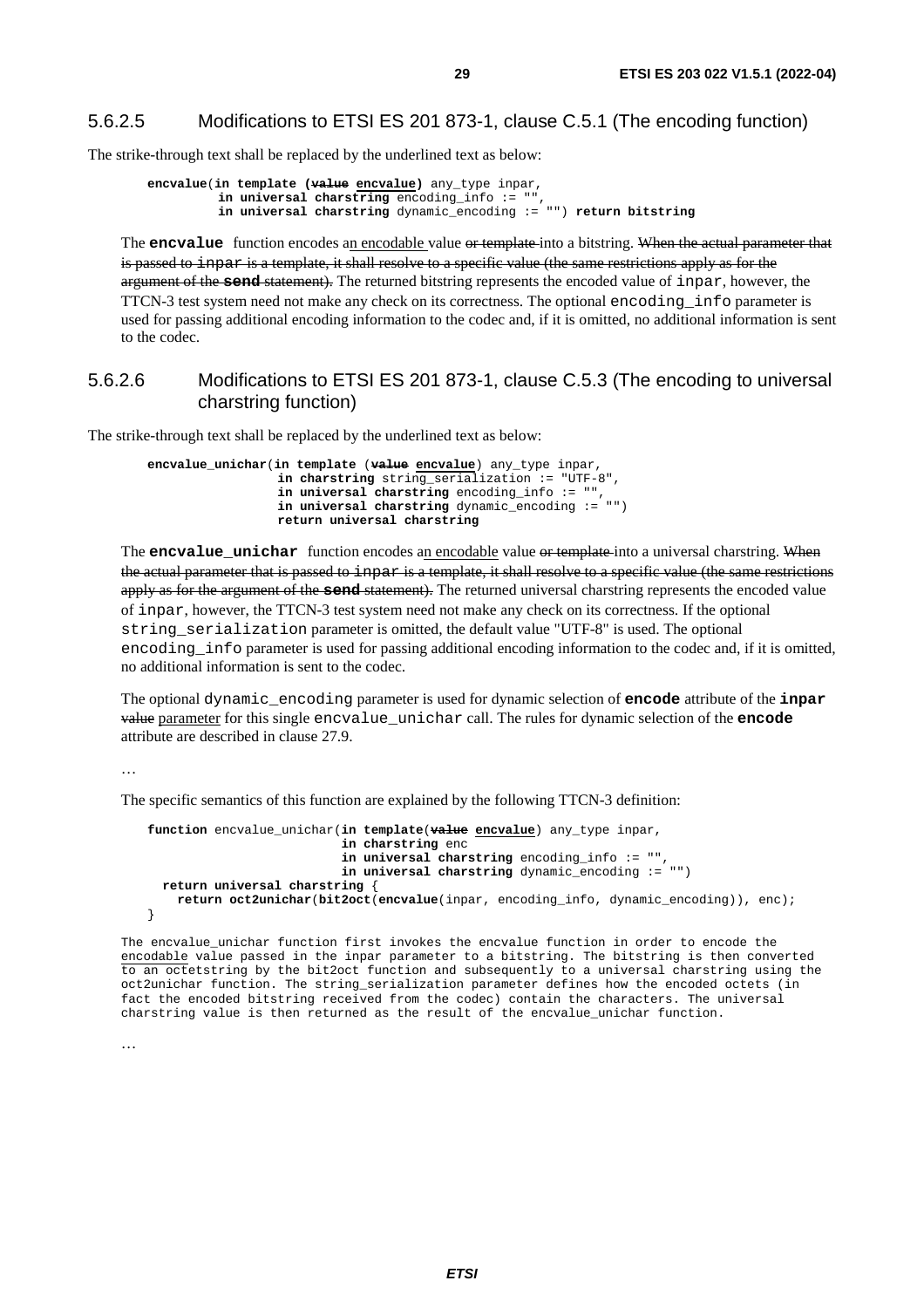## <span id="page-29-0"></span>5.6.2.7 Modifications to ETSI ES 201 873-1, clause C.5.5 (The encoding to octetstring function)

The strike-through text shall be replaced by the underlined text as below:

```
 encvalue_o(in template (value encvalue) any_type inpar, 
            in universal charstring encoding_info := ""
            in universal charstring dynamic_encoding := "", 
            out integer bit_length) return octetstring
```
The **encvalue\_o** function encodes an encodable value or template into an octetstring. When the actual parameter that is passed to inparis a template, it shall resolve to a specific value (the same restrictions apply as for the argument of the **send** statement). The returned octetstring represents the encoded value of inpar, however, the TTCN-3 test system need not make any check on its correctness. In case the encoded message is not octet-based and has a bit length not a multiple of 8, the encoded message will be left-aligned in the returned octetstring and the least significant (8 - (bit length mod 8)) bits in the least significant octet will be 0. The bit length can be assigned to a variable by usage of the formal out parameter bit\_length. The optional encoding info parameter is used for passing additional encoding information to the codec and, if it is omitted, no additional information is sent to the codec.

## 5.7 Extension of the istemplatekind function

## 5.7.1 Modifications to ETSI ES 201 873-1, clause C.3.5 (Matching mechanism detection)

Extend the first clause as follows:

This function allows to examine if a template contains a certain kind of the matching mechanisms or mutation.

Add the following new paragraph 5:

If the enquired kind of template is a mutation (clause 5.6 of ETSI ES 203 022), the function shall return **true** if the template in the invalue parameter contains a mutation on the first level of nesting.

| Value of kind parameter<br>Searched matching mechanism |                  |                          |
|--------------------------------------------------------|------------------|--------------------------|
|                                                        | <b>Name</b>      | <b>Clause reference</b>  |
| "dynamic"                                              | Dynamic matching | 5.1 of ETSI ES 203 022   |
| "conjunction"                                          | Conjunction      | 5.3.1 of ETSI ES 203 022 |
| "implication"                                          | Implication      | 5.3.2 of ETSI ES 203 022 |
| "exclusion"                                            | Exclusion        | 5.3.3 of ETSI ES 203 022 |
| "disjunction"                                          | Disjunction      | 5.3.4 of ETSI ES 203 022 |
| "repetition"                                           | Repetition       | 5.4 of ETSI ES 203 022   |
| "mutation"                                             | Mutation         | 5.6 of ETSI ES 203 022   |
| "concatenation"                                        | Concatenation    | 5.4 of ETSI ES 203 022   |

Extend table C.1 (Allowed values of kind parameter) with the following new rows:

## 5.7.2 Modifications to ETSI ES 201 873-1, clause E.2.2.5 (Matching mechanism detection)

Extend the TemplateKind type definition as follows:

```
 type charstring TemplateKind ("value", "list", "complement", "AnyValue", "?", "AnyValueOrNone", 
"*", "range", "subset", "superset", "omit", "decmatch", "AnyElement", "AnyElementsOrNone", 
"permutation", "length", "ifpresent", "pattern", "dynamic", "conjunction", "implication", 
 "exclusion", "disjunction", "repetition", "mutation", "concatenation");
```
NOTE: This definition is compatible with version 4.11.1 of ETSI ES 201 873-1 [[1\]](#page-5-0). If a later version change the definition of the TemplateKind type, the value list constraints added by the present document, shown above in underline text, should be added to the changed definition to be compatible with that version of the TTCN-3 core language standard.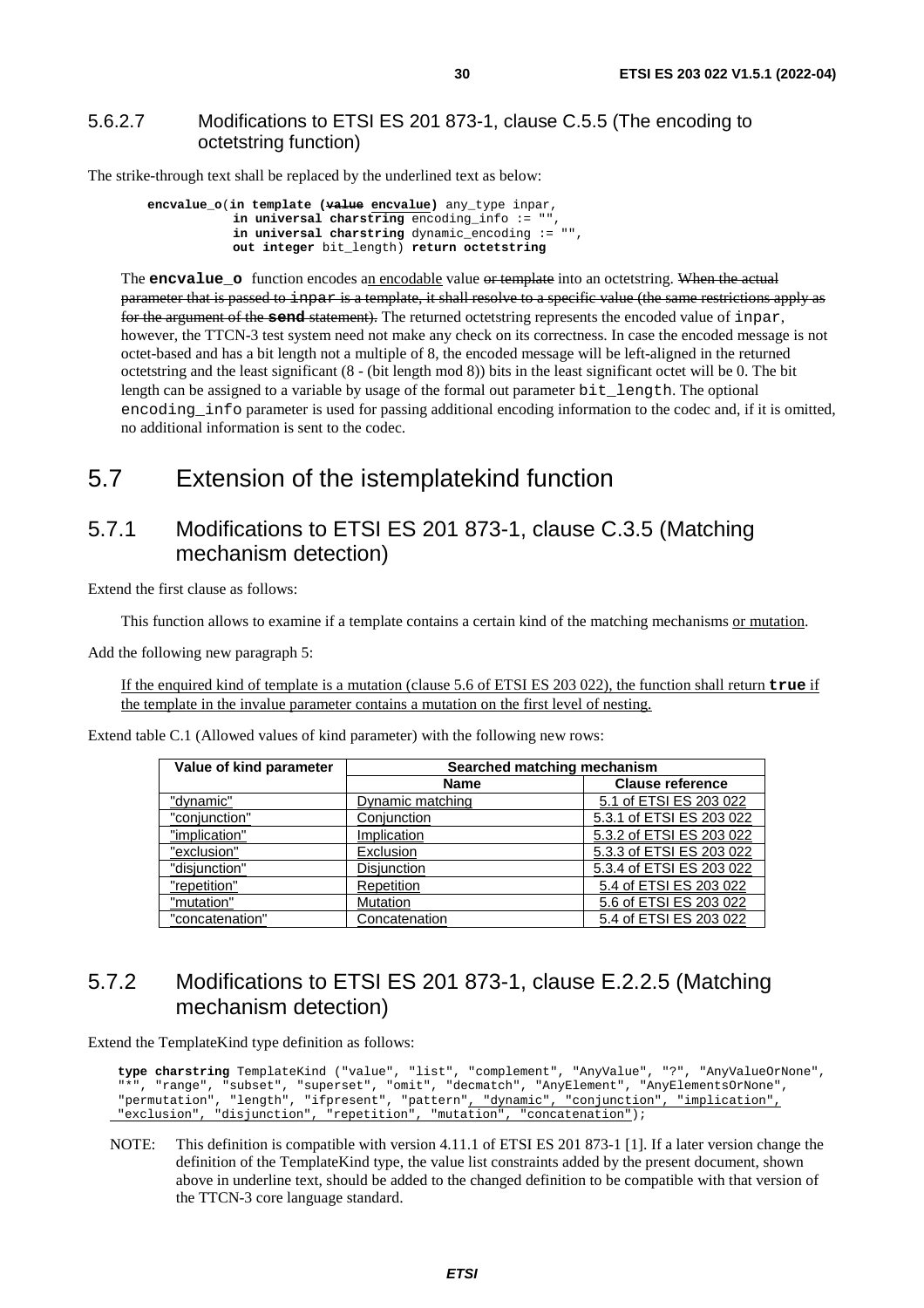<span id="page-30-0"></span>Add the following useful constant definitions:

|  | const TemplateKind DYNAMIC := "dynamic";             |
|--|------------------------------------------------------|
|  | const TemplateKind CONJUNCTION := "conjuction";      |
|  | const TemplateKind IMPLICATION := "implication";     |
|  | const TemplateKind EXCLUSION := "exclustion";        |
|  | const TemplateKind DISJUNCTION := "disjunction";     |
|  | const TemplateKind REPETITION := "repetition";       |
|  | const TemplateKind MUTATION := "mutation";           |
|  | const TemplateKind CONCATENATION := "concatenation"; |
|  |                                                      |

## 6 TCI Extensions for the Package

## 6.1 Extensions to clause 7.2.2.2.0 of ETSI ES 201 873-6, Basic rules

Figure 4 of ETSI ES 201 873-6 [[4](#page-5-0)] shall be extended as shown below.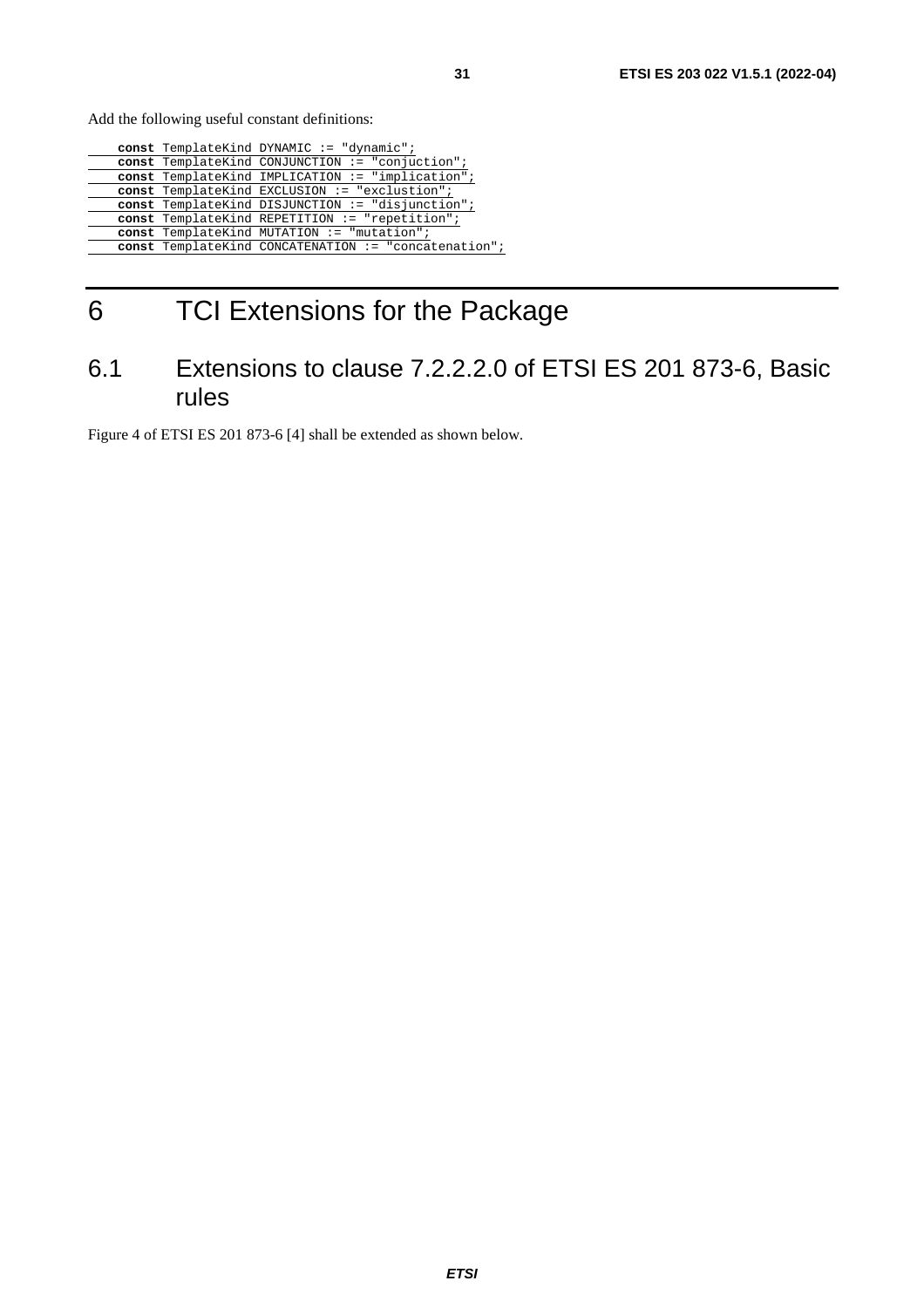

**Figure 4: Extended hierarchy of abstract values**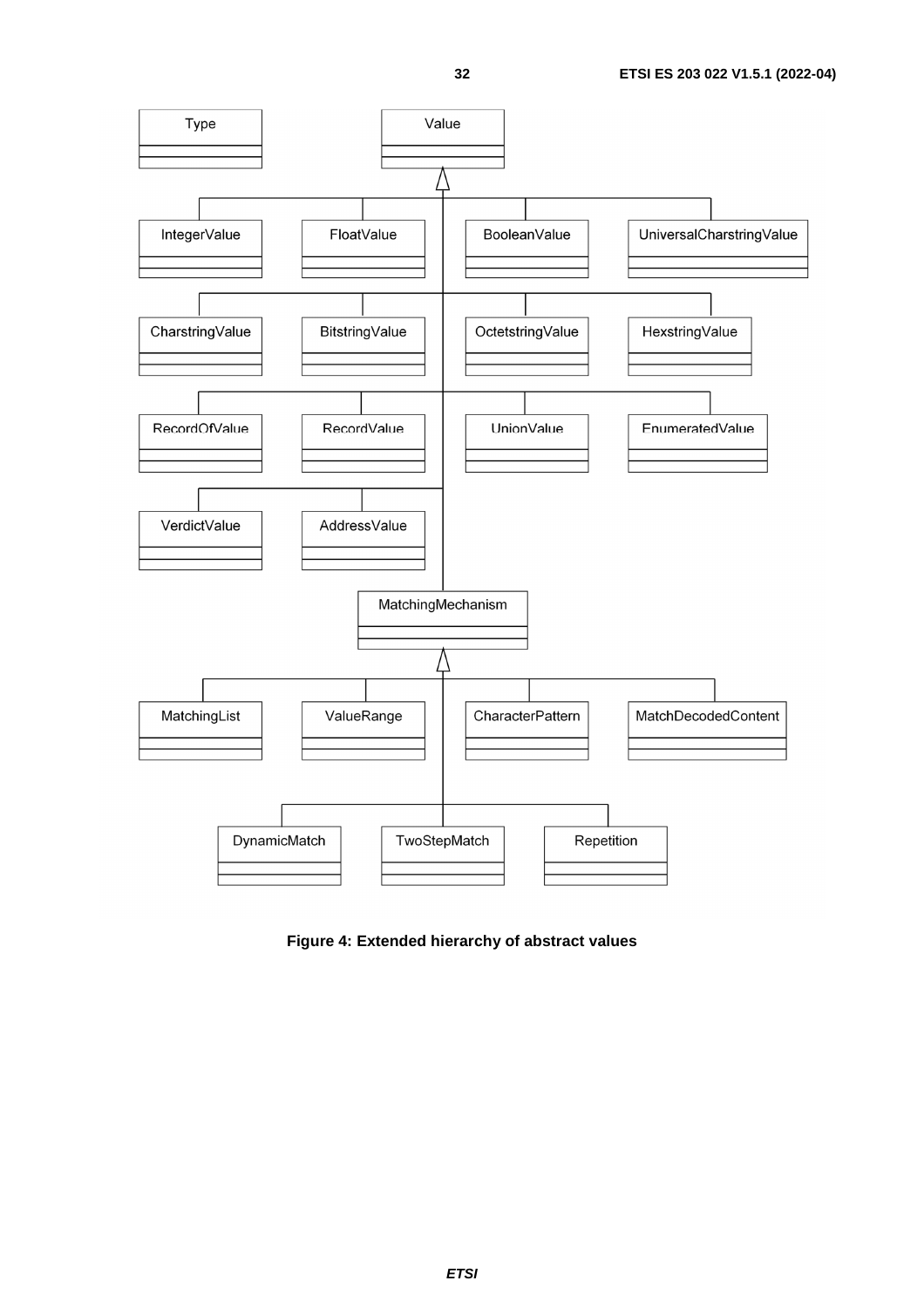## <span id="page-32-0"></span>6.2 Extensions to clause 7.2.2.3.1 of ETSI ES 201 873-6, The abstract data type MatchingMechanism

The definition of TciMatchingTypeType is to be extended with constants for the matching mechanisms defined in the present document:

TciMatchingTypeType getMatchingType()

Returns the matching mechanism type. A value of TciMatchingTypeType can have one of the following constants: TEMPLATE LIST, COMPLEMENTED LIST, ANY VALUE, ANY\_VALUE\_OR\_NONE, VALUE\_RANGE, SUBSET, SUPERSET, ANY\_ELEMENT, ANY\_ELEMENTS\_OR\_NONE, PATTERN, DECODED MATCH, DYNAMIC MATCHING, CONJUNCTION, IMPLICATION, EXCLUSION, DISJUNCTION, REPETITION.

## 6.3 Extensions to clause 7.2.2.3.2 of ETSI ES 201 873-6, The abstract data type MatchingList

### **Clause 7.2.2.3.2 The abstract data type MatchingList**

The first paragraph of clause 7.2.2.3.2 is to be extended by adding conjunction and disjunction to the list of allowed matching mechanisms.

The abstract data type MatchingList is used to represent matching mechanisms that contain a list of items of the same type: template list, complemented template list, SubSet, SuperSet, conjunction and disjunction.

## 6.4 Extensions to clause 7.2.2.3 of ETSI ES 201 873-6, The abstract data type MatchingMechanism

In order to support the dynamic match, implication, exclusion and repetition matching mechanism, the DynamicMatch, TwoStepMatch and Repetition abstract data types are added to the clause 7.2.2.3 of ETSI ES 201 873-6 [\[4\]](#page-5-0).

### **Clause 7.2.2.3.6 The abstract data type DynamicMatch**

This clause is to be added.

The abstract data type DynamicMatch is used to represent the dynamic matching mechanism. The TCI support of this matching mechanism is limited, e.g. it is only possible to create dynamic matching based on functions.

The following operations are defined on the abstract data type DynamicMatch:

| TBoolean isFunctionBased ()                              | Returns true if the mechanism uses short-hand notation @dynamic<br><i>FunctionRef</i> and false otherwise.                                                                                                                                                                                                      |
|----------------------------------------------------------|-----------------------------------------------------------------------------------------------------------------------------------------------------------------------------------------------------------------------------------------------------------------------------------------------------------------|
| TciBehaviourIdType getMatchingFunction ()                |                                                                                                                                                                                                                                                                                                                 |
|                                                          | Returns the qualified name of the associated function if the mechanism uses<br>the short-hand notation @dynamic <i>FunctionRef</i> . The distinct value null is<br>returned otherwise.                                                                                                                          |
| void setMatchingFunction (TciBehaviourIdType functionId) |                                                                                                                                                                                                                                                                                                                 |
|                                                          | Sets the function associated with the matching mechanism. After calling the<br>function, the matching mechanism will behave as a short-hand notation<br><b>@dynamic</b> fuction <sub>Id</sub> . The function referenced in the function<br>parameter shall fulfil all requirements described in the clause 4.1. |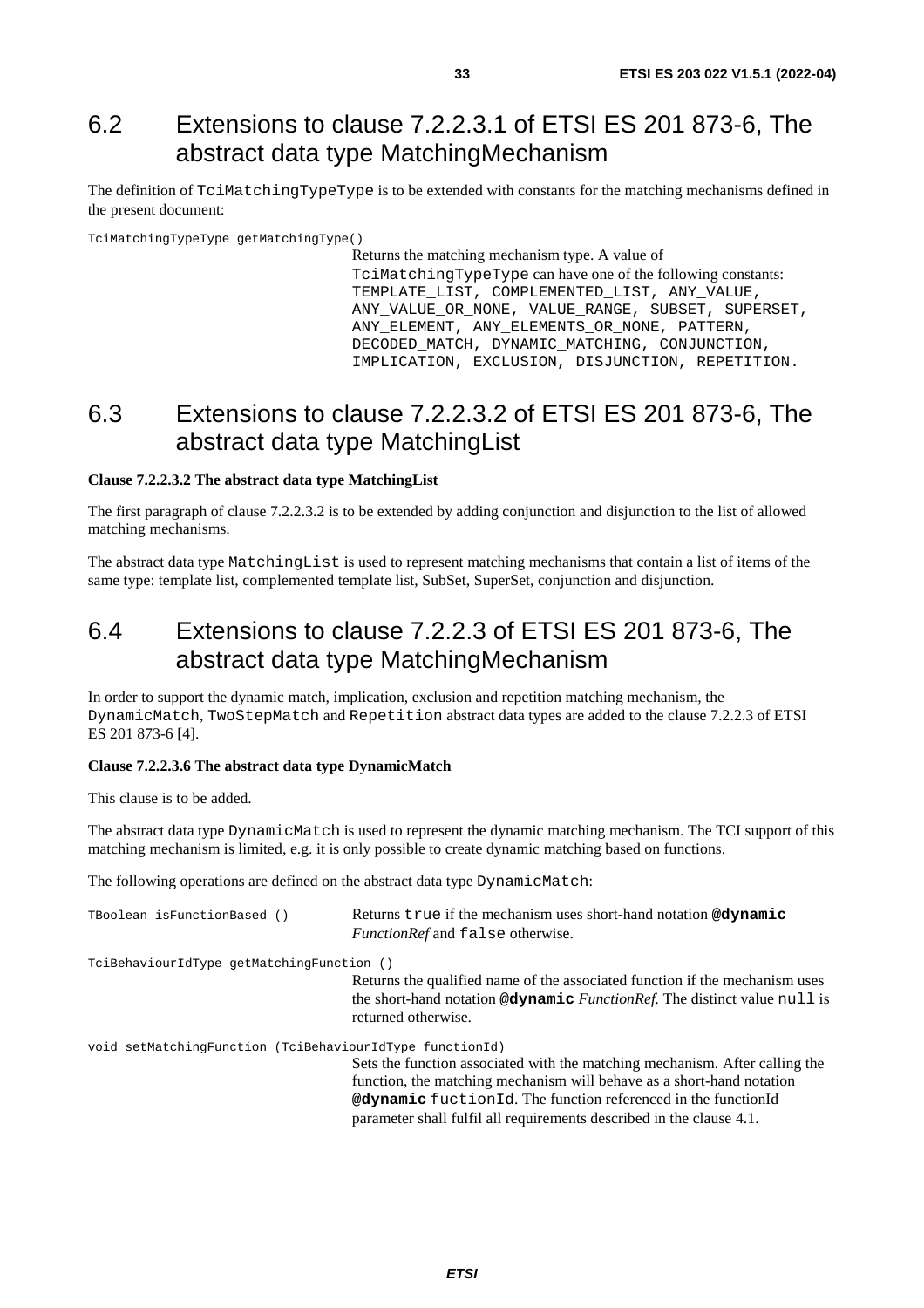### <span id="page-33-0"></span>**Clause 7.2.2.3.7 The abstract data type TwoStepMatch**

This clause is to be added.

The abstract data type TwoStepMatch is used to represent the implication and exclusion matching mechanisms. The data type can access both templates that form these matching mechanism. The first template (i.e. precondition of the implication matching mechanism and general template of the exclusion matching mechanism) is called *primary template* and the second template (i.e. the implied template of the implication matching mechanism and excluded template of the exclusion matching mechanism) is called *secondary template*.

When working with instances received from the getPrimaryMatch and getSecondaryMatch methods and passed to the setPrimaryMatch and setSecondaryMatch method, no assumption shall be made on how the data are stored in a matching mechanism. An internal implementation might choose to use a reference to the data or to copy the data. It is safe to assume that the data are copied. Therefore, it should be assumed that subsequent modifications of the data will not be considered in the TwoStepMatch instance.

The following operations are defined on the abstract data type TwoStepMatch:

| Value getPrimaryMatch ()               | Returns the primary template.   |
|----------------------------------------|---------------------------------|
| void setPrimaryMatch (Value content)   | Sets the primary template.      |
| Value getSecondaryMatch ()             | Returns the secondary template. |
| void setSecondaryMatch (Value content) | Sets the secondary template.    |

## **Clause 7.2.2.3.8 The abstract data type Repetition**

This clause is to be added.

The abstract data type Repetition is used to represent the repetition matching mechanism.

When working with instances received from the getRepeatedTemplate method and passed to the setRepeatedTemplate method, no assumption shall be made on how the data are stored in a matching mechanism. An internal implementation might choose to use a reference to the data or to copy the data. It is safe to assume that the data are copied. Therefore, it should be assumed that subsequent modifications of the data will not be considered in the Repetition instance.

The following operations are defined on the abstract data type Repetition:

Value getRepeatedTemplate () Returns the repeated template.

void setRepeatedTemplate (Value repeatedTemplate) Sets the repeated template.

LengthRestriction getRepetitionCount ()

Returns how many times the template shall match.

void setRepetitionCount (LengthRestriction repetition)

Sets how many times the template shall match.

## 6.5 Extensions to clause 8 of ETSI ES 201 873-6, JavaTM language mapping

## **Clause 8.3.2.17 TciMatchingTypeType**

This clause is to be extended.

| // TCI IDL TciMatchingTypeType            |         |
|-------------------------------------------|---------|
| package org.etsi.ttcn.tci;                |         |
| public interface TciMatchingType {        |         |
| public final static int TEMPLATE LIST     | $= 0;$  |
| public final static int COMPLEMENTED LIST | $= 1$   |
| public final static int ANY VALUE         | $= 2 :$ |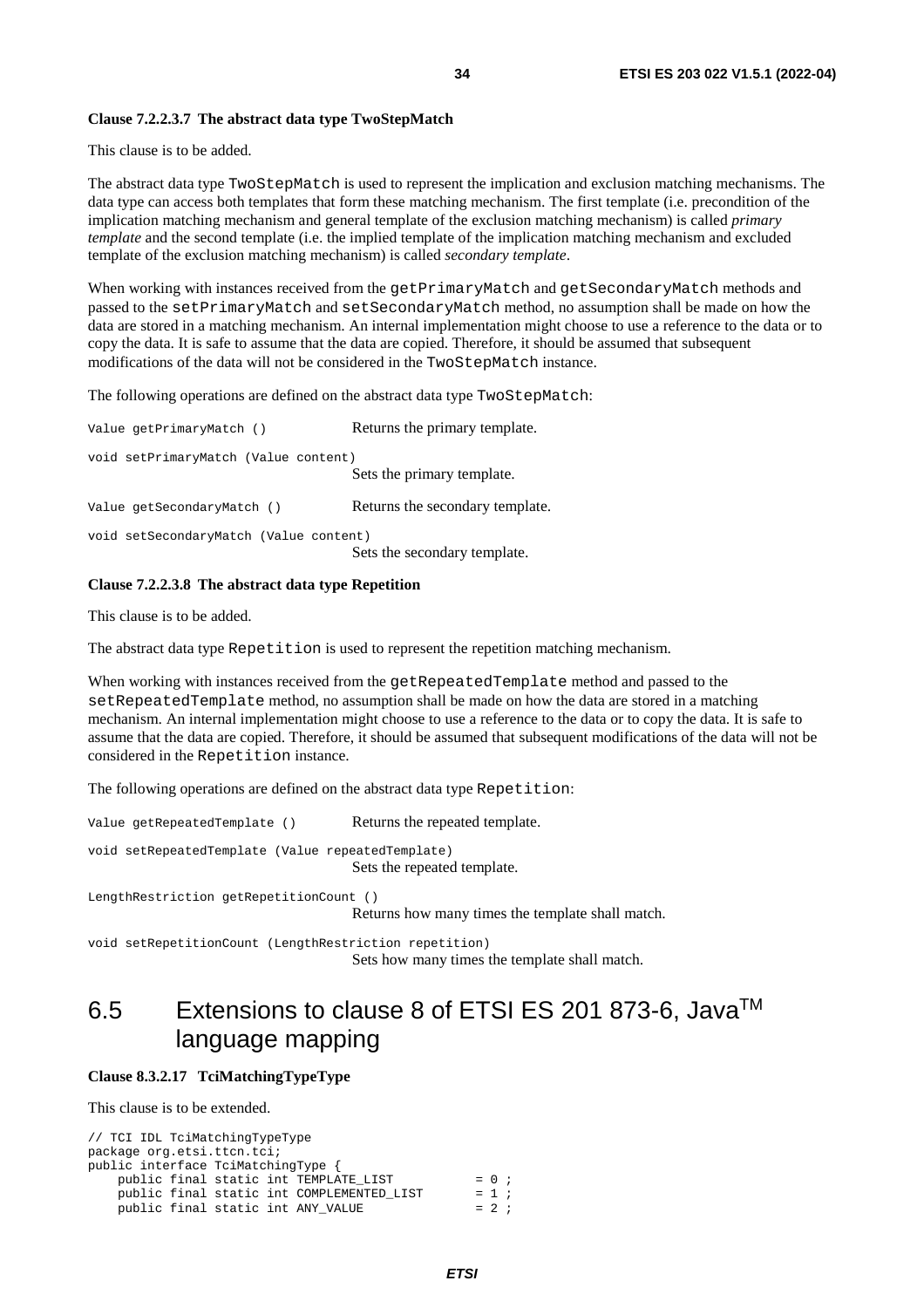|  |                                | public final static int ANY VALUE OR NONE     | $= 3$    |  |
|--|--------------------------------|-----------------------------------------------|----------|--|
|  |                                | public final static int VALUE_RANGE           | $= 4$    |  |
|  | public final static int SUBSET |                                               | $= 5$ ;  |  |
|  |                                | public final static int SUPERSET              | $= 6 ;$  |  |
|  |                                | public final static int ANY_ELEMENT           | $= 7$ ;  |  |
|  |                                | public final static int ANY ELEMENTS OR NONE  | $= 8$ ;  |  |
|  |                                | public final static int PATTERN               | $= 9$ ;  |  |
|  |                                | public final static int MATCH DECODED CONTENT | $= 10$ ; |  |
|  |                                | public final static int OMIT TEMPLATE         | $= 11$ ; |  |
|  |                                | public final static int DYNAMIC MATCHING      | $= 12$ ; |  |
|  |                                | public final static int CONJUNCTION           | $= 13$ ; |  |
|  |                                | public final static int IMPLICATION           | $= 14$ ; |  |
|  |                                | public final static int EXCLUSION             | $= 15$ ; |  |
|  |                                | public final static int DISJUNCTION           | $= 16$ ; |  |
|  |                                | public final static int REPETITION            | $= 17$ ; |  |
|  |                                |                                               |          |  |

### **Clause 8.3.2.21 Mutation**

This clause is to be added.

**Mutation** is mapped to the following interface:

```
// TCI IDL Mutation 
package org.etsi.ttcn.tci; 
public interface Mutation { 
     public boolean isMessageNeeded (); 
     public TriMessage mutate (TriMessage subMessage); 
}
```
### **Methods:**

}

- isMessageNeeded Returns true if encoded sub-message is required for mutation, false otherwise.
- mutate Returns mutated version of the sub-message.

### **Clause 8.3.4.1 Value**

This clause is to be extended.

**Value** is mapped to the following interface:

```
// TCI IDL Value 
package org.etsi.ttcn.tci; 
public interface Value { 
   public Type getType();
    public boolean notPresent(); 
 public String getValueEncoding(); 
 public String getValueEncodingVariant(); 
    public String[] getEncodeAttributes(); 
    public String[] getVariantAttributes(String encoding); 
    public boolean isMatchingSymbol(); 
 public String valueToString (); 
 public boolean isLazy(); 
 public boolean isFuzzy(); 
 public boolean isEvaluated(); 
    public LengthRestriction getLengthRestriction (); 
     public LengthRestriction newLengthRestriction (); 
    public void setLengthRestriction (LengthRestriction restriction); 
     public boolean isIfPresentEnabled (); 
     public void setIfPresentEnabled (boolean enabled); 
   public RangeBoundary getLowerTypeBoundary();
    public RangeBoundary getUpperTypeBoundary();
    public LengthRestriction getTypeLengthRestriction(); 
    public MatchingMechanism getTypeMatchingMechanism(); 
     public boolean isOptional(); 
    public Mutation getMutation(); 
}
```
#### **Methods:**

• getMutation Returns a mutation annotation if defined for the value.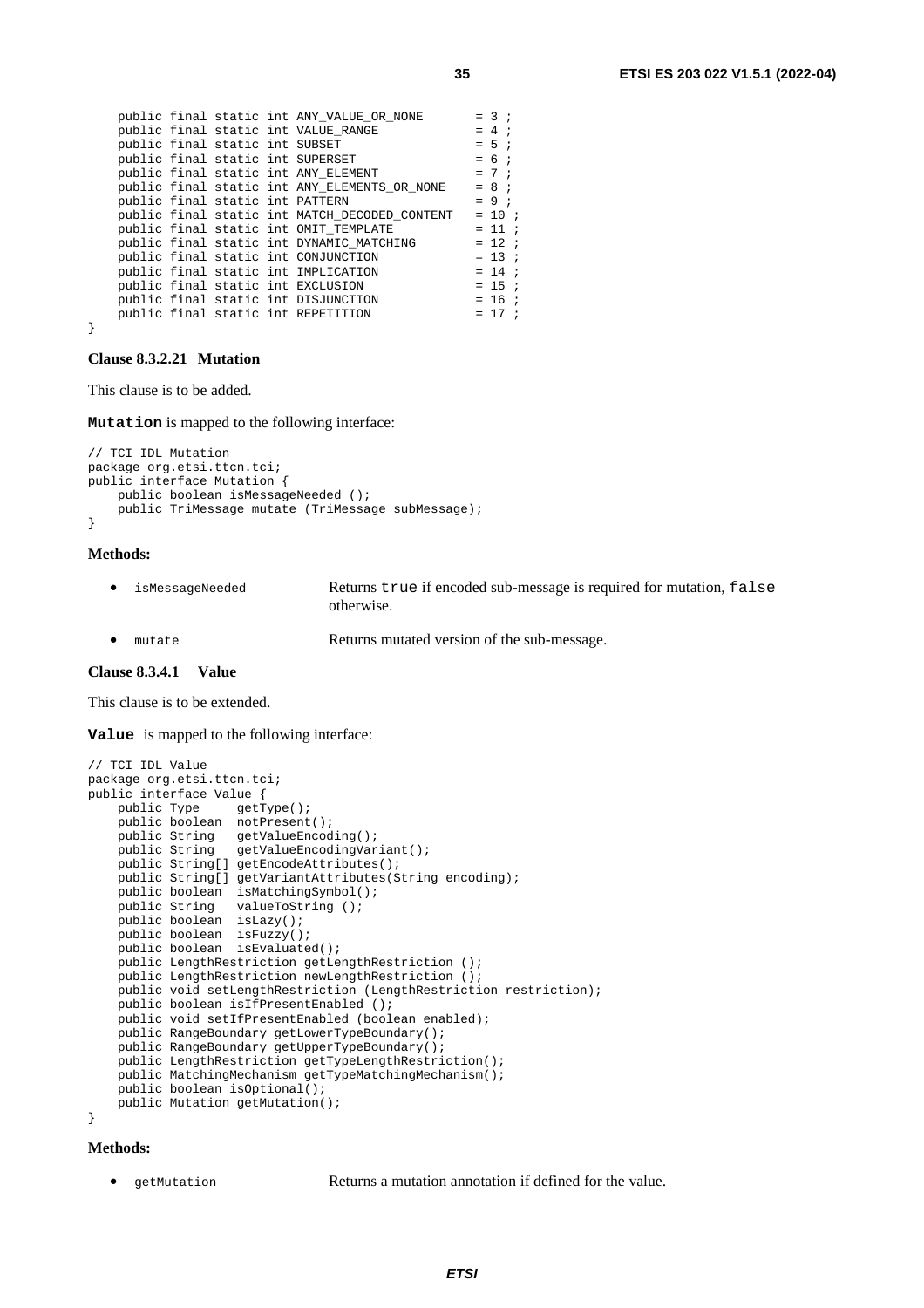#### **Clause 8.3.5.6 DynamicMatch**

This clause is to be added.

**DynamicMatch** is mapped to the following interface:

```
// TCI IDL DynamicMatch 
package org.etsi.ttcn.tci;
public interface DynamicMatch { 
    public Boolean isFunctionBased (); 
     public TciBehaviourId getMatchingFunction (); 
    public void setMatchingFunction (TciBehaviourId functionId); 
}
```
#### **Methods:**

| $\bullet$ | isFunctionBased       | Returns true if the mechanism uses the short-hand notation <b>@dynamic</b><br><i>FunctionRef</i> and false otherwise. |
|-----------|-----------------------|-----------------------------------------------------------------------------------------------------------------------|
|           | • qetMatchingFunction | Returns the qualified name of the associated function.                                                                |
|           | • setMatchingFunction | Sets the function associated with the matching mechanism.                                                             |

#### **Clause 8.3.5.7 TwoStepMatch**

This clause is to be added.

**TwoStepMatch** is mapped to the following interface:

```
// TCI IDL TwoStepMatch 
package org.etsi.ttcn.tci; 
public interface TwoStepMatch { 
     public Value getPrimaryTemplate (); 
    public void setPrimaryTemplate (Value primaryTemplate); 
     public Value getSecondaryTemplate (); 
     public void setSecondaryTemplate (Value secondaryTemplate); 
}
```
## **Methods:**

- getPrimaryTemplate Returns the primary template.
- setPrimaryTemplate Sets the primary template.
- getSecondaryTemplate Returns the secondary template.
- setSecondaryTemplate Sets the secondary template.

### **Clause 8.3.5.8 Repetition**

This clause is to be added.

**Repetition** is mapped to the following interface:

```
// TCI IDL Repetition 
package org.etsi.ttcn.tci; 
public interface Repetition { 
     public Value getRepeatedTemplate (); 
     public void setRepeatedTemplate (Value primaryTemplate); 
     public LengthRestriction getRepetitionCount (); 
     public void setRepetitionCount (LengthRestriction repetitionCount); 
}
```
### **Methods:**

| $\bullet$ | qetRepeatedTemplate | Returns the repeated template. |
|-----------|---------------------|--------------------------------|
| $\bullet$ | setRepeatedTemplate | Sets the repeated template.    |
| $\bullet$ | qetRepetitionCount  | Returns the repetition count.  |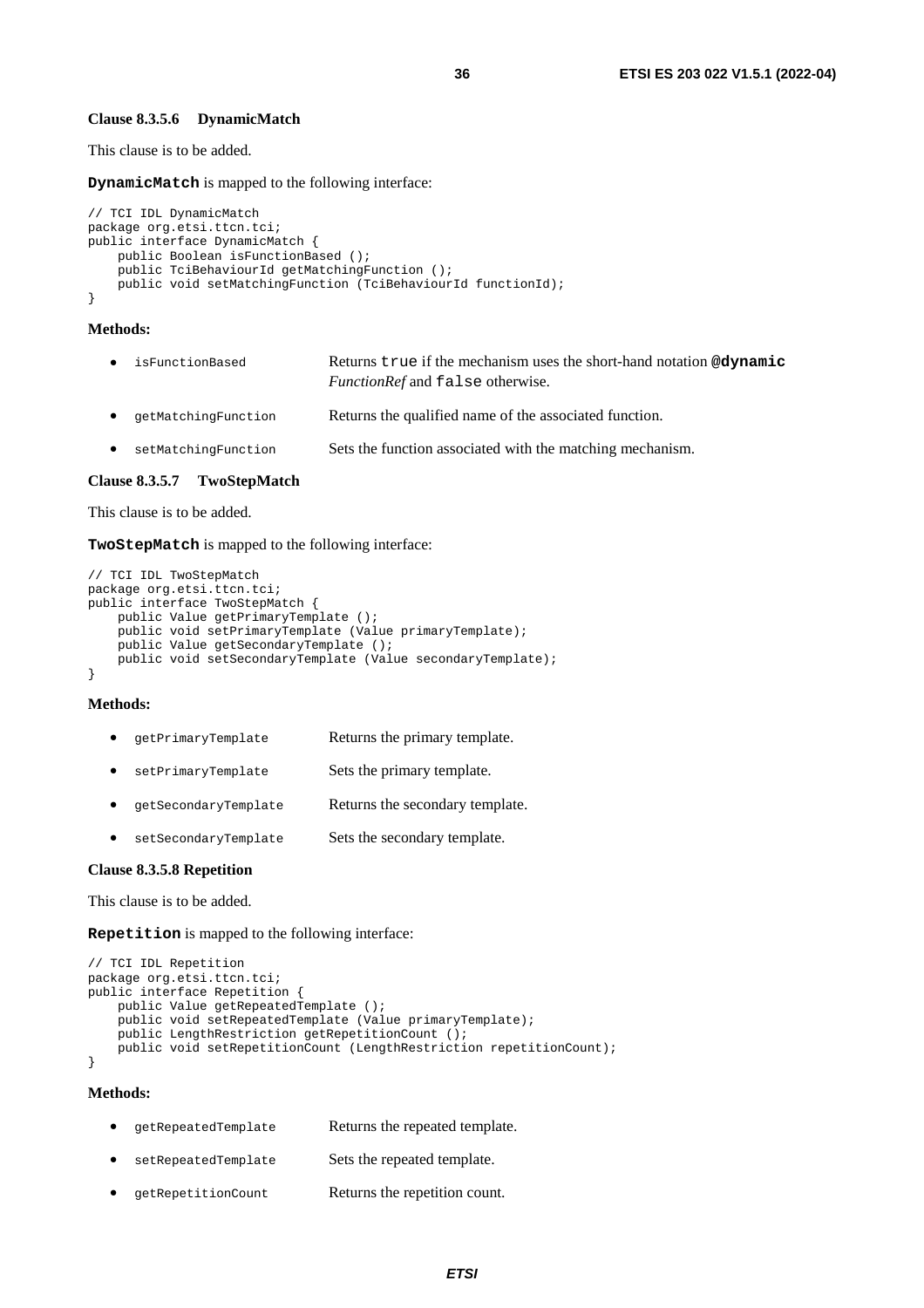<span id="page-36-0"></span>• setRepetitionCount Sets the repetition count.

## 6.6 Extensions to clause 9 of ETSI ES 201 873-6, ANSI C language mapping

## **Clause 9.2 Value interfaces**

Table 5 is to be extended.

| <b>TCI IDL Interface</b>            | <b>ANSI C representation</b>                   | <b>Notes and</b><br>comments |  |  |  |
|-------------------------------------|------------------------------------------------|------------------------------|--|--|--|
|                                     |                                                |                              |  |  |  |
|                                     | Value                                          |                              |  |  |  |
| Mutation getMutation ()             | Boolean tciIsMutationDefined (Value inst)      |                              |  |  |  |
| TBoolean                            | Boolean tciIsMessageNeededForMutation (Value   |                              |  |  |  |
| Mutation.isMessageNeeded ()         | inst)                                          |                              |  |  |  |
| TriMessage Mutation.mutate          | TriMessage tciMutate (Value inst, TriMessage * |                              |  |  |  |
| (TriMessage subMessage)             | subMessage)                                    |                              |  |  |  |
|                                     | <b>DynamicMatch</b>                            |                              |  |  |  |
| TBoolean isFunctionBased ()         | Boolean tciIsMatchFunctionBased (Value inst)   |                              |  |  |  |
| QualifiedName getMatchingFunction() | OualifiedName * tciGetMatchingFunction         |                              |  |  |  |
|                                     | (Value inst)                                   |                              |  |  |  |
| Void setMatchingFunction            | void tciSetMatchingFunction(Value inst,        |                              |  |  |  |
| (QualifiedName functionId)          | OualifiedName functionId)                      |                              |  |  |  |
| <b>TwoStepMatch</b>                 |                                                |                              |  |  |  |
| Value getPrimaryTemplate()          | Value getPrimaryTamplate(Value inst)           |                              |  |  |  |
| Void setPrimaryTemplate(Value       | void setPrimaryTemplate(Value inst, Value      |                              |  |  |  |
| template)                           | template)                                      |                              |  |  |  |
| Value getSecondaryTemplate()        | Value getSecondaryTamplate(Value inst)         |                              |  |  |  |
| void setSecondaryTemplate(Value     | void setSecondaryTemplate(Value inst, Value    |                              |  |  |  |
| template)                           | template)                                      |                              |  |  |  |
| <b>Repetition</b>                   |                                                |                              |  |  |  |
| Value getRepeatedTemplate()         | Value getRepeatedTemplate(Value inst)          |                              |  |  |  |
| Void setRepeatedTemplate(Value      | void setRepeatedTemplate(Value inst, Value     |                              |  |  |  |
| template)                           | template)                                      |                              |  |  |  |
| LengthRestriction                   | TciLengthRestriction getRepetitionCount(Value  |                              |  |  |  |
| getRepeatedTemplate()               | inst)                                          |                              |  |  |  |
| Void setRepetitionCount             | void setRepetitionCount (Value inst,           |                              |  |  |  |
| (LengthRestriction repetitionCount) | TciLengthRestriction repetitionCount)          |                              |  |  |  |

## **Clause 9.5 Data**

Table 7 is to be extended.

| <b>TCI IDL ADT</b>  | <b>ANSI C representation (Type definition)</b> | Notes and comments |
|---------------------|------------------------------------------------|--------------------|
|                     |                                                |                    |
| TciMatchingTypeType | typedef enum                                   |                    |
|                     |                                                |                    |
|                     | TCI TEMPLATE LIST = 0,                         |                    |
|                     | TCI COMPLEMENTED LIST = 1,                     |                    |
|                     | TCI ANY VALUE = 2,                             |                    |
|                     | TCI ANY VALUE OR NONE = 3,                     |                    |
|                     | TCI_VALUE_RANGE = 4,                           |                    |
|                     | TCI SUBSET = $5$ ,                             |                    |
|                     | TCI SUPERSET = 6,                              |                    |
|                     | TCI ANY ELEMENT = 7,                           |                    |
|                     | TCI_ANY_ELEMENTS_OR_NONE = 8,                  |                    |
|                     | TCI PATTERN = $9$ ,                            |                    |
|                     | TCI MATCH DECODED CONTENT = 10,                |                    |
|                     | TCI OMIT TEMPLATE = 11,                        |                    |
|                     | TCI DYNAMIC MATCHING = 12,                     |                    |
|                     | TCI CONJUNCTION = 13,                          |                    |
|                     | TCI IMPLICATION = 14,                          |                    |
|                     | TCI EXCLUSION = 15,                            |                    |
|                     | TCI DISJUNCTION = 16,                          |                    |
|                     | TCI REPETITION = 17                            |                    |
|                     | TciMatchingTypeType;                           |                    |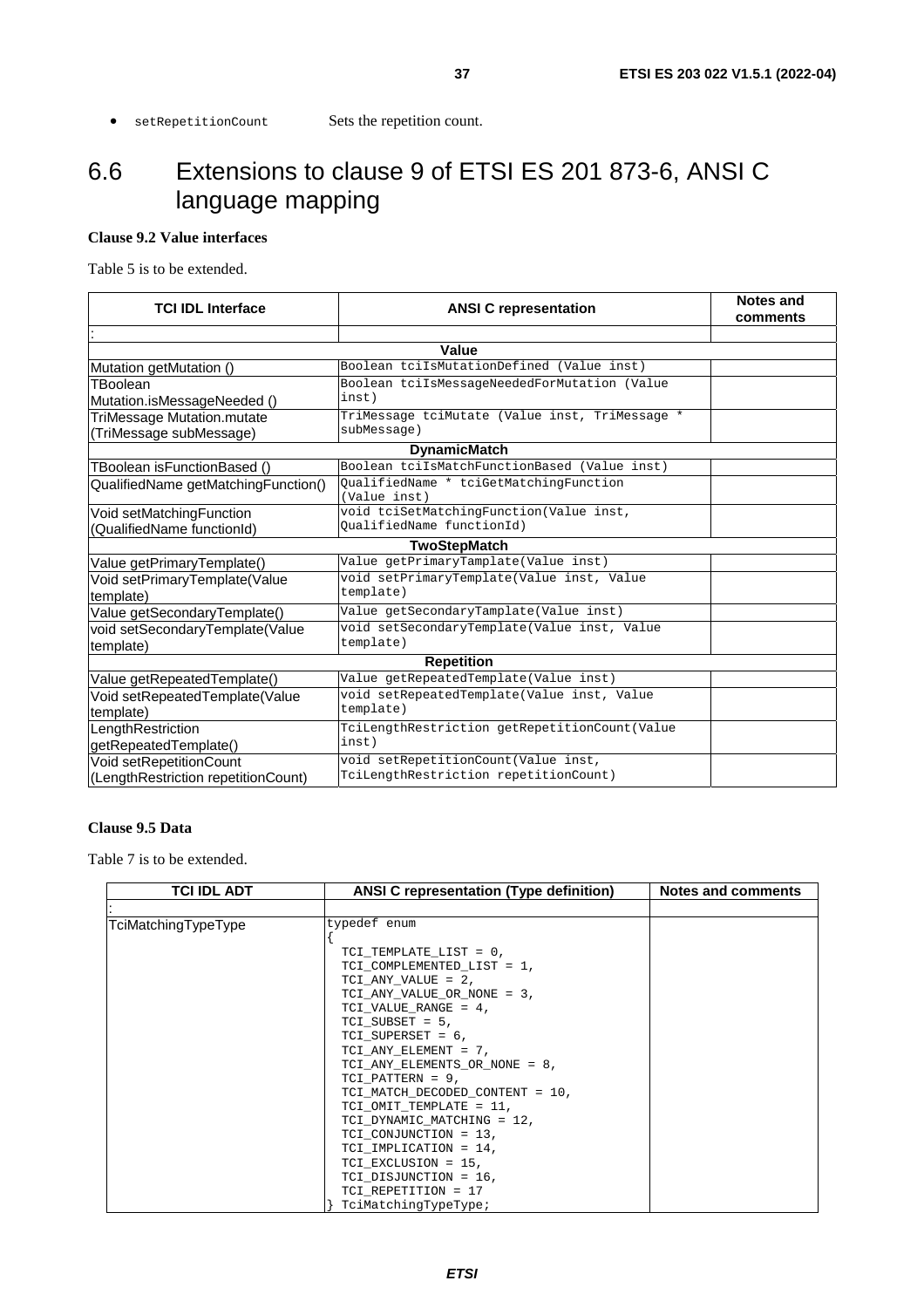## <span id="page-37-0"></span>6.7 Extensions to clause 10 of ETSI ES 201 873-6, C++ language mapping

## **Clause 10.5.2.16 TciMatchingTypeType**

This clause is to be extended.

```
typedef enum 
{ 
   TCI_TEMPLATE_LIST = 0, 
  TCI COMPLEMENTED LIST = 1,
   TCI_ANY_VALUE = 2, 
   TCI_ANY_VALUE_OR_NONE = 3, 
  TCI VALUE RANGE = 4,
   TCI_SUBSET = 5, 
  TCI SUPERSET = 6,
   TCI_ANY_ELEMENT = 7, 
   TCI_ANY_ELEMENTS_OR_NONE = 8, 
  TCI PATTERN = 9,
  TCI_MATCH_DECODED_CONTENT = 10, 
   TCI_OMIT_TEMPLATE = 11, 
   TCI_DYNAMIC_MATCHING = 12, 
  TCI_CONJUNCTION = 13, 
  TCI IMPLICATION = 14,
   TCI_EXCLUSTION = 15, 
   TCI_DISJUNCTION = 16, 
   TCI_REPETITION = 17 
} TciMatchingType;
```
### **Clause 10.5.2.20 Mutation**

This clause is to be added.

Specifies a mutation annotation. It is mapped to the following pure virtual class:

```
class Mutation { 
public: 
     virtual ~Mutation (); 
     virtual Tboolean isMessageNeeded () const =0; 
     virtual TriMessage mutate (const TriMessage * p_message) const =0; 
     virtual Tboolean operator== (const Mutation &p_mutation) const =0; 
    virtual Mutation \stackrel{\leftarrow}{\star} clone () const =0;
     virtual Tboolean operator< (const Mutation &p_mutation) const =0; 
}
```
**Methods:** 

```
~Mutation 
         Destructor
isMessageNeeded 
          Returns true if encoded sub-message is required for mutation, false otherwise 
mutate 
          Returns mutated version of the sub-message 
operator== 
          Returns true if both objects are equal 
clone () 
          Returns a copy of the Mutation 
operator< 
          Operator < overload 
Clause 10.5.3.2 Value
```
This clause is to be extended.

A value of TciValue represents TTCN-3 values for a given type. It is mapped to the following pure virtual class:

```
class TciValue { 
public: 
     virtual ~TciValue (); 
     virtual const TciType & getType () const =0; 
     virtual const Tstring & getValueEncoding () const =0; 
     virtual const Tstring & getValueEncodingVariant () const =0; 
     virtual const std::vector<Tstring*> & getEncodeAttributes () const =0;
```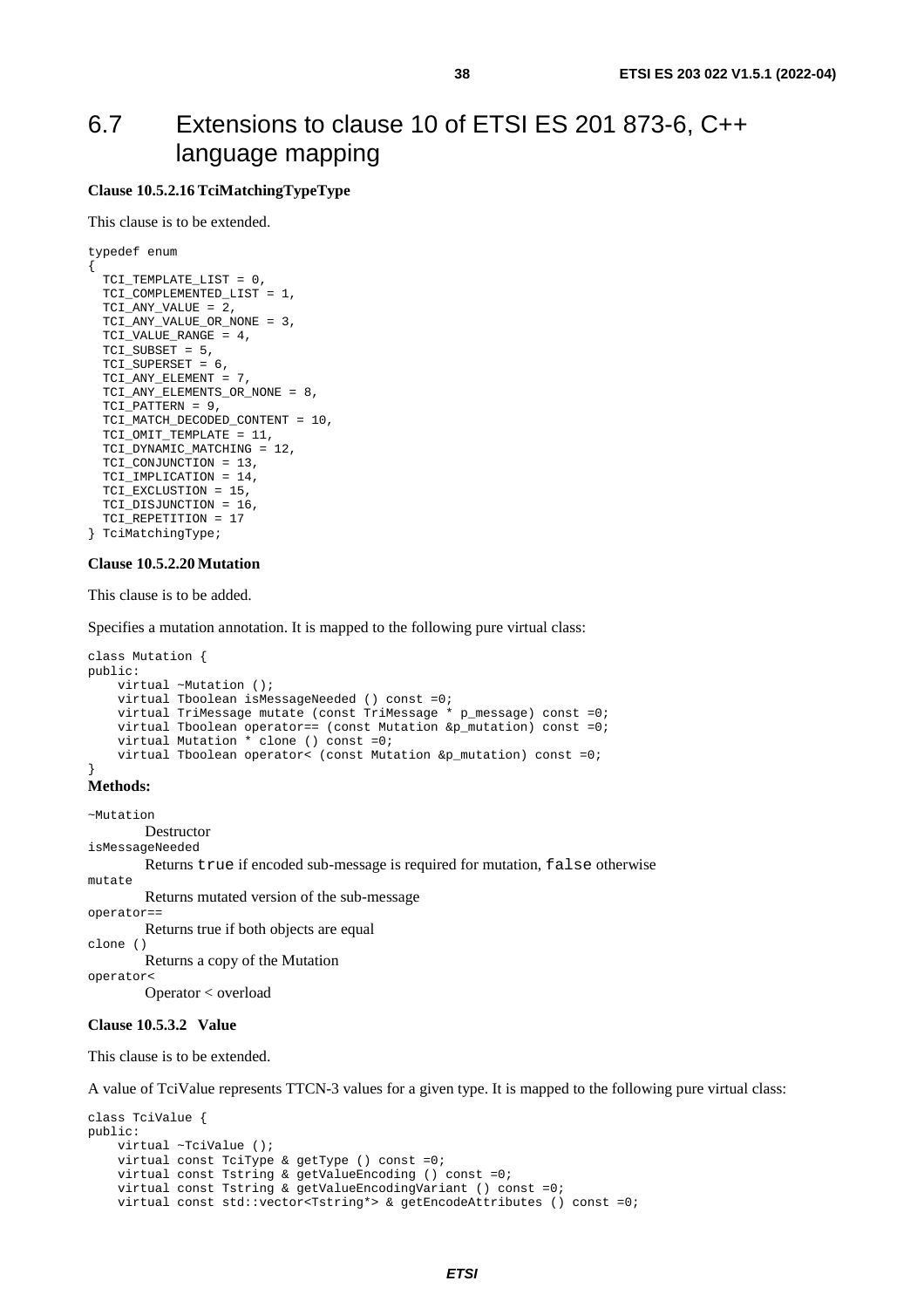virtual const std::vector<Tstring\*> & getVariantAttributes (const Tstring \* encoding) const =0; virtual Tboolean notPresent () const =0; virtual Tboolean isMatchingSymbol () const =0; virtual const Tstring & valueToString () const =0; virtual Tboolean isLazy () const =0; virtual Tboolean isFuzzy () const =0; virtual Tboolean isEvaluated () const =0; virtual LengthRestriction \* getLengthRestriction () const = 0; virtual LengthRestriction \* newLengthRestriction () const = 0; virtual void setLengthRestriction (const LengthRestriction \* p\_restriction) =0; virtual Tboolean isIfPresentEnabled () const =0; virtual void setIfPresentEnabled (Tboolean p\_enabled) =0; virtual Tboolean isOptional () const =0; virtual RangeBoundary \* getLowerTypeBoundary() const = 0; virtual RangeBoundary \* getUpperTypeBoundary() const = 0; virtual LengthRestriction \* getTypeLengthRestriction() const = 0; virtual MatchingMechanism \* getTypeMatchingMechanism() const = 0; virtual Mutation \* getMutation() const = 0; virtual Tboolean operator== (const TciValue &p\_val) const =0; virtual TciValue \* clone () const =0; virtual Tboolean operator< (const TciValue &p\_val) const =0;

#### **Methods:**

}

• getMutation Returns a mutation annotation if defined for the value.

#### **Clause 10.5.3.23 DynamicMatch**

This clause is to be added.

TTCN-3 dynamic matching mechanism support. It is mapped to the following pure virtual class:

```
class DynamicMatch : public virtual MatchingMechanism { 
public: 
     virtual ~DynamicMatch (); 
     virtual Tboolean isFunctionBased () const =0; 
     virtual const TciBehaviourId * getMatchingFunction () const =0; 
     virtual void setMatchingFunction (const TciBehaviourId & functionId) =0; 
     virtual Tboolean operator== (const DynamicMatch &p_dynamicMatch) const =0; 
     virtual DynamicMatch * clone () const =0; 
     virtual Tboolean operator< (const DynamicMatch &p_content) const =0; 
}
```
### **Methods:**

~DynamicMatch

 Destructor isFunctionBased

 Returns true if the mechanism uses the short-hand notation **@dynamic** *FunctionRef* and false otherwise getMatchingFunction

Returns the qualified name of the associated function

setMatchingFunction

 Sets the function associated with the matching mechanism operator==

```
 Returns true if both objects are equal
```
Return a copy of the matching mechanism

```
operator<
```
clone

Operator < overload

### **Clause 10.5.3.24 TwoStepMatch**

This clause is to be added.

TTCN-3 implication and exclusion matching mechanism support. It is mapped to the following pure virtual class:

```
class TwoStepMatch : public virtual MatchingMechanism { 
public: 
     virtual ~TwoStepMatch (); 
     virtual Value & getPrimaryTemplate () const =0; 
     virtual void setPrimaryTemplate (const Value & template) =0; 
     virtual Value & getSecondaryTemplate () const =0;
```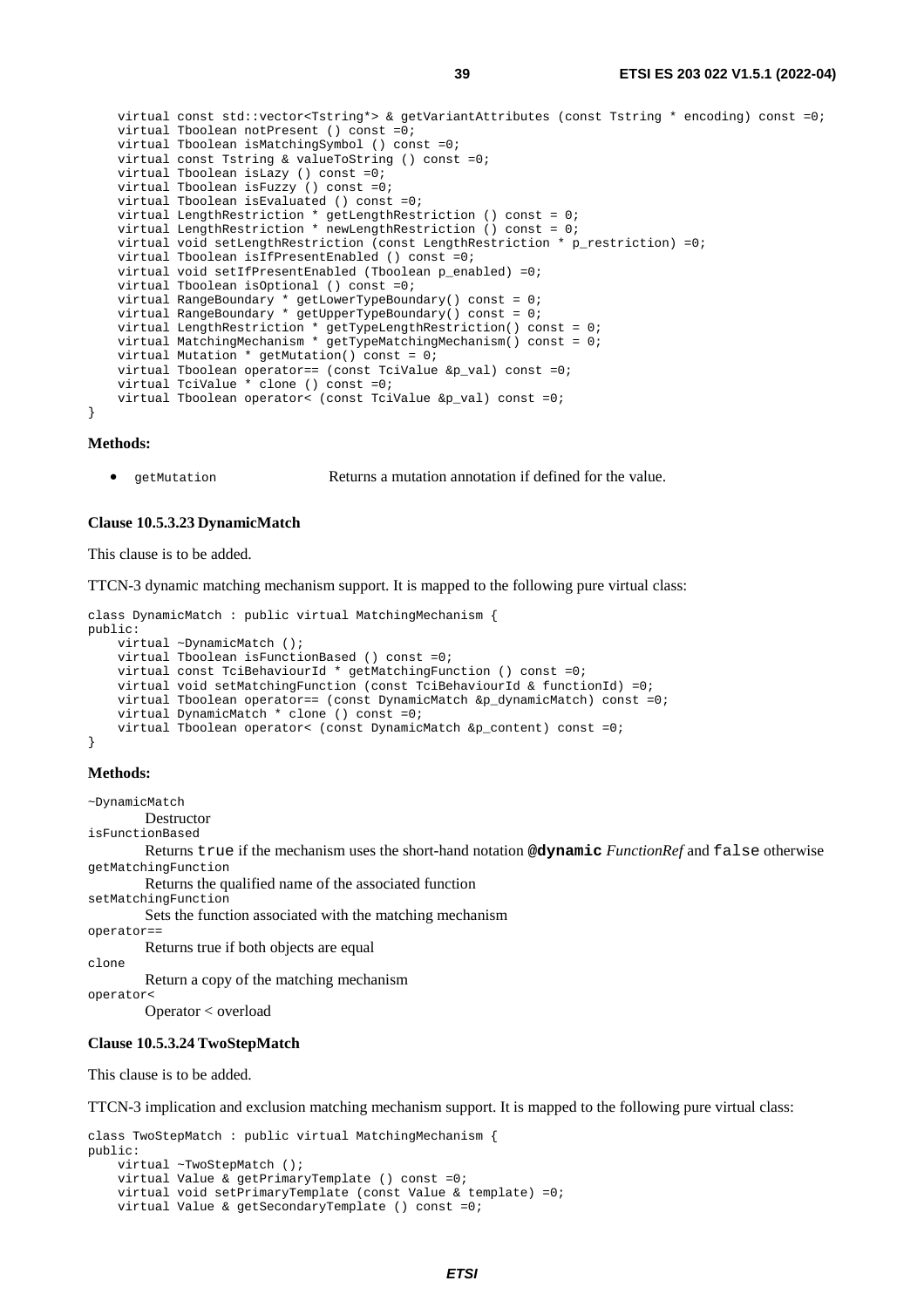```
 virtual void setSecondaryTemplate (const Value & template) =0; 
   virtual Tboolean operator== (const TwoStepMatch &p_twoStepMatch) const =0;
    virtual TwoStepMatch * clone () const =0; 
    virtual Tboolean operator< (const TwoStepMatch &p_content) const =0; 
}
```
#### **Methods:**

```
~TwoStepMatch 
          Destructor 
getPrimaryTemplate 
          Returns the primary template 
setPrimaryTemplate 
          Sets the primary template 
getSecondaryTemplate 
          Returns the secondary template 
setSecondaryTemplate 
          Sets the secondary template 
operator== 
          Returns true if both objects are equal 
clone 
          Return a copy of the matching mechanism 
operator< 
          Operator < overload
```
#### **Clause 10.5.3.24 Repetition**

This clause is to be added.

### TTCN-3 repetition matching mechanism support. It is mapped to the following pure virtual class:

```
class Repetition : public virtual MatchingMechanism { 
public: 
     virtual ~Repetition (); 
     virtual Value & getRepeatedemplate () const =0; 
     virtual void setRepeatedTemplate (const Value & template) =0; 
     virtual LengthRestriction & getRepetitionCount () const =0; 
     virtual void setRepetitionCount (const LengthRestriction & repetitionCount) =0; 
     virtual Tboolean operator== (const Repetition &p_repetition) const =0; 
     virtual Repetition * clone () const =0; 
     virtual Tboolean operator< (const Repetition &p_content) const =0; 
}
```
#### **Methods:**

```
~Repetition 
          Destructor 
getRepeatedTemplate 
          Returns the repeated template 
setRepeatedTemplate 
          Sets the repeated template 
getRepetitionCount 
          Returns repetition count 
setRepetitionCount 
          Sets repetition count 
operator== 
          Returns true if both objects are equal 
clone 
          Return a copy of the matching mechanism 
operator<
```
Operator < overload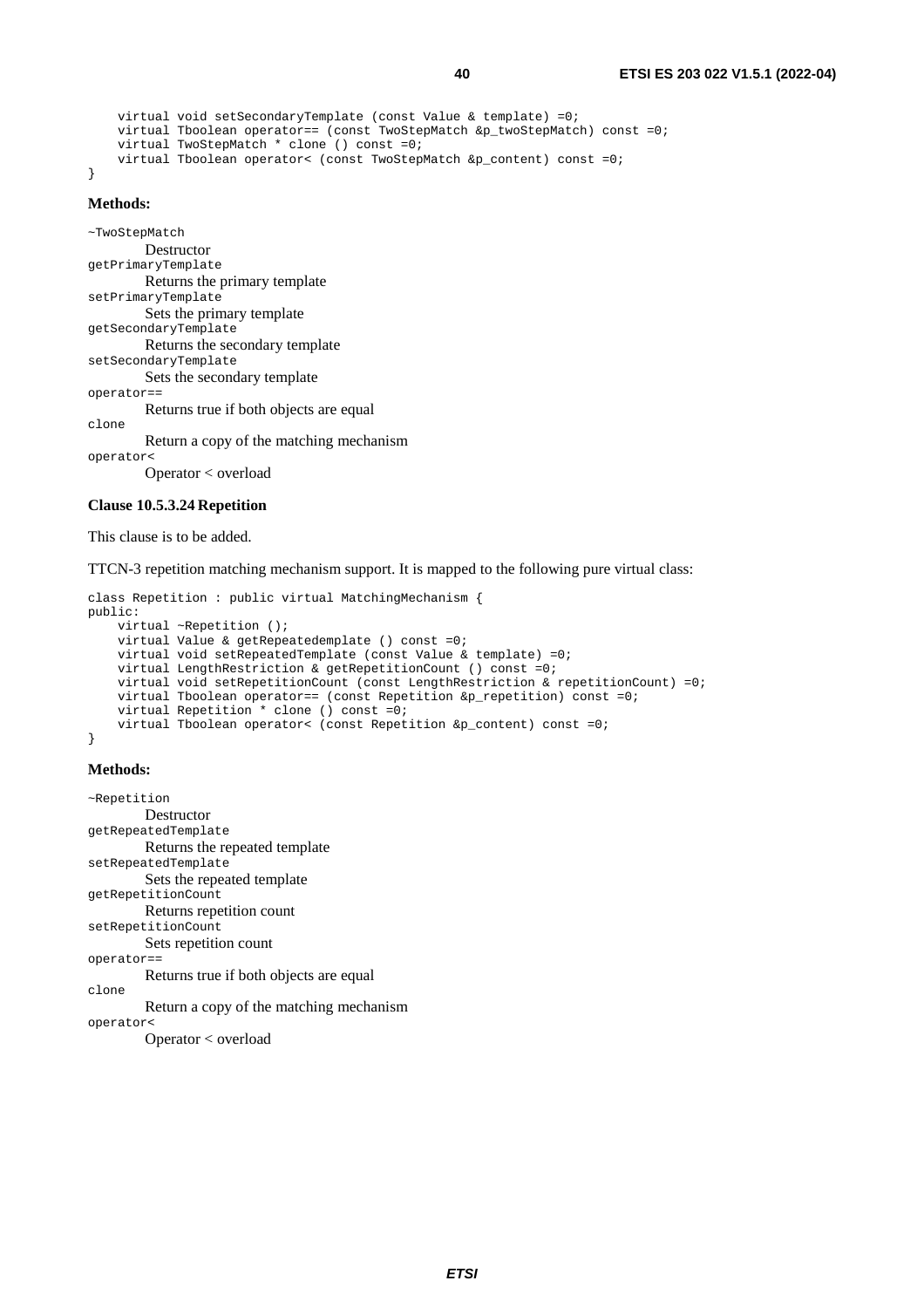## <span id="page-40-0"></span>6.8 Extensions to clause 12 of ETSI ES 201 873-6, C# language mapping

### **Clause 12.4.2.16 TciMatchingTypeType**

This clause is to be extended.

```
public enum TciMatchingType { 
     TemplateList = 0, 
     ComplementedList = 1, 
     AnyValue = 2, 
     AnyValueOrNone = 3, 
     ValueRange = 4, 
    Subset = 5,
    Superset = 6,
    AnyElement = 7,
     AnyElementsOrNone = 8, 
    Pattern = 9,
     MatchDecodedContent = 10, 
     OmitTemplate = 11, 
     DynamicMatch = 12, 
     Conjunction = 13, 
     Implication = 14, 
    Exclusion = 15,
     Disjunction = 16, 
     Repetition = 17 
}
```
### **Clause 12.4.2.20 Mutation**

This clause is to be added.

**Mutation** is mapped to the following interface:

```
public interface ITciMutation 
{ 
     bool IsMessageNeeded { get; } 
     ITriMessage Mutate (ITriMessage subMessage); 
}
```
#### **Methods:**

- IsMessageNeeded Returns true if encoded sub-message is required for mutation, false otherwise.
- Mutate **Returns mutated version of the sub-message.**

### **Clause 12.4.4.1 Mutation**

This clause is to be extended.

The IDL type **Value** is mapped to the following interface:

```
public interface ITciValue { 
     ITciType Type { get; } 
     bool NotPresent { get; } 
    string ValueEncoding { get;
    string ValueEncodingVariant { get; }
    string[] EncodeAttributes { get;
     string[] GetVariantAttributes(string encoding); 
    bool IsMatchingSymbol { get; } 
    string ValueToString();
    bool IsLazy { get; } 
     bool IsFuzzy { get; } 
     bool IsEvaluated { get; } 
     ITciLengthRestriction LengthRestriction { get; set; } 
     ITciLengthRestriction NewLengthRestriction (); 
   bool IsIfPresentEnabled { get; set;
     ITciRangeBoundary LowerTypeBoundary { get; } 
     ITciRangeBoundary UpperTypeBoundary { get; } 
     ITciLengthRestriction TypeLengthRestriction { get; } 
     ITciMatchingMechanism TypeMatchingMechanism { get; } 
     bool IsOptional { get; }
```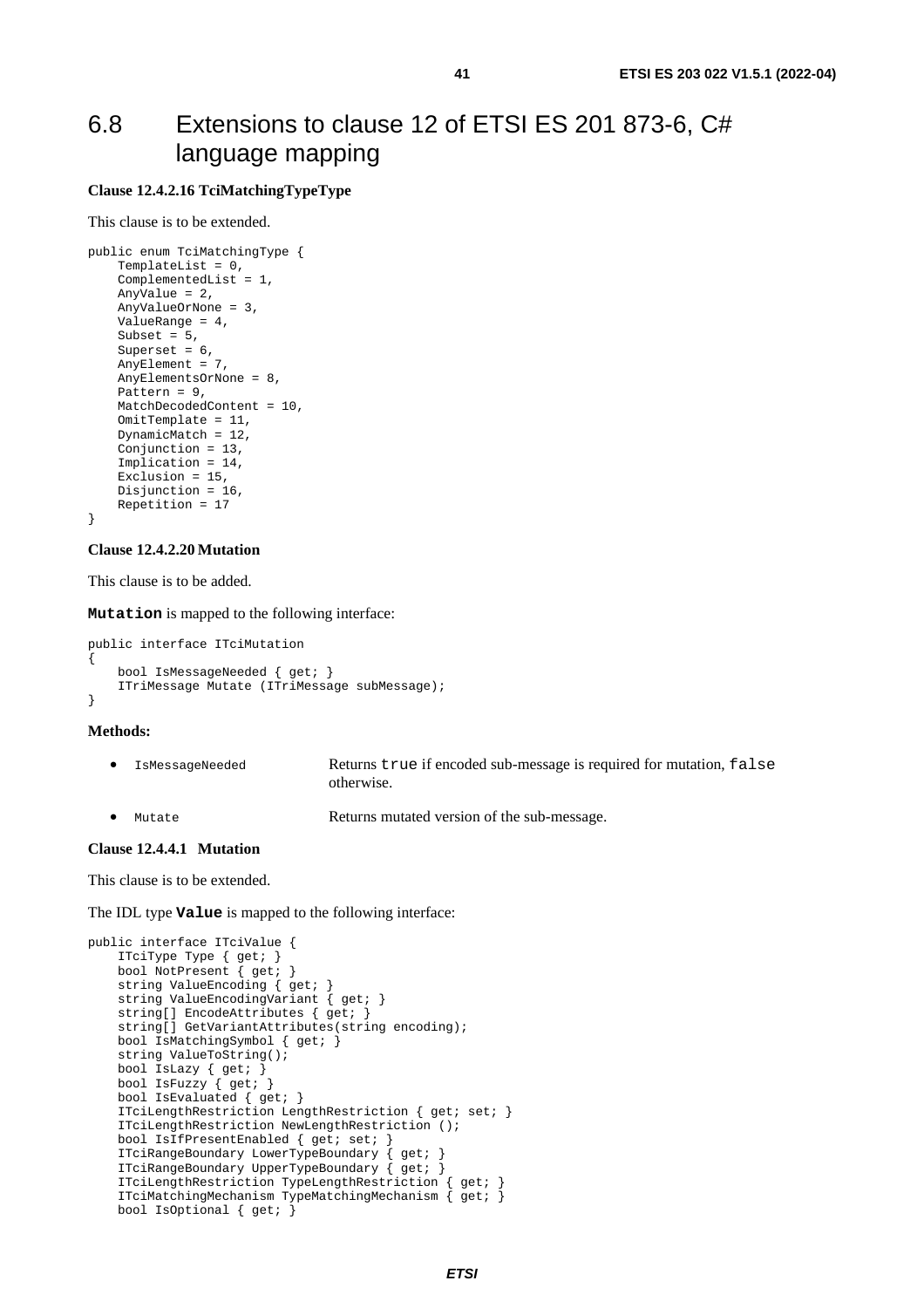```
 Mutation { get; }
```
## }

## **Members:**

• Mutation Returns a mutation annotation if defined for the value.

## **Clause 12.4.5.6 DynamicMatch**

This clause is to be added.

### The IDL type **DynamicMatch** is mapped to the following interface:

```
public interface ITciDynamicMatch : IMatchingMechanism 
{ 
     bool IsFunctionBased { get; } 
     ITciBehaviourId MatchingFunction { get; set; } 
}
```
### **Methods:**

| $\bullet$ | IsFunctionBased  | Returns true if the mechanism uses short-hand notation @dynamic   |
|-----------|------------------|-------------------------------------------------------------------|
|           |                  | <i>FunctionRef</i> and false otherwise.                           |
| $\bullet$ | MatchingFunction | Gets or sets the function associated with the matching mechanism. |

#### **Clause 12.4.5.7 TwoStepMatch**

This clause is to be added.

The IDL type **TwoStepMatch** is mapped to the following interface:

```
public interface ITciTwoStepMatch : IMatchingMechanism
```

```
{ 
     ITciValue PrimaryTemplate { get; set; } 
    ITciValue SecondaryTemplate { get; set; }
}
```
### **Methods:**

- PrimaryTemplate Gets or sets the primary template.
- SecondaryTemplate Gets or sets the secondary template.

### **Clause 12.4.5.8 Repetition**

This clause is to be added.

The IDL type **Repetition** is mapped to the following interface:

```
public interface ITciRepetition : IMatchingMechanism 
{ 
     ITciValue RepeatedTemplate { get; set; } 
    ITciLengthRestriction RepetitionCount { get; set; }
}
```
#### **Methods:**

- RepeatedTemplate Gets or sets the repeated template.
- RepetitionCount Gets or sets the repetition count.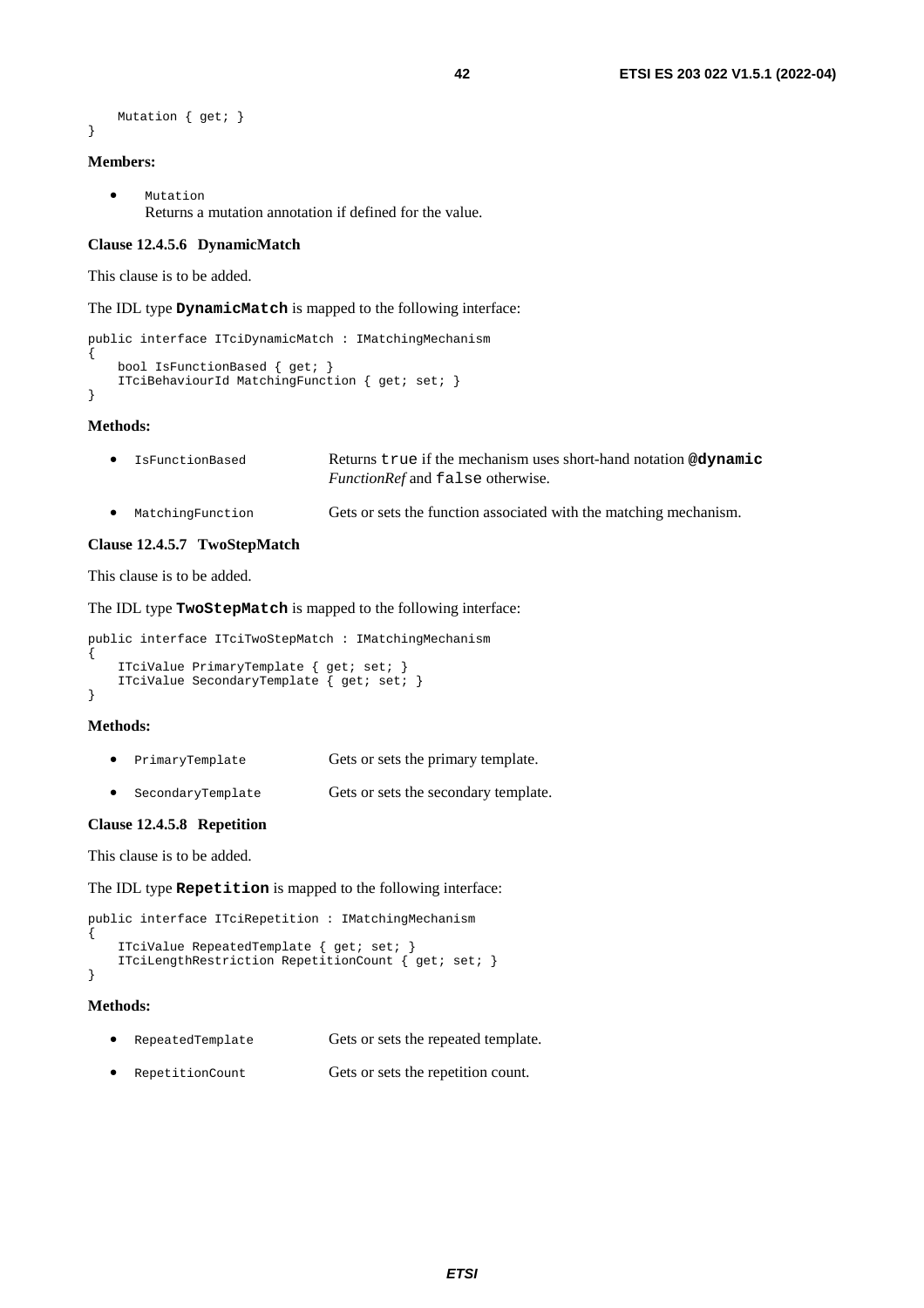## <span id="page-42-0"></span>6.9 Extensions to clause 7.2.2.2.1 of ETSI ES 201 873-6, The abstract data type Value

The definition of the abstract data type Value is to be extended by adding the following operation:

Mutation getMutation() If a mutation annotation is attached to the value, the operation returns properties of the mutation. Otherwise, the distinct value null is returned.

## 6.10 Extensions to clause 7.2.2.4 of ETSI ES 201 873-6, Data types for complex TTCN-3 properties

## **Clause 7.2.2.4.4 Mutation**

This clause is to be added.

The abstract data type Mutation is used to describe properties of a mutation annotation.

The following operations are defined on the base abstract data type Mutation:

| TBoolean isMessageNeeded () | Returns true if an encoded sub-message is required for evaluation of the |
|-----------------------------|--------------------------------------------------------------------------|
|                             | mutation. Otherwise, false is returned.                                  |

TriMessage mutate (TriMessage subMessage)

Returns the mutated version of the value. In case an encoded sub-message is required for evaluation of the mutation, the encoded sub-message shall be passed in the parameter. If the encoded sub-message is not required for evaluation, it is allowed to set the parameter to the distinct value null. The operation is used by the encoder.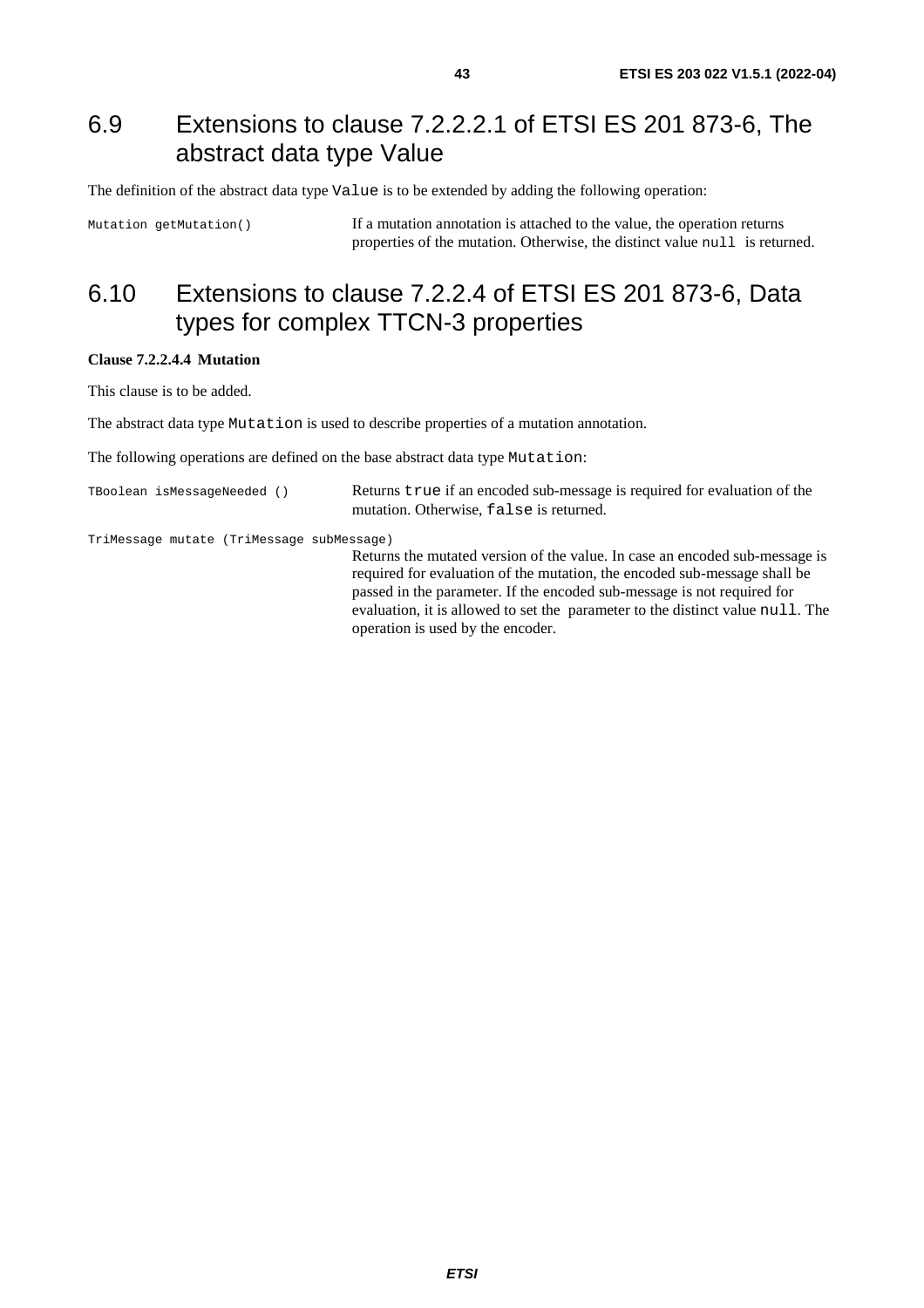## <span id="page-43-0"></span>Annex A (normative): BNF and static semantics

## A.0 Additional TTCN-3 terminals

TTCN-3 special terminal symbols defined in this package are listed in table A.1.

### **Table A.1: List of TTCN-3 special terminal symbols**

| . . |
|-----|
|     |

Table A.2 presents all additional TTCN-3 terminals which are reserved words when using this package. Like the reserved words defined in the TTCN-3 core language, the TTCN-3 terminals listed in table A.2 shall not be used as identifiers in a TTCN-3 module. These terminals shall be written in all lowercase letters.

### **Table A.2: List of additional TTCN-3 terminals which are reserved words**

| conjunct | -------<br>حتە<br>nunct | implies |  |
|----------|-------------------------|---------|--|
|          |                         |         |  |

TTCN-3 modifiers defined in this package are listed in table A.3.

### **Table A.3: List of TTCN-3 terminals which are modifiers**

|  | @dy<br>mamıc | l@match |  |  |
|--|--------------|---------|--|--|
|--|--------------|---------|--|--|

## A.1 Modified TTCN-3 syntax BNF productions

This clause includes all BNF productions that are modifications of BNF rules defined in the TTCN-3 core language document ETSI ES 201 873-1 [[1\]](#page-5-0). When using this package the BNF rules below replace the corresponding BNF rules in the TTCN-3 core language document. The rule numbers define the correspondence of BNF rules.

Additions to clause A.1.6 of ETSI ES 201 873-1 [\[1](#page-5-0)] are identified by underlined font, deletions are identified by strikethrough font. In case of contradiction between the above clause of ETSI ES 201 873-1 [[1\]](#page-5-0) and this clause (i.e. parts of the productions not marked by strikethrough font is changed in ETSI ES 201 873-1 [\[1](#page-5-0)]), ETSI ES 201 873-1 [1] takes precedence, i.e. tools supporting the present document shall apply the insertions and deletions of this clause to the actual ETSI ES 201 873-1 [[1](#page-5-0)] production or static semantics rule automatically.

```
94. BaseTemplateBody ::= (SimpleSpec |
                     FieldSpecList | 
                     ArrayValueOrAttrib 
                     ) [ExtraMatchingAttributes] [ValueRedirect] 
107. ArrayElementSpec ::= Minus
                           PermutationMatch | 
                           TemplateBody | 
                           DisjunctionMatch | 
                           RepetitionMatch 
108. MatchingSymbol ::= Complement
                            (AnyValue [WildcardLengthMatch]) | 
                           (AnyOrOmit [WildcardLengthMatch]) | 
                           ListOfTemplates | 
                          Range |
                           BitStringMatch | 
                           HexStringMatch | 
                           OctetStringMatch | 
                           CharStringMatch | 
                           SubsetMatch | 
                           SupersetMatch | 
                           DecodedContentMatch | 
                           DynamicMatch |
```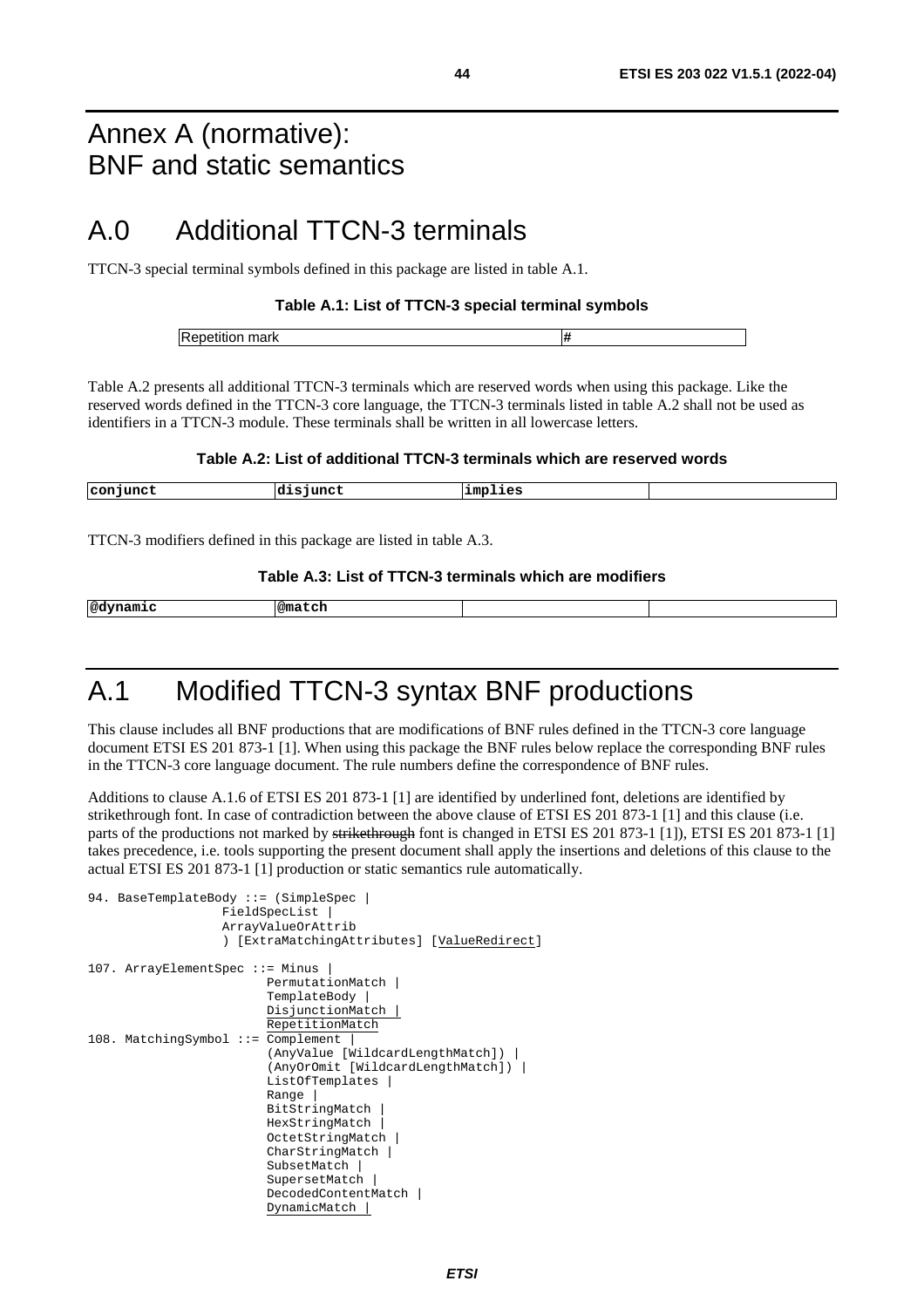```
 ConjunctionMatch | 
                          ImplicationMatch | 
                         ExclusionMatch 
113. BinOrMatch ::= Bin [StringRepetition]
                     AnyValue [StringRepetition] | 
                     AnyOrOmit 
115. HexOrMatch ::= Hex [StringRepetition]
                     AnyValue [StringRepetition] | 
                     AnyOrOmit 
117. OctOrMatch ::= Oct [StringRepetition]
                     AnyValue [StringRepetition] | 
                     AnyOrOmit 
257.VarInstance ::= VarKeyword ( 
                    ([LazyModifier | FuzzyModifier] [DeterministicModifier]] Type VarList) | 
                     ( TemplateModifier [(LazyModifier | FuzzyModifier) ) [DeterministicModifier] ] 
                    [MatchModifier]
                     Type TempVarList) 
)423. Value ::= PredefinedValue | ReferencedValue | SpecialValue 
467.FormalTemplatePar ::= [(InParKeyword | OutParKeyword | InOutParKeyword )] 
                           TemplateModifier 
                            [(LazyModifier | FuzzyModifier) [DeterministicModifier]] 
                            [MatchModifier] 
                            Type Identifier [ArrayDef] [":=" (TemplateInstance | Minus)]
```
## A.2 Deleted TTCN-3 syntax BNF productions

The rule for the nonterminal AddressValue shall be deleted.

## A.3 Additional TTCN-3 syntax BNF productions

This clause includes all additional BNF productions that needed to define the syntax introduced by this package. All rules start with the digits "0222".

```
022001. DynamicMatch ::= DynamicModifier (StatementBlock | FunctionRef) 
022002. DynamicModifier::= "@dynamic" 
022003. RepetitionMatch ::= TemplateBody RepetitionCountSpec 
022004. RepetitionCountSpec ::= "#" "(" [SingleExpression] ["," [SingleExpression]] ")" 
/** STATIC SEMANTICS The ValueKeyword has only meaning as a value in the StatementBlock of a 022001. 
DynamicMatch. The IndexModifier has only meaning as a value in the TemplateBody of a 
RepetitionMatch. **/ 
022005. SpecialValue ::= ValueKeyword | NullValue | IndexModifier | OmitKeyword
022006. NullValue ::="nu\overline{11"}022007. ConjunctionMatch ::= ConjunctKeyword ListOfTemplates 
022008. ConjunctKeyword ::= "conjunct" 
022009. ImplicationMatch ::= TemplateInstance ImpliesKeyword InfixTemplateOperand 
022010. ImpliesKeyword ::= "implies" 
022011. InfixTemplateOperand ::= ( TemplateInstanceNoAttr | ( "(" TemplateInstance ")" )) 
022012. TemplateInstanceNoAttr ::= [(Type | Signature) Colon] [DerivedRefWithParList AssignmentChar]
                                     TemplateBodyNoAttr 
022013. TemplateBodyNoAttr ::= SimpleSpec |
                                 FieldSpecList | 
                                 ArrayValueOrAttrib 
022014. ExclusionMatch ::= TemplateInstance ExceptKeyword InfixTemplateOperand
022015. DisjunctionMatch ::= DisjunctKeyword ListOfTemplates
022016. DisjunctKeyword ::= "disjunct" 
022017. ValueRedirect ::= "->" SingleVarInstance 
022018. StringRepetition ::= "#" (\overline{Num} | ( "(" [\overline{Number}] [","] [\overline{Number}] ")" ))
022019. MatchModifier ::= "@match"
```